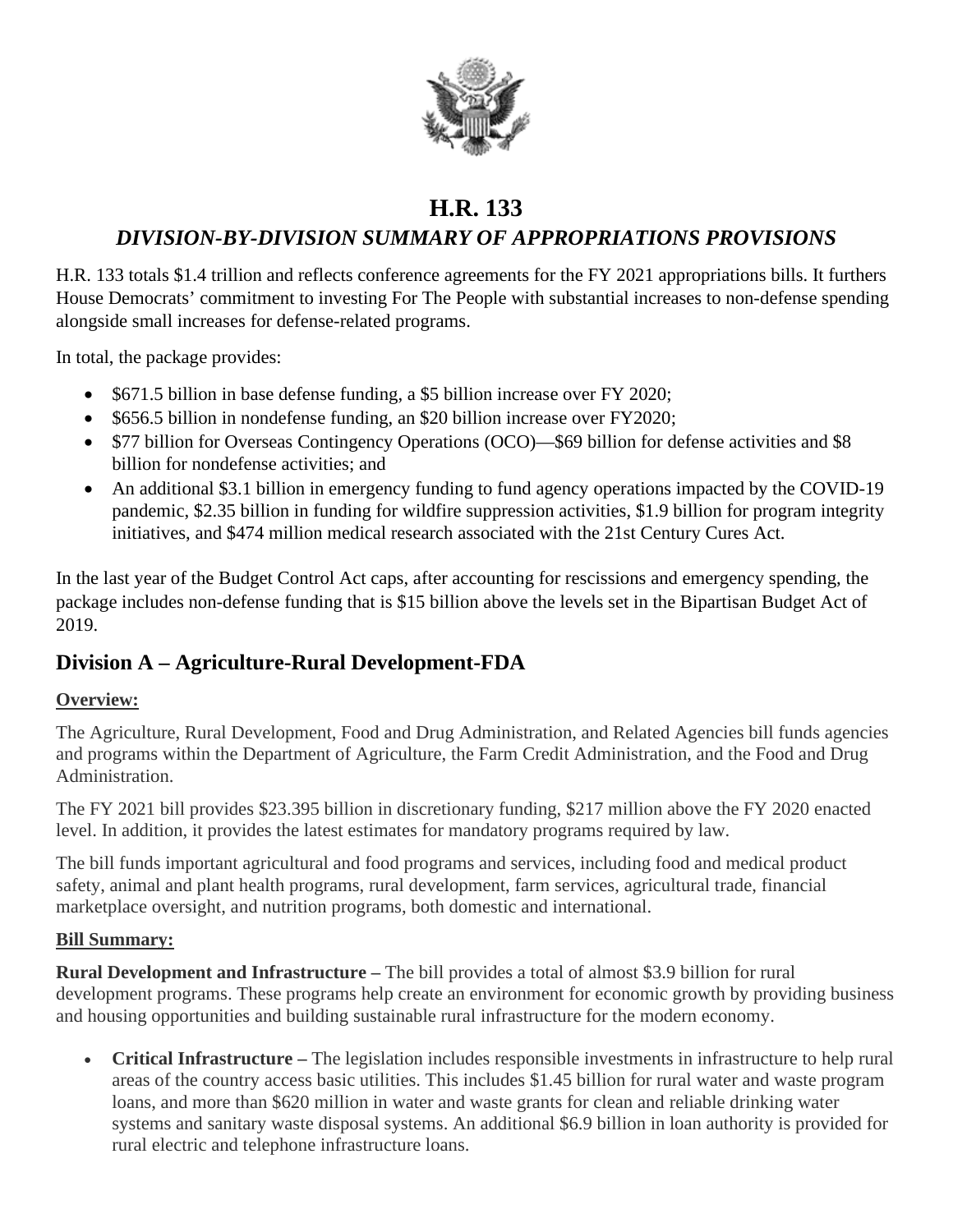- **Rural Broadband** The legislation invests more than \$730 million in the expansion of broadband service to provide economic development opportunities and improved education and healthcare services, including \$635 million for the ReConnect program, an increase of \$80 million over FY 2020. These significant investments in broadband reflect a commitment to enabling Americans in rural communities to access digital tools necessary to improve health, educational, and economic outcomes.
- **Rural Housing Loans and Rental Assistance –** The bill provides a total of \$24 billion in loan authority for the Single Family Housing Guaranteed Loan Program. The bill includes \$1 billion in direct single family housing loans, meeting the estimated need for these loans, which provide home loan assistance to low-income rural families, many of whom would have few loan options for purchasing a home because of their geographical location. In addition, \$1.41 billion is provided for rental assistance for affordable rental housing for low-income families and the elderly in rural communities for renewal of all existing rental assistance contracts.

**Food and Nutrition Programs –** The legislation contains discretionary funding, as well as mandatory funding required by law, for food and nutrition programs within USDA. This includes funding for the Special Supplemental Nutrition Program for Women, Infants, and Children (WIC), the Supplemental Nutrition Assistance Program (SNAP), and child nutrition programs.

- **WIC** The bill provides \$6 billion in discretionary funding for WIC, which fully funds participation this year. This includes \$90 million for the breastfeeding counselor program.
- **Child nutrition programs –** The bill provides for \$25.1 billion in required mandatory funding for child nutrition programs. This is \$1.5 billion above the FY 2020 enacted level. This funding will provide free or reduced-price school lunches and snacks for children who qualify for the program. The bill provides approximately \$552 million for the Summer Food Service Program to ensure low-income children continue to receive nutritious meals when school is not in session. In addition, the bill provides \$42 million for the Summer EBT program, \$30 million for school kitchen equipment grants, and \$21 million for the WIC farmers market nutrition program.
- **SNAP** The bill provides for \$114 billion in required mandatory spending for SNAP. This fully funds participation as well as the SNAP enhanced allotments authorized by the Families First Act.

**International Food Assistance Programs –** The legislation contains \$1.97 billion for international food aid and for the promotion of U.S. agricultural exports overseas. This includes \$1.74 billion for Food for Peace grants and \$230 million for the McGovern-Dole International Food for Education and Child Nutrition program. This represents the highest-ever level of funding for these two vital programs. These programs work to reduce famine and increase food security overseas.

**Food and Drug Administration (FDA) –** The FDA receives a total of \$3.2 billion in discretionary funding in the bill, \$43 million above the 2020 enacted level. Total funding for the FDA, including user fees, is \$5.97 billion. Within this total, the Committee provides targeted increases for medical product and food safety activities, including new initiatives to advance new influenza vaccine manufacturing technologies and leverage emerging technologies to monitor food and medical product safety. Funding is also included to support the development of a framework for regulating CBD products, continue FDA's efforts to enable faster responses to foodborne illness outbreaks, and increase the safety and cybersecurity of medical devices. In addition, the bill includes a strong focus on continuing FDA's efforts to inspect foreign food and drug products. The bill also appropriates \$70 million to accelerate medical product development as authorized in the 21st Century Cures Act.

**Food Safety and Inspection Service –** The legislation includes \$1.076 billion for food safety and inspection programs. These mandatory inspection activities help to ensure safe, meat and poultry on American tables. The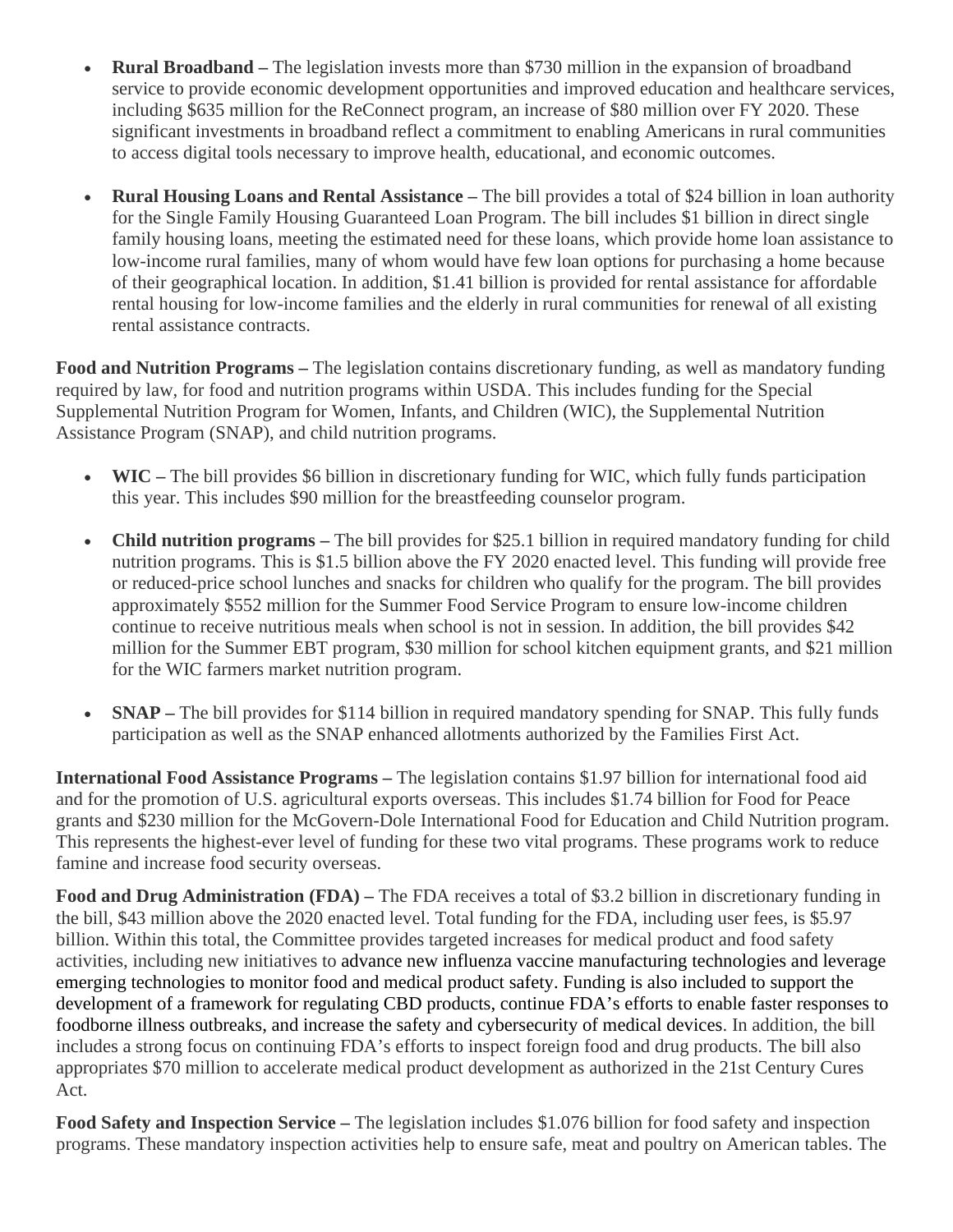funding provided will maintain nearly 8,800 frontline inspection personnel for meat, poultry, and egg products at more than 6,400 facilities across the country.

**Marketing Programs –** The bill provides \$189 million, \$1 million above FY 2020 and \$38 million above the President's request, to facilitate the movement of agriculture products and open market opportunities. This includes \$18 million for the National Organic Program to protect the integrity of the USDA Organic label and \$16.5 million for the new hemp production program. The bill also provides \$19.4 million in discretionary funds to the Agricultural Marketing Service and Rural Development for the Local Agriculture Market Program to continue supporting local food and value-added agriculture. In addition, the bill provides \$22 million to support dairy innovation centers.

**Farm Programs –** The legislation provides \$1.824 billion for farm programs, \$20 million above the FY 2020 level. This includes \$5 million to resolve ownership and succession of farmland issues, also known as heirs property. This funding will continue support for various farm, conservation, and emergency loan programs, and help American farmers and ranchers. It will also meet estimates of demand for farm loan programs.

**Animal and Plant Health –** The legislation includes \$1.067 billion – \$21 million above the FY 2020 enacted level – for the Animal and Plant Health Inspection Service. This funding will support programs to help control or eradicate plant and animal pests and diseases that can be crippling to U.S. producers. The funding level provides increases that will help address harmful pests and diseases such as spotted lanternfly and chronic wasting disease, while maintaining increases from past years for citrus greening.

**Conservation Programs –** The bill provides \$1.018 billion to help farmers, ranchers, and other private landowners conserve and protect their land. This includes \$185 million for infrastructure for watershed and flood prevention and watershed rehabilitation projects.

**Agricultural Research –** The bill provides \$3.3 billion – \$125 million above the FY 2020 level – for agriculture research programs, including the Agricultural Research Service and the National Institute of Food and Agriculture. This funding will support research at all ARS facilities to help mitigate and stop devastating crop diseases, improve food safety and water quality, increase production, develop environmentally efficient agricultural practices, and combat antimicrobial resistance. This funding also includes important research investments in U.S. land-grant colleges and universities, including a significant increase for the 1890 institutions, and for the Agriculture and Food Research Initiative, the U.S. Department of Agriculture's premier competitive research program.

### **Policy Provisions**

- Continues the '10-20-30' policy of dedicating rural development program resources to identified persistent poverty areas.
- Continues language allowing the Secretary to waive matching fund requirements for the Specialty Crop Research Initiative.
- Extends the hemp pilot program through January 1, 2022.
- Includes language directing the FDA to develop a plan to identify, detain, and refuse the import of FDAregulated products from a foreign establishment that did not allow physical access to FDA investigators.
- Includes language preventing USDA from promulgating new user fees through regulations for certain marketing and regulatory programs, such as grain inspection, packers and stockyards licensing, animal welfare licensing, biotech product approval applications, and domestic hemp production program licenses.
- Continues House language related to the slaughter of horses for human food.
- Repurposes certain unobligated funds to ensure that USDA can provide disaster payments to farmers, ranchers and producers who were devastated by natural disasters in 2018 and 2019.
- Provides \$635 million in emergency funds for the Agricultural Quarantine Inspection Program to ensure continued inspections of agricultural products in order to keep pests and diseases from entering the U.S.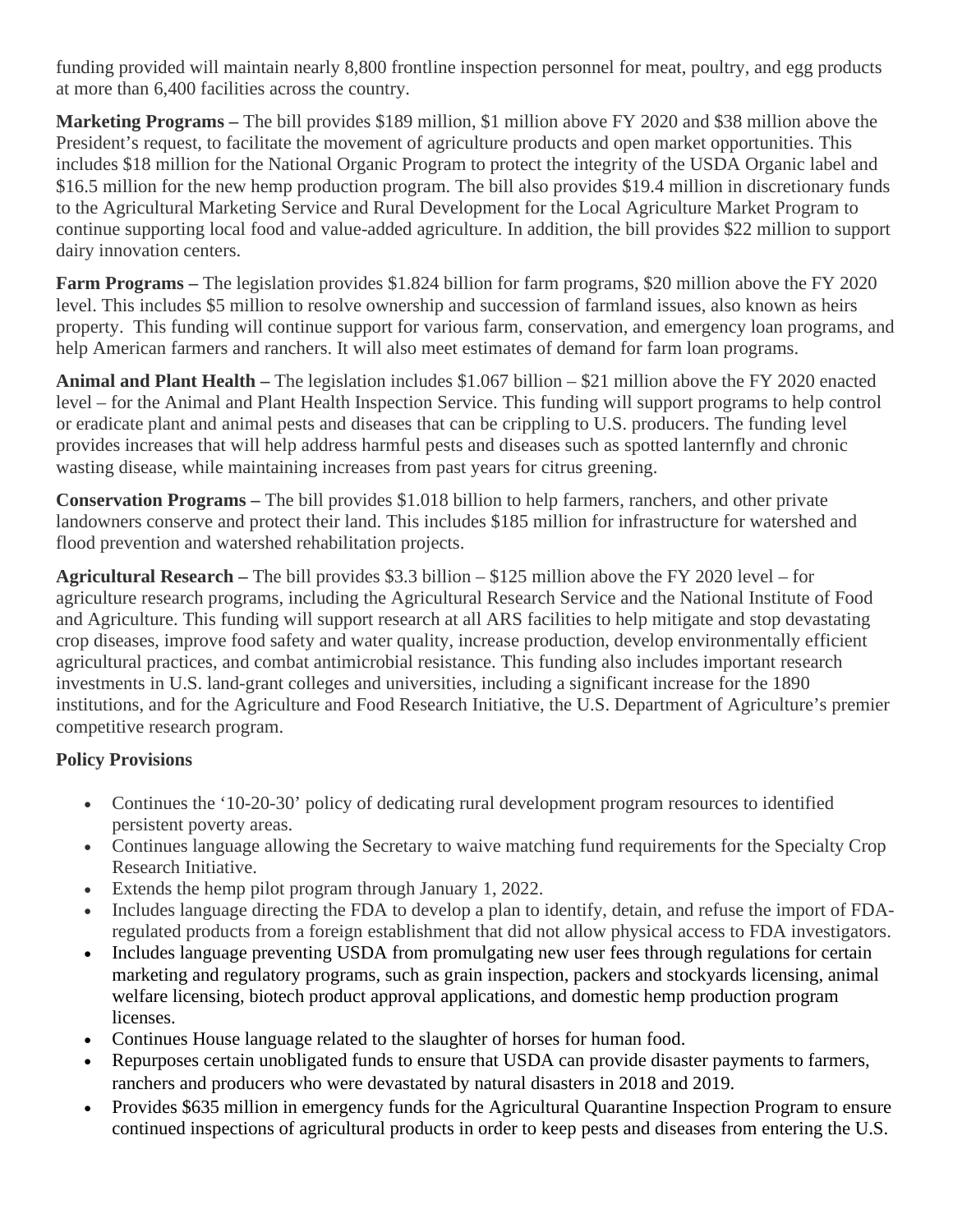# **Division B – Commerce-Justice-Science**

#### **Overview:**

The Commerce-Justice-Science bill funds the Departments of Commerce and Justice, the National Aeronautics and Space Administration (NASA), the National Science Foundation (NSF), and other related agencies.

The FY21 bill provides \$71.12 billion in discretionary funding.

The bill provides funding increases to help ensure civil rights and reform police practices throughout the country. The bill also provides funding increases to help create jobs, support U.S. manufacturing, research and prepare for climate change, reduce gun violence, address the opioid crisis, and help keep schools safe. Furthermore, the bill provides funding increases for science research, science education, and legal services for underserved communities.

#### **Bill Highlights:**

**U.S. Department of Commerce –** \$8.9 billion in net discretionary funding for the Department of Commerce, an increase of \$596.7 million above the President's budget request.

- **International Trade Administration (ITA)** \$541 million, \$19.75 million above the FY 2020 enacted level and \$55.6 million above the President's budget request. The total includes no less than \$340.75 million for ITA Global Markets, \$60.4 million above the request and \$7.8 million above FY 2020, to help create jobs here at home by increasing U.S. exports.
- **Bureau of Industry and Security (BIS) –** \$133 million, an increase of \$5.3 million above FY 2020.
- **Economic Development Administration (EDA)** \$346 million, an increase of \$13 million above FY2020. This includes \$119.5 million for EDA's Public Works program, which supports brick-andmortar projects in distressed communities across the nation, and \$38 million for the Regional Innovation Program, an increase of \$5 million, to help create jobs by establishing and expanding region-focused innovative technology business endeavors. Additionally, \$2 million is provided for STEM Apprenticeships to help align the skills of workers and the needs of employers. The President had proposed completely eliminating EDA.
- **Minority Business Development Agency (MBDA) \$48 million, an increase of \$6 million above FY** 2020, is provided for MBDA to support minority businesses around the country. The President proposed reducing support for minority businesses through MBDA by \$31.7 million.
- **U.S. Patent and Trademark Office (PTO) –** \$3.7 billion, equal to the President's budget request and \$244.6 million above FY 2020.
- **Manufacturing Extension Partnership (MEP) Program –** \$150 million, \$4 million above FY 2020. The President had proposed completely eliminating this program.
- **NOAA Climate Research** \$182 million, an increase of \$12.5 million above FY 2020 and \$98 million above the President's budget request, including an increase of \$2.5 million to provide regional climate data and services to State and local partners.
- **NOAA's National Ocean Service (NOS)** \$620 million for NOS operations, an increase of \$21 million above FY 2020, including a \$3.5 million increase for the Coral Reef Program; an increase of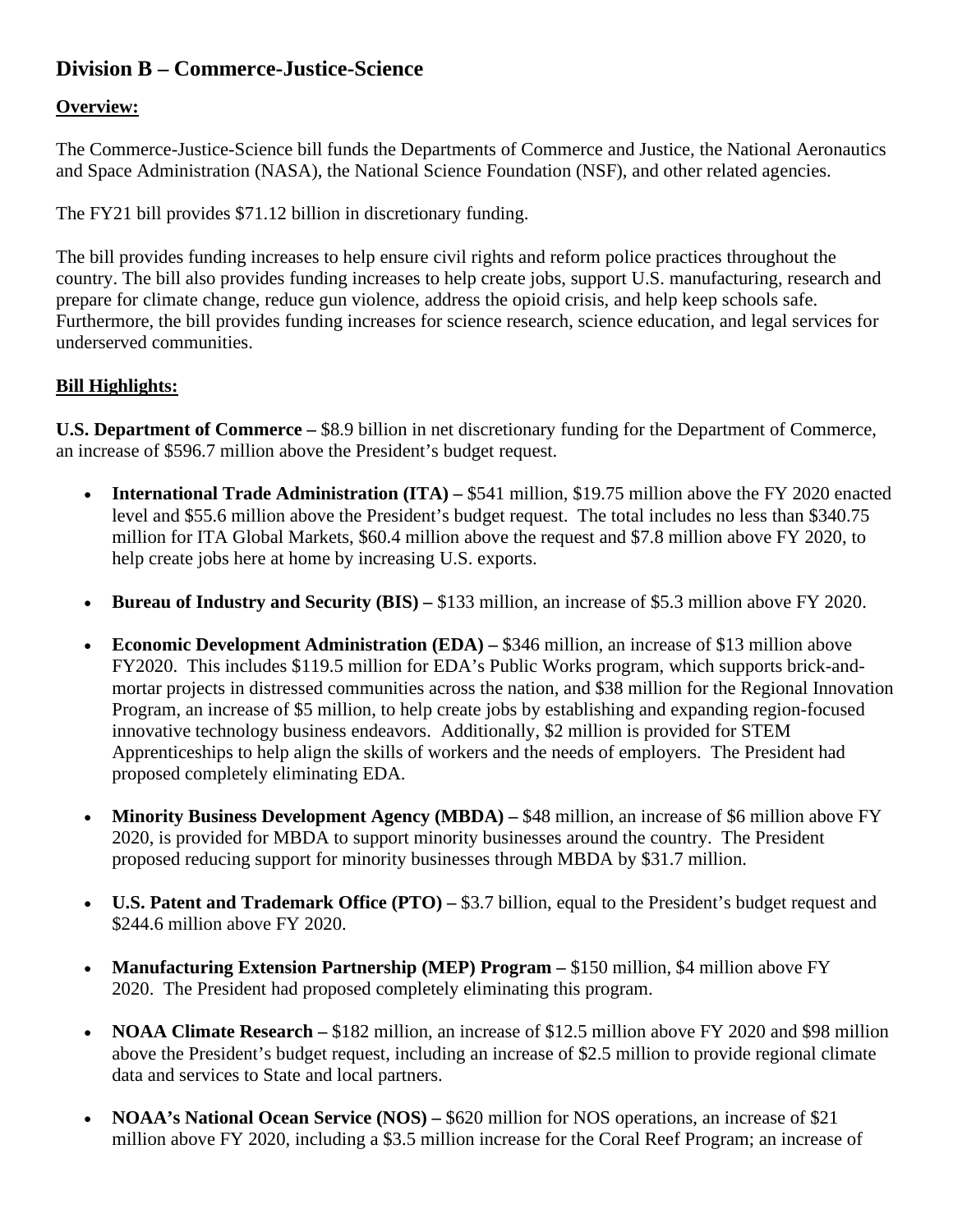\$5.5 million for research to combat harmful algal blooms; and \$2 million to increase research to predict and understand the impacts of sea level rise on the Nation's coasts.

• **National Weather Service** – \$1.1 billion for operating expenses, an increase of \$35 million above FY 2020. In addition, this Act fully funds efforts to procure future weather satellites, which are essential for accurate weather forecasting.

**U.S. Department of Justice (DOJ) –** \$33.8 billion overall for the Department of Justice, which is \$1.18 billion above the FY2020 enacted level and \$874.4 million above the President's budget request.

- **Emmett Till Unsolved Civil Rights Crimes Reauthorization Act of 2016 –** \$13.5 million is provided, as authorized under the Act, including: \$5 million within the Civil Rights Division; \$5 million within the Federal Bureau of Investigation; \$1.5 million within the Community Relations Service; and \$2 million within State and Local Law Enforcement Assistance.
- **Federal Bureau of Investigation** \$10.31 billion, an increase of \$361.9 million above the FY 2020 enacted level and \$514.1 million above the President's budget request.
- **Executive Office for Immigration Review --** \$734 million, an increase of \$61 million above FY 2020, including \$22.5 million for the Legal Orientation Program, an increase of \$4.5 million above FY 2020.
- **Bureau of Alcohol, Tobacco, Firearms and Explosives (ATF)** \$1.48 billion, an increase of \$83.9 million above the FY 2020 enacted level.
- **Federal Bureau of Prisons (BOP)** \$7.84 billion, an increase of \$57.4 million above the FY 2020 enacted level and \$124.8 million above the President's budget request.
- **First Step Act** The agreement fully funds the requested \$409,483,000 for programs and activities authorized by the First Step Act of 2018, including medication-assisted treatment.
- **Task Force on Law Enforcement Oversight –** The agreement directs the Attorney General to establish a Task Force on Law Enforcement Oversight, with up to \$5 million to be provided across DOJ accounts. The Task Force is to be comprised of representatives from multiple Justice Department components, in consultation with law enforcement, labor, and community-based organizations to coordinate the detection and referral of complaints regarding incidents of alleged law enforcement misconduct.
- The agreement includes \$5,000,000 for the **development and deployment of databases to track excessive use of force and officer misconduct**, to be developed in consultation with State and local law enforcement agencies, community organizations, and advocacy groups, including those that advocate for the preservation of civil liberties and civil rights.
- **Grants to State and Local Law Enforcement –** \$3.385 billion is provided, an increase of \$107 million above FY 2020. This includes: \$484 million for Byrne JAG; \$386 million for the Community Oriented Policing Services (COPS) Program; \$189 million to address sexual assault kit and other DNA evidence backlogs; \$100 million for Second Chance Act programs; \$526.5 million for grant programs to address the opioid crisis; \$132 million for the STOP School Violence Act; \$513.5 million for Violence Against Women Act (VAWA) programs; and \$85 million for grants to improve the NICS firearms background check system.

**National Aeronautics and Space Administration (NASA)** – \$23.27 billion is provided, an increase of \$642.3 million above the FY 2020 enacted level, including: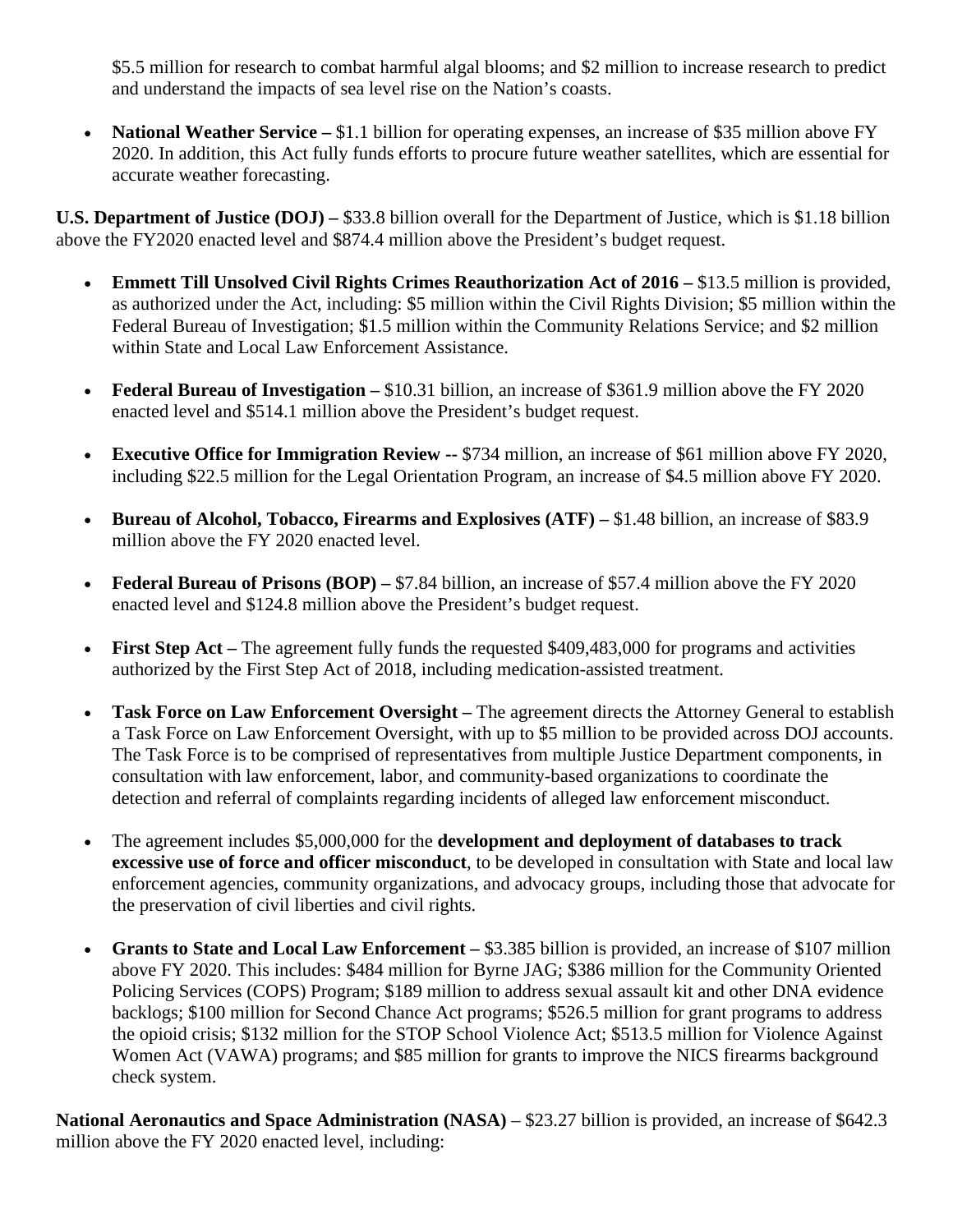- \$2 billion for **Earth Science**, an increase of \$28.2 million above the FY2020 enacted level and \$231.9 million above the President's budget request, to enable better scientific information about the Earth and its changing climate, and rejecting cuts proposed by the Administration aimed at eliminating climate science missions.
- \$828.7 million for **Aeronautics research**, an increase of \$44.8 million above FY 2020 and \$9.7 million above the President's budget request, to continue efforts to improve passenger safety, fuel efficiency, and noise reduction, and to make air travel more environmentally sustainable.
- \$127 million for **NASA's STEM Engagement educational efforts**, an increase of \$7 million above FY 2020, to enable NASA to inspire young people to pursue future careers in science and engineering. This amount includes funding increases for the Space Grant program, Minority University Research and Education Project, and Established Program to Stimulate Competitive Research (EPSCOR). The President had proposed eliminating all funding for STEM Engagement.

**National Science Foundation (NSF) –** \$8.5 billion, an increase of \$208.4 million above the FY 2020 enacted level and \$745.4 million above the President's budget request.

- **NSF Research and Related Activities** \$6.9 billion is provided, an increase of \$172.6 million above FY 2020 and \$696.7 million above the President's budget request.
- **Education and Human Resources -** \$968 million is provided, an increase of \$28 million above FY 2020 and \$37 million above the President's budget request.

**Legal Services Corporation –** \$465 million, \$25 million above the FY 2020 enacted level. The President had proposed eliminating this program, which helps provide legal assistance to underserved communities.

**Equal Employment Opportunity Commission –** \$404.5 million, \$15 million above the FY 2020 enacted level and \$42 million above the President's budget request.

**International Trade Commission (ITC) – \$103 million, \$3.6 million above the FY 2020 enacted level and** \$3.4 million above the President's budget request.

# **Division C – Defense**

### **Overview:**

For fiscal year 2021, the bill provides \$696 billion in new, non-emergency discretionary spending authority for the Department of Defense for functions under the Defense Subcommittee's jurisdiction, an increase of \$2.6 billion above the fiscal year 2020 enacted level, and \$2.1 billion below the President's Budget. That includes \$627.3 billion in base funding, an increase of \$4.6 billion above the fiscal year 2020 enacted level and \$2.1 billion below the President's Budget, and \$68.7 billion for OCO/GWOT funding in title IX, a decrease of \$2 billion from the fiscal year 2020 enacted level and equal to the President's Budget.

The FY 2021 Defense Appropriations bill continues to provide additional funding above the President's Budget for programs directly impacting the quality of life for servicemembers, their families, and military communities:

- \$2.296 billion funded above the request for an additional Virginia Class Submarine.
- \$116 million funded above the request for upgrades to child care facilities.
- \$284 million funded above the request to address public school infrastructure requirements on DoD installations.
- \$57.5 million funded above the request for sexual assault prevention and response programs.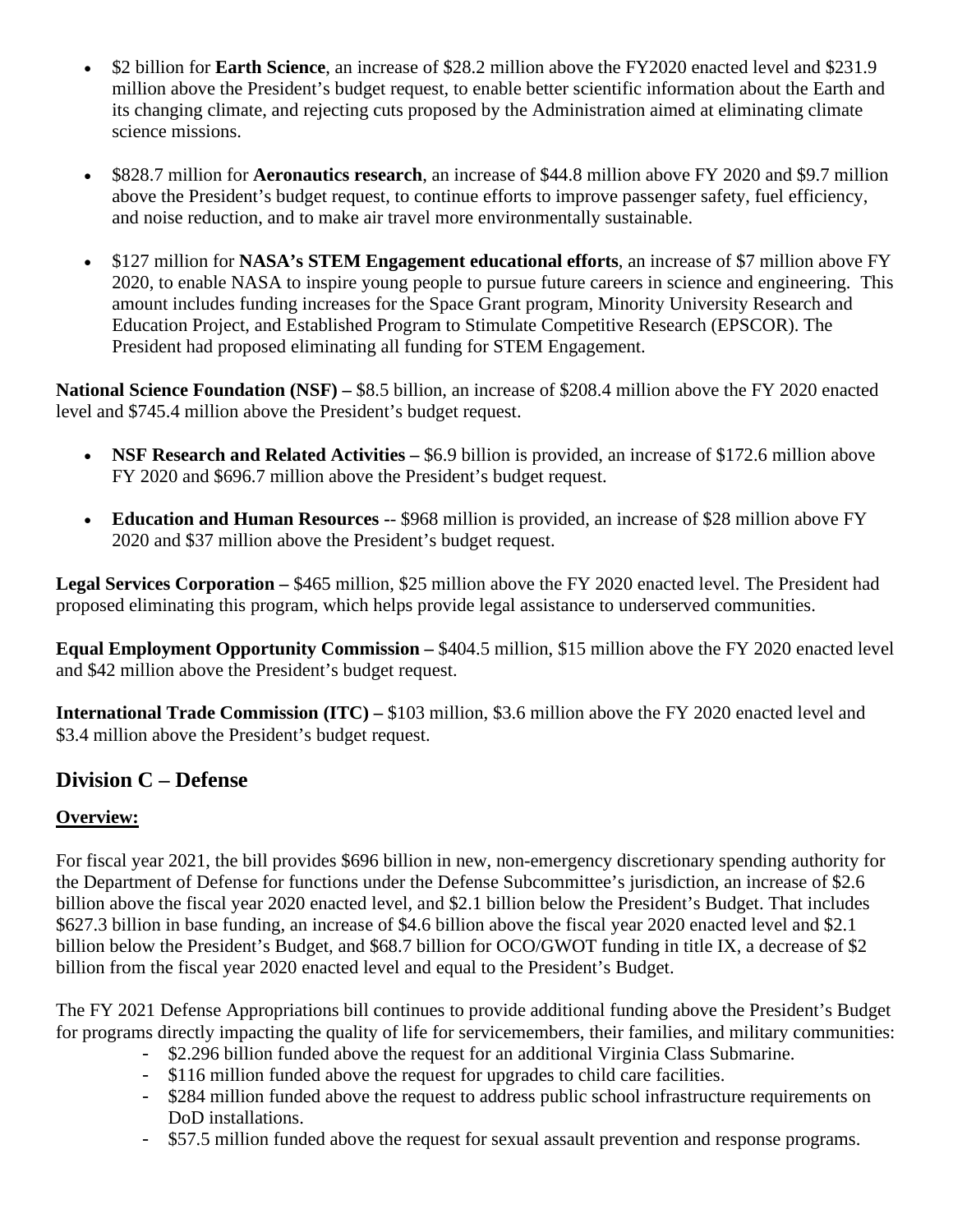- \$1.5 billion of total funding for environmental restoration programs, \$430 million funded above the request.
- \$15 million above the request for a CDC Water Containment Study and Assessment.
- \$50 million of new funding for noise mitigation measures.
- \$60 million above the request for the Defense Community Infrastructure program.
- \$25 million above the request for Defense Manufacturing Communities.
- \$50 million funded above the request for Impact Aid to communities and \$20 million funded above the request for Impact Aid for those with disabilities.
- \$577.5 million funded above the request for cancer research.
- Fully funds the 3.0 percent military pay raise.

#### **Bill Summary:**

#### Military Personnel

| Total:               | $$162.4$ billion |
|----------------------|------------------|
| Base:                | \$157.8 billion  |
| OCO/GWOT (title IX): | \$4.6 billion    |

- Funds active duty end strength of 1,348,600, an increase of 9,100 above current year and a decrease of 2,900 below the request. Funds reserve component end strength of 802,000, an increase of 1,200 above current year and equal to the request.
	- Army totals: 485,900 active duty, an increase of 5,900 above current year and equal to the request; 189,800 reserve, an increase of 300 above current year and equal to the request; and 336,500 Guard, an increase of 500 above current year and equal to the request.
	- Navy totals: 347,800 active duty, an increase of 7,300 above current year and equal to the request; and 58,800 reserve, a decrease of 200 below current year and equal to the request.
	- Marine Corps totals: 181,200 active duty, a decrease of 5,000 below current year and a decrease of 2,900 below the request; and 38,500 reserve, equal to current year and the request.
	- Air Force totals: 333,700 active duty, an increase of 900 above current year and equal to the request; 70,100 reserve, an increase of 100 above current year and equal to the request; and 108,100 Guard, an increase of 400 above current year and equal to the request.
- Provides full funding necessary to support the proposed 3.0 percent military pay raise.
- Increases funding by \$57.5 million above the President's request for the Department and Services' Sexual Assault Prevention and Response programs, for a total of \$335.5 million. This includes \$46 million for the Special Victims' Counsel, an increase of \$7.5 million above the request for the Department's Sexual Assault Prevention and Response Office, and \$4 million for the Sexual Trauma Pilot Program.

#### Operation and Maintenance

| Total:               | \$251 billion   |
|----------------------|-----------------|
| Base:                | \$192.2 billion |
| OCO/GWOT (title IX): | \$58.8 billion  |

- Provides \$9.5 billion to fund SOCOM's operation and maintenance requirements.
- Provides \$1.5 billion for Environmental Restoration activities, \$430 million above the request, and \$87.8 million above the 2020 enacted level.
- Provides \$15 million to continue the nation-wide CDC study and assessment of the health impacts of PFOS/PFOA contamination in drinking water.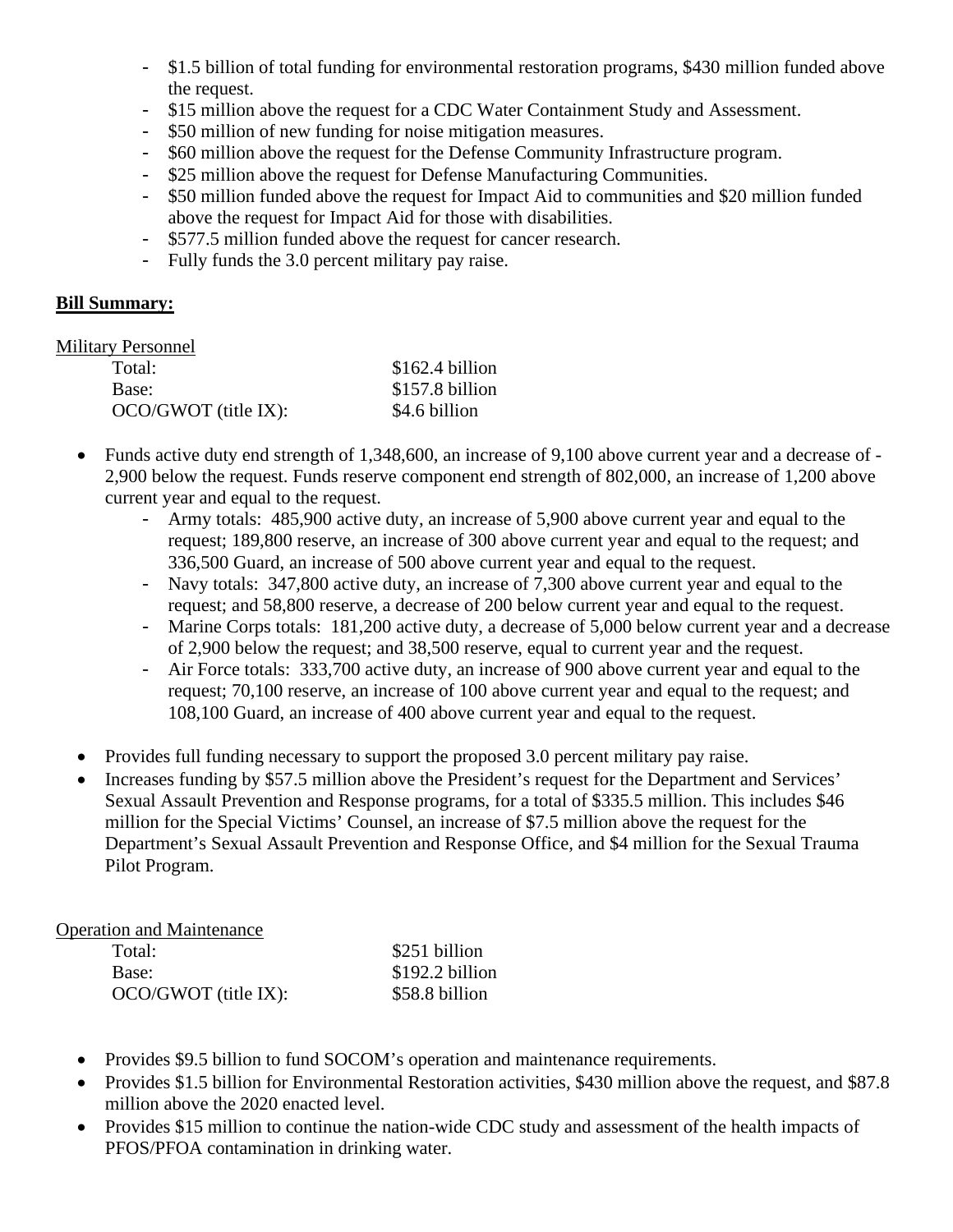- Provides \$284 million above the request to address public school infrastructure requirements on DoD installations.
- Provides an additional \$116 million for upgrades to childcare facilities.
- Provides increases for National Guard Youth Challenge (\$75 million) and Starbase (\$41 million).
- Provides \$60 million for the Defense Community Infrastructure Program, a \$10 million increase over the 2020 level and \$25 million for the Defense Manufacturing Communities.
- Provides \$50 million for Impact Aid and \$20 million for Impact Aid for those with disabilities.
- Provides \$6.75 million for gender advisor programs.
- Provides \$48 million for the Procurement Technical Assistance Program.
- Provides \$50 million for noise mitigation tools for communities
- Provides \$10 million for the Maternity Uniform Pilot Program

#### **Procurement**

| Total:                 | $$142.9$ billion |
|------------------------|------------------|
| Base:                  | $$136.5$ billion |
| $OCO/GWOT$ (title IX): | \$6.4 billion    |

### *Aircraft*

- Funds the request of 24 F/A-18E/F Super Hornet aircraft (\$1.7 billion).
- Funds 96 F-35 aircraft, 17 more than the request, including 60 F-35As, 10 F-35Bs, and 26 F-35Cs (\$9.6 billion).
- Funds 12 F-15EX aircraft to recapitalize the F-15C/D fleet (\$1.2 billion).
- Provides \$189 million above the request for the first five CH-47F Block II Chinook aircraft and long-lead funding for the second five CH-47F Block II Chinook aircraft to ensure that the Army stays on schedule with the program of record.
- Provides \$141 million above the request to fund a total of 42 UH/HH-60M Blackhawk helicopters (\$862 million).
- Funds the requested 52 AH-64 Apache helicopters (\$854 million).
- Provides \$110 million above the request to fund 12 MQ-1 Gray Eagle unmanned aircraft systems.
- Funds the request of 15 KC-46 tankers (\$2.7 billion).
- Funds 16 MQ-9 Reaper air vehicles, 16 more than the request (\$344 million).
- Funds 15 V-22 aircraft, six more than the request (\$1.4 billion).
- Funds nine P-8A Poseidon aircraft for the Navy Reserve, nine more than the request (\$1.6 billion).
- Funds 17 C/MC/KC-130J aircraft, eight more than the request, including an additional two C-130Js only for the Air Force Reserve and an additional six C-130Js only for the Air National Guard (\$1.5 billion).
- Funds five E-2D Advanced Hawkeye aircraft, one more than the request (\$786 million).
- Funds nine CH-53K helicopters, two more than the request (\$1.1 billion)
- Funds the request of five VH-92 executive helicopters (\$578 million).
- Funds 19 HH-60W combat rescue helicopters (\$1.1 billion).

### *Shipbuilding*

- o Provides \$23.3 billion to procure 10 Navy ships.
- o Funds are provided for two DDG-51 guided missile destroyers; two SSN-774 attack submarines; one Columbia class submarine; one Frigate; two towing, salvage, and rescue ships; one Expeditionary Fast Transport; and one LPD.
- o Provides \$500 million in incremental funding for LHA 9.
- o Funds advance procurement for one Expeditionary Sea Base (\$73 million).

### *Vehicles/Force Protection*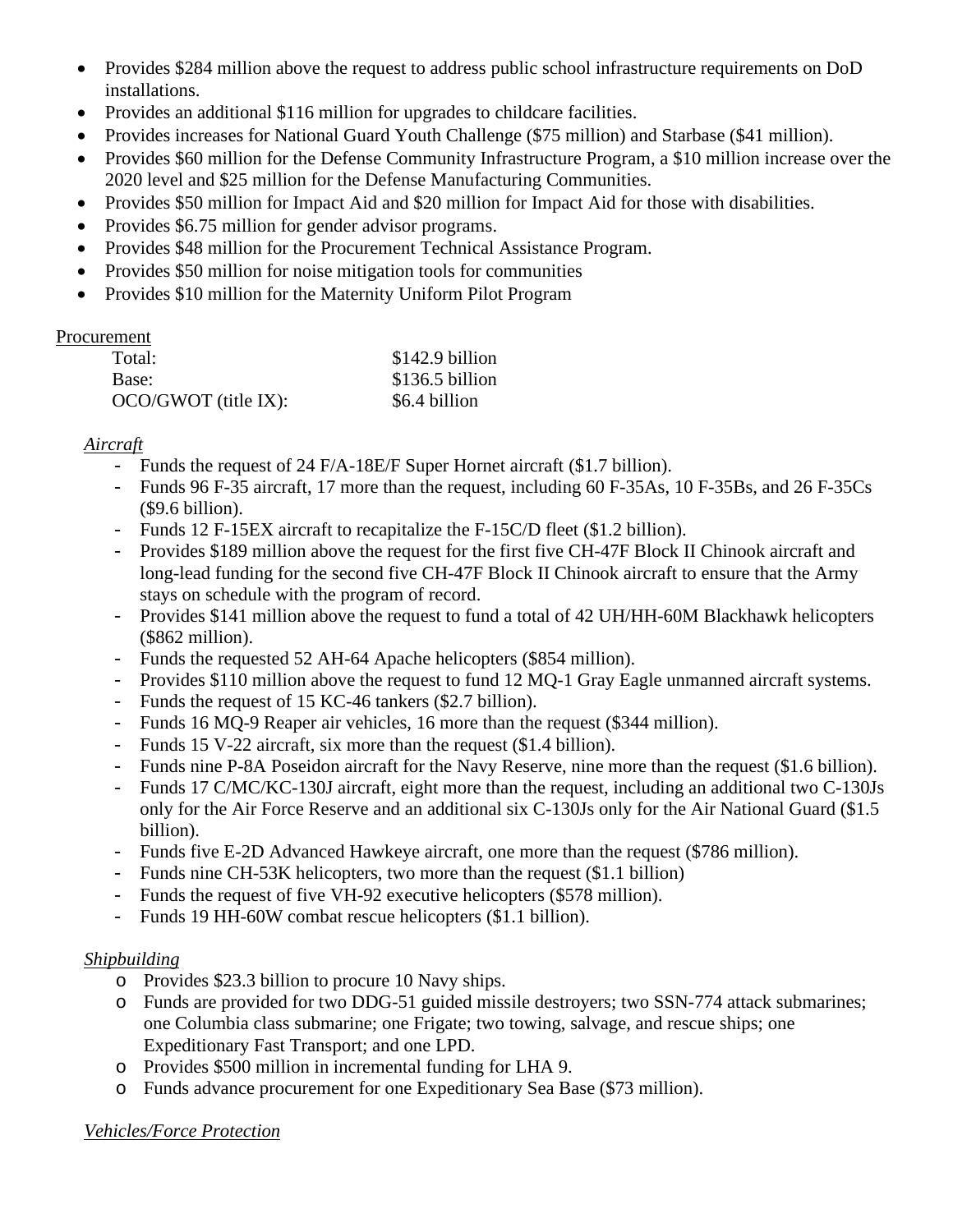- Provides \$375 million above the request to upgrade a total of 271 Stryker combat vehicles (\$1.16 billion).
- Funds the request to upgrade 89 Abrams tanks to the M1A2 SEPv3 tank variant (\$968 million).
- Provides an additional \$100 million for Army National Guard HMMWV modernization.
- Fully funds the Army's request for 1,920 Joint Light Tactical Vehicles (JLTVs) and 1,334 JLTV companion trailers (\$884 million).

#### *Other*

- Provides \$996 million for three National Security Space Launch services.
- \$598 million to procure two GPS IIIF spacecraft.
- Provides \$200 million to fully support Israeli Cooperative procurement programs (Iron Dome, David's Sling, and Arrow).
- Provides \$84 million above the request for safety and environmental upgrades of Army industrial facilities and \$62 million above the request for Army organic industrial base investments.
- Includes \$950 million for the National Guard and Reserve Equipment Account (NGREA).

Research, Development, Test and Evaluation

| Total:               | \$107.4 billion |
|----------------------|-----------------|
| Base:                | \$107.1 billion |
| OCO/GWOT (title IX): | \$0.3 billion   |

• Invests in basic and applied scientific research, development, test and evaluation of new technologies and equipment, and supports the research community so forces will have the systems and equipment for tomorrow's challenges.

#### *Aircraft*

- Fully funds the continued development of the Air Force's B-21 bomber program (\$3 billion).
- Fully funds development of the VC-25B Presidential Aircraft Replacement (\$758 million).
- Provides \$90.5 million above the request for the development of the Army's Future Long Range Assault Aircraft (\$225 million).

### *Shipbuilding*

- Funds the continued development of the new design submarine (\$243 million).

### *Vehicles and Ground Forces*

- Provides \$60 million above the request to fund the Army's Long Range Hypersonic Weapon (\$861 million).
- Provides \$88.1 million above the request for systems integration and testing in support of the Army's mid-range missile capability.
- Provides \$161 million to support the Army's enduring indirect fire protection capability program.

### *Defense Advanced Research Project Agency (DARPA)*

- Funds DARPA at \$3.5 billion.

### *Other*

- Provides \$300 million for the Israeli cooperative research and development programs, including David's Sling and Arrow-3.
- Provides \$285 million for the Global Positioning System IIIF program.
- Provides \$481 million for the Global Positioning System III Operational Control Segment.
- Provides \$551 million for National Security Space Launch to develop new U.S. space launch vehicles.
- Provides \$2.32 billion for Next Generation Overhead Persistent Infrared.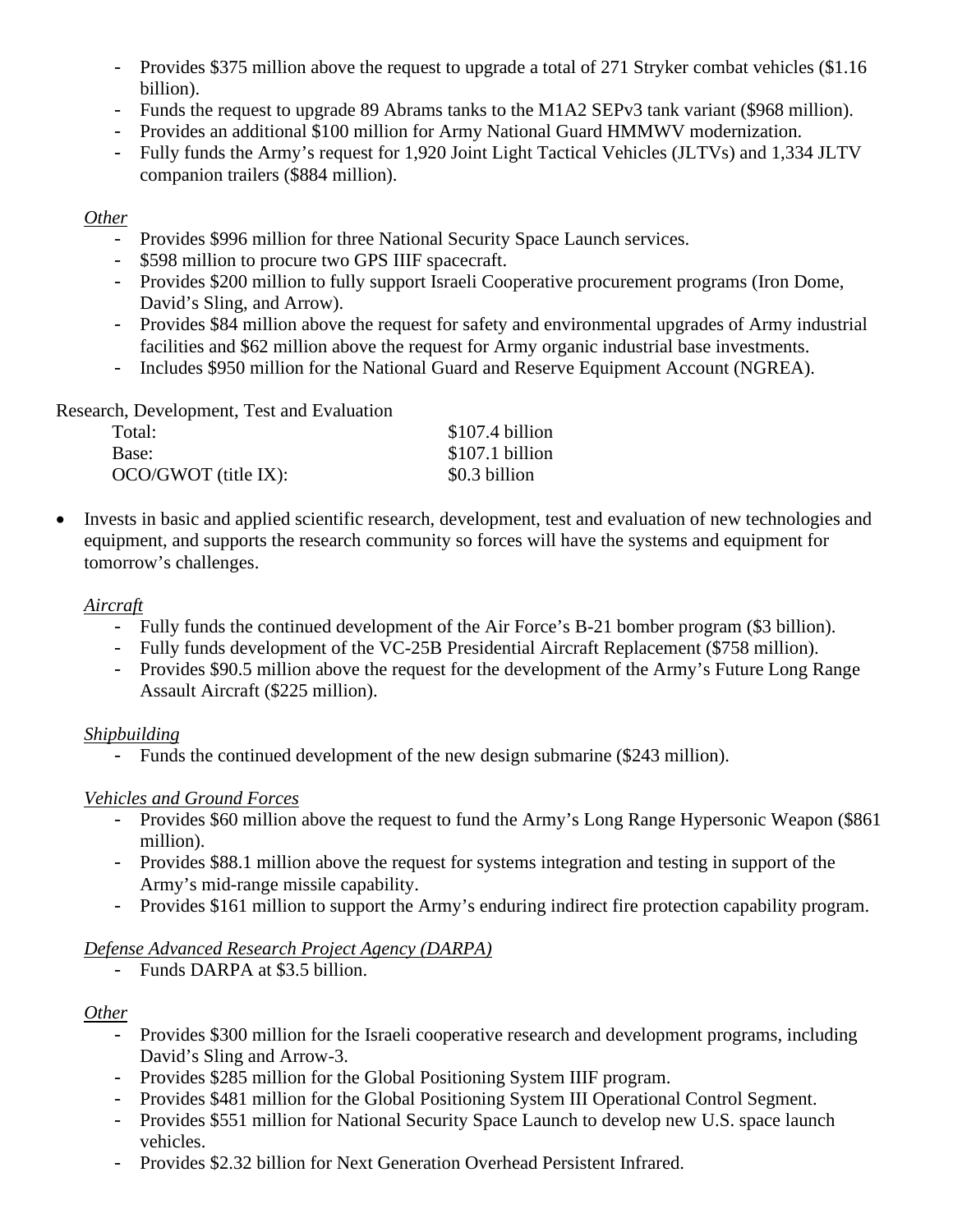- Provides \$214 million for future weather satellites.
- Provides \$173 million for space situational awareness.
- Provides \$8.5 million above the request to support the Army's Humanitarian Demining research and development program (\$17 million).
- Provides \$20 million above the request for the Special Operations Command Armed Overwatch Program.

Revolving and Management Funds

| Total:             | \$1.493 billion  |
|--------------------|------------------|
| Base requirements: | $$1.473$ billion |
| $OCO$ (title IX)   | \$0.20 billion   |

- Fully funds the Defense Commissary Agency to ensure servicemembers and their families receive continued savings for food and household goods as part of the military pay and benefits package.

#### Other Department of Defense Programs

| Total:                    | \$36.4 billion |
|---------------------------|----------------|
| <b>Base Requirements:</b> | \$36 billion   |
| OCO/GWOT (title IX)       | \$0.4 billion  |

#### *Defense Health Program*

- \$33.68 billion plus \$365.1 million for OCO/GWOT Requirements.
- Adds \$542.5 million for cancer research. The total amount is distributed as follows:
	- \$150 million for the breast cancer research program;
	- \$15 million for the pancreatic cancer research program;
	- \$110 million for the prostate cancer research program;
	- \$35 million for the ovarian cancer research program;
	- \$50 million for the kidney cancer research program;
	- \$20 million for the lung cancer research program;
	- \$30 million for the melanoma research program;
	- \$17.5 million for the rare cancer research program; and
	- \$115 million for the cancer research program.
- Adds \$175 million for the peer-reviewed psychological health and traumatic brain injury research program.
- Adds \$40 million for spinal cord research.
- Adds \$40 million for the joint warfighter medical research program.

#### *Chemical Agents and Munitions Destruction*

• \$1.05 billion, including \$160.3 million above the President's Budget to address a shortfall for the Assembled Chemical Weapons Alternatives Program.

#### *Overseas Humanitarian, Disaster, and Civic Aid*

• \$147.5 million, including levels above the President's Budget for foreign disaster relief, humanitarian assistance, and the humanitarian mine action program.

#### *Drug Interdiction and Counter-Drug Activities*

• \$914 million, including \$100 million above the President's Budget for the National Guard Counter-Drug Program.

#### *Office of the Inspector General*

• \$375.4 million, an increase of \$4 million above the President's Budget for oversight of funding provided in CARES.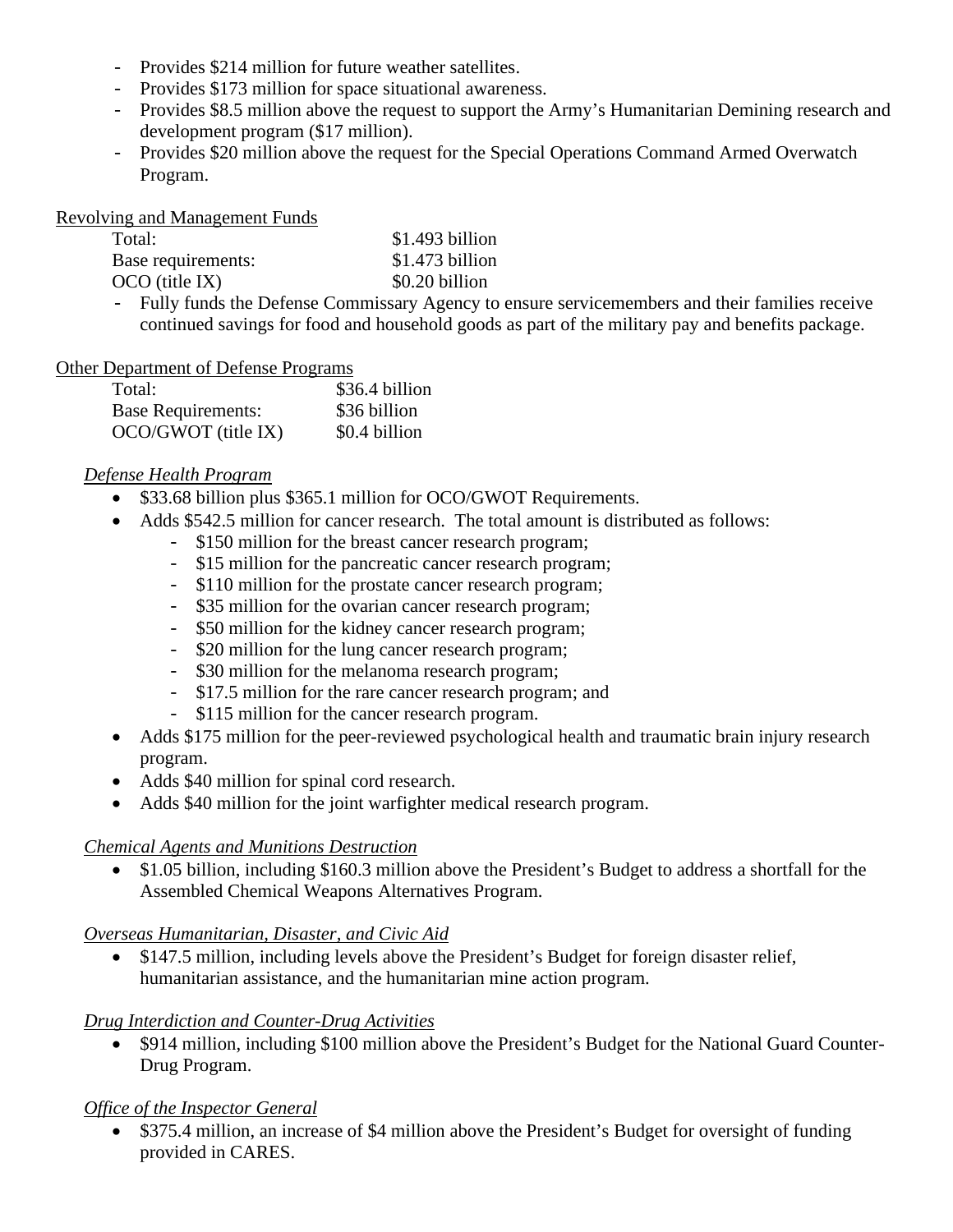#### *Afghanistan*

- \$3.05 billion for the Afghanistan Security Forces Fund. Funds may only be obligated if the Secretary of Defense certifies to Congress that the Afghan forces are controlled by a civilian, representative government that is committed to protecting human rights and women's rights and preventing terrorists from using the territory of Afghanistan to threaten the United States and our allies.
- Not less than \$20 million for the recruitment and retention of women in the Afghanistan National Security Forces—twice the amount specified last year.
- Directs an assessment and report on Russia's malign activities in Afghanistan, including activities directed against U.S. and coalition troops, and measures taken by the Administration in response.
- No funds for the Taliban except support for reconciliation activities that also include the Afghan government, do not restrict the participation of women, and are authorized by law.

#### *Counter-ISIS*

- \$710 million for the Counter-ISIS Train and Equip Fund, including support for the Iraqi Security Forces, Kurdish Peshmerga, and the Syrian Democratic Forces fighting ISIS.
- No funds may be used with respect to Iraq or Syria in contravention of the War Powers Resolution.
- No funds to exercise United States control over any oil resource of Iraq or Syria.

#### *Security Cooperation Programs*

- \$275 million for the Ukraine Security Assistance Initiative, \$25 million above the request. Continues notification requirements and requires the Secretary of Defense to inform Congress if funds have not been obligated within 60 days after notification.
- \$1.19 billion for International Security Cooperation Programs.
	- \$160 million for programs with countries in the Africa Command area of responsibility, \$56 million above the budget request.
	- \$120 million for programs with countries in the Southern Command area of responsibility, \$46 million above the budget request.
	- \$169 million for the Baltic Security Initiative, \$25 million above the budget request.
	- \$3 million for women's programs, which is in addition to \$3.75 million included in the bill for the training of U.S. personnel related to these programs.
- Up to \$500 million for Jordan, including not less than less than \$150 million for reimbursements for enhanced border security.

### *Other General Provisions*

- Includes various Buy America provisions.
- Includes \$3.2 billion in prior year rescissions plus \$1.9 billion in rescissions from prior year OCO/GWOT funding.
- Includes \$284 million for public schools on military installations.
- Provides that nothing in this Act may be construed as authorizing the use of force against Iran.
- No funds in contravention of the War Powers Resolution.
- Requires the Secretary of Defense to notify Congress of any foreign contributions relating to the stationing or operations of the United States Armed Forces.
- Continues provisions prohibiting the transfer of Guantanamo detainees to the U.S. and limiting the transfer of detainees to other countries except under certain conditions (including assessment of that the detainee is no longer a threat to U.S. security).

# **Division D – Energy & Water Development**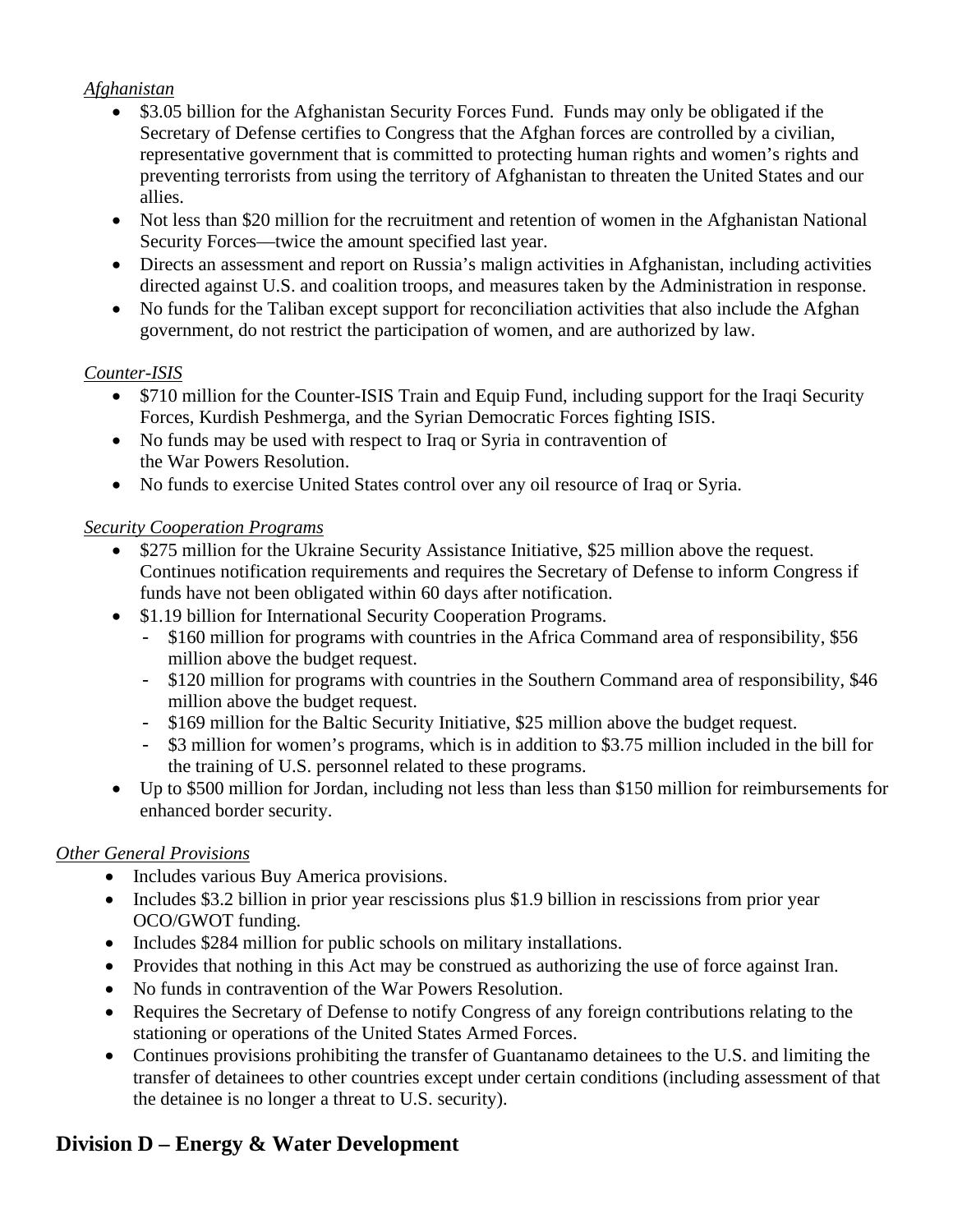### **Overview:**

The Energy and Water Development and Related Agencies bill funds the U.S. Army Corps of Engineers, Department of the Interior programs, the Department of Energy, and other related agencies.

The FY 2021 bill provides \$49.5 billion in discretionary funding, \$6.9 billion above the President's budget request and \$1.1 billion above the fiscal year 2020 enacted level. That amount includes \$27.5 billion for defense-related activities, \$1.5 billion above the request and \$3.3 billion above the fiscal year 2020 enacted level. The amount also includes \$21.9 billion for non-defense activities, \$5.3 billion above the request and \$2.1 billion below the fiscal year 2020 enacted level.

### **Bill Summary:**

**Army Corps of Engineers** – Provides \$7.8 billion, an increase of \$145 million above the fiscal year 2020 level and \$1.8 billion above the budget request.

- **Funding for Investigations** is \$153 million, an increase of \$2 million above the fiscal year 2020 level and \$50.4 million above the request.
- **Funding for Construction** is \$2.69 billion, an increase of \$11.6 million above the fiscal year 2020 level and \$519.4 million above the request.
- **Funding for Operation and Maintenance** is \$3.85 billion, an increase of \$59.7 million above the fiscal year 2020 level and \$1.8 billion above the request.
- **Harbor Maintenance Trust Fund** projects receive \$1.68 billion, an increase of \$50 million above the fiscal year 2020 level and an increase of \$665 million above the request. This meets the target set by the Water Resources Reform and Development Act of 2014 and represents 92 percent of estimated revenues compared to the fiscal year 2021 target of 83 percent.
- The bill makes full use of the estimated revenues, which includes a total appropriation of \$113 million for the **Inland Waterways Trust Fund**.
- Provides **nine new study starts and seven new construction starts**.
- Funds the Water Infrastructure Finance and Innovation Program for the first time for the Corps at \$14.2 million, to guarantee almost \$1 billion in loans.

**Department of Interior/Bureau of Reclamation** – Provides \$1.69 billion, an increase of \$11 million above the fiscal year 2020 level and \$553 million above the budget request.

- Provides \$21 million for the **Central Utah Project**, \$1 million above the fiscal year 2020 level and \$11 million above the request.
- Provides \$1.67 billion for the **Bureau of Reclamation**, an increase of \$10 million above the fiscal year 2020 level and \$542 million above the request. Within Reclamation:
	- o Provides \$559 million in additional funding for water resources projects, including those authorized in the Water Infrastructure Improvements for the Nation (WIIN) Act.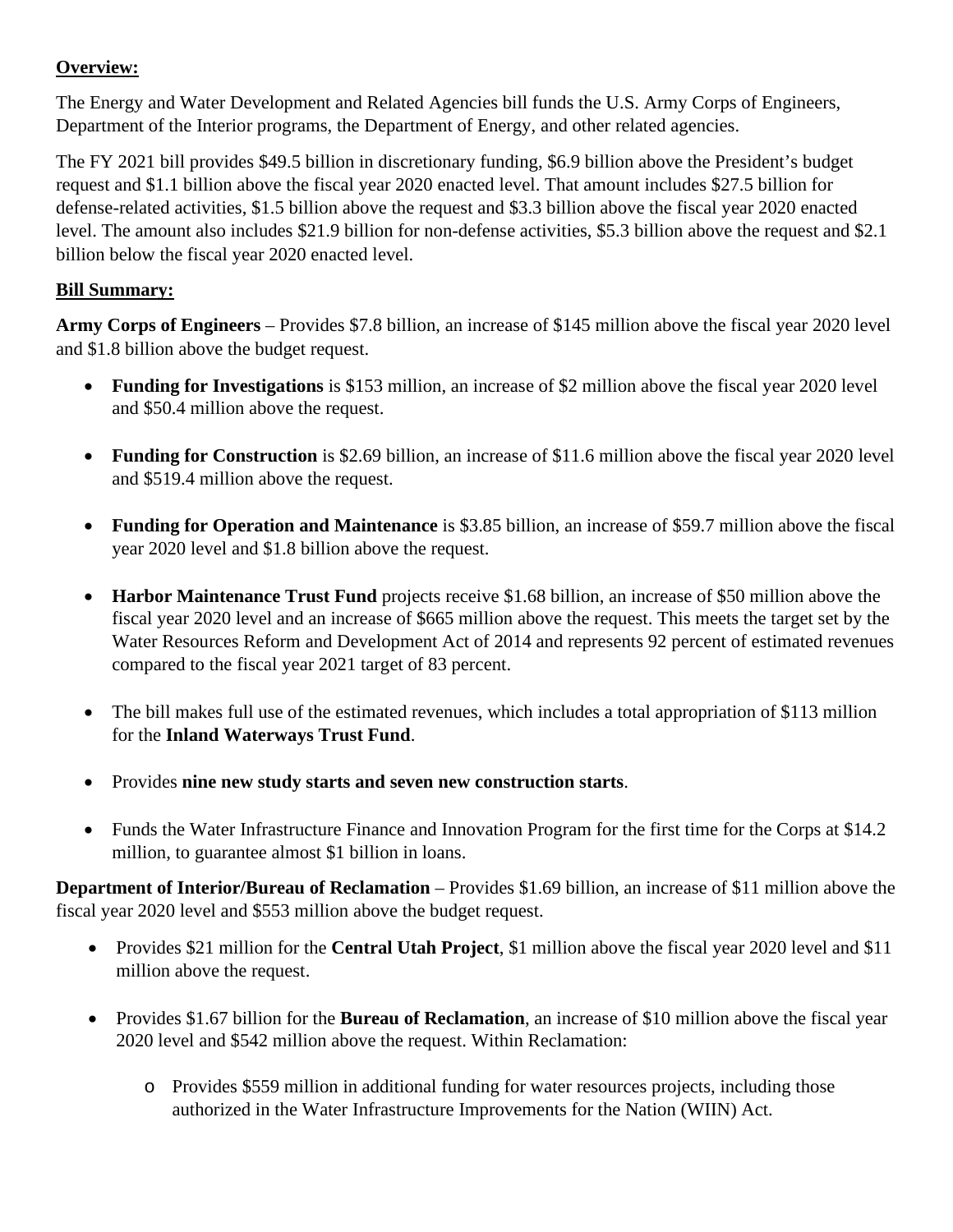o Within additional funding, \$114.7 million is provided for rural water projects above the budget request.

**Department of Energy –** Provides \$39.6 billion for the Department, an increase of \$1 billion above the fiscal year 2020 level and \$4.5 billion above the budget request.

- **Energy Efficiency and Renewable Energy –** Provides \$2.86 billion, an increase of \$72 million above the fiscal year 2020 level and \$2.1 billion above the request. This funding provides for clean, affordable, and secure energy and ensures American leadership in the transition to a global clean energy economy.
- **Cybersecurity, Energy Security, and Emergency Response –** Provides \$156 million, equal to the fiscal year 2020 level. This funding provides for efforts to secure the nation's energy infrastructure against all hazards, reduce the risks of and impacts from cybersecurity events, and assist with restoration activities.
- **Electricity –** Provides \$211.7 million, an increase of \$21.7 million above the fiscal year 2020 level and \$16.7 million above the request. This funding will advance technologies to increase the resiliency and efficiency of the nation's electricity delivery system with capabilities to incorporate growing amounts of clean energy technologies.
- **Nuclear Energy** Provides \$1.5 billion, an increase of \$14.2 million above the fiscal year 2020 level and \$328 million above the request. This funding invests in activities to further improve the safety and economic viability of our current reactor fleet, develop the next generation of clean and safe reactors, and supports the advanced reactors demonstration program.
- **Fossil Energy Research and Development** Provides \$750 million, equal to the fiscal year 2020 level and \$19.4 million above the request. This funding provides for research, development, and demonstration activities to ensure the safe, efficient, and environmentally sound use of fossil energy resources.
- **Science –** Provides \$7.026 billion, an increase of \$26 million above the fiscal year 2020 level and \$1.2 billion above the request. The Office of Science funds basic science research in physics, biology, chemistry, and other science disciplines to expand scientific understanding and secure the nation's global leadership in energy innovation.
- **Advanced Research Projects Agency – Energy –** Provides \$427 million, an increase of \$2 million above the fiscal year 2020 level and rejects the budget proposal to eliminate this program. This funding supports research aimed at rapidly developing energy technologies that are capable of significantly changing the energy sector to address our critical economic, environmental, and energy security challenges.
- **National Nuclear Security Administration** Provides \$19.7 billion, an increase of \$3 billion above the fiscal year 2020 level. This funding will maintain a safe, secure, and credible nuclear deterrent while addressing the threat of nuclear proliferation and terrorism. This includes:
	- o **Weapons Activities -** \$15.35 billion, an increase of \$2.9 billion above the fiscal year 2020 level to maintain a credible nuclear deterrent and critical scientific and R&D capabilities.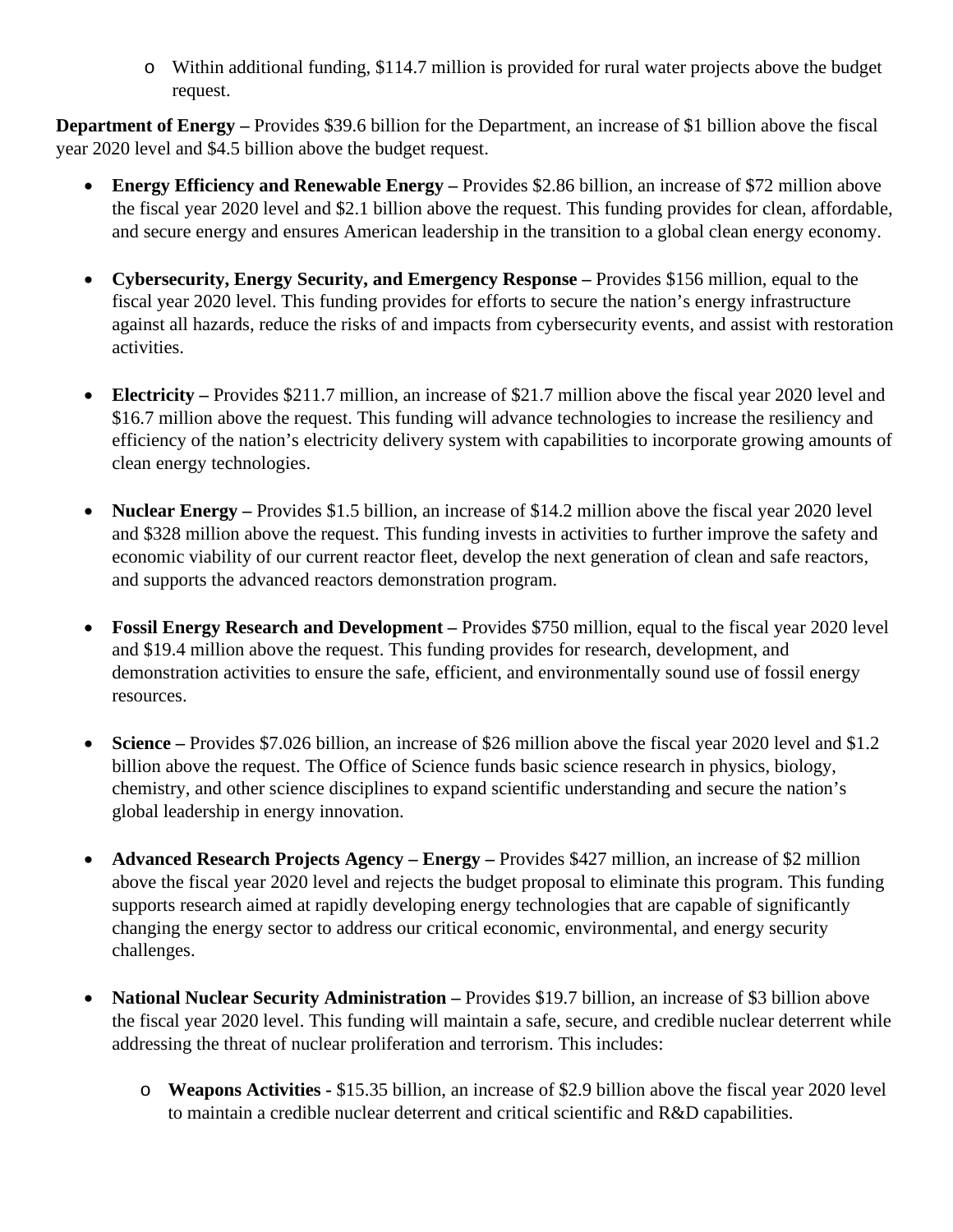- o **Defense Nuclear Nonproliferation -** \$2.26 billion, an increase of \$95.6 million above the fiscal year 2020 level and \$229 million above the request. This funding secures nuclear material at home and abroad.
- o **Naval Reactors -** \$1.68 billion, an increase of \$35.6 million above the fiscal year 2020 level and equal to the request, to continue safe and reliable operation of the Navy's nuclear-powered fleet.
- **Environmental Cleanup** Provides \$7.59 billion, an increase of \$131 million above the fiscal year 2020 level and \$1.52 billion above the budget request. This funding is used for nuclear waste cleanup at 16 sites across the country and includes:
	- o **Non-Defense Environmental Cleanup -** \$319.2 million, equal to the fiscal year 2020 level and \$43 million above the request.
	- o **Uranium Enrichment Decontamination and Decommissioning -** \$841 million, \$35 million above the request.
	- o **Defense Environmental Cleanup -** \$6.426 billion, an increase of \$171 million above the fiscal year 2020 level and \$1.4 billion above the request.
- **Power Marketing Administrations** Provides the net budget request levels for the Southeastern Power Administration, Southwestern Power Administration, and Western Area Power Administration. The agreement rejects the President's proposal to sell the transmission assets of the PMAs, change the laws governing how the PMAs establish power rates, and repeal the borrowing authority for the Western Area Power Administration.

**Nuclear Regulatory Commission –** Provides a net appropriation of \$123 million. This funds regulatory activities to ensure the safe use of nuclear reactors and radioactive materials while protecting people and the environment.

**Appalachian Regional Commission –** Provides \$180 million, which is \$5 million above the fiscal year 2020 level and \$15 million above the budget request. The Commission funds projects in the Appalachian Region to promote economic development, education and job training, critical infrastructure, and community development.

**Northern Border Regional Commission –** Provides \$30 million, which is \$5 million above the fiscal year 2020 level and \$29.1 million above the budget request. This funding targets the economic development needs of distressed portions of Maine, New Hampshire, Vermont, and New York.

### **Policy Provisions**:

- A provision to prevent the reorganization of the Army Corps of Engineers, or to transfer Corps functions to other agencies.
- A provision to allow a transfer of funds from the Western Area Power Administration to the Bureau of Reclamation for environmental stewardship and endangered species recovery purposes.

# **Division E – Financial Services & General Government**

### **Overview:**

The Financial Services and General Government bill provides annual funding for the Department of the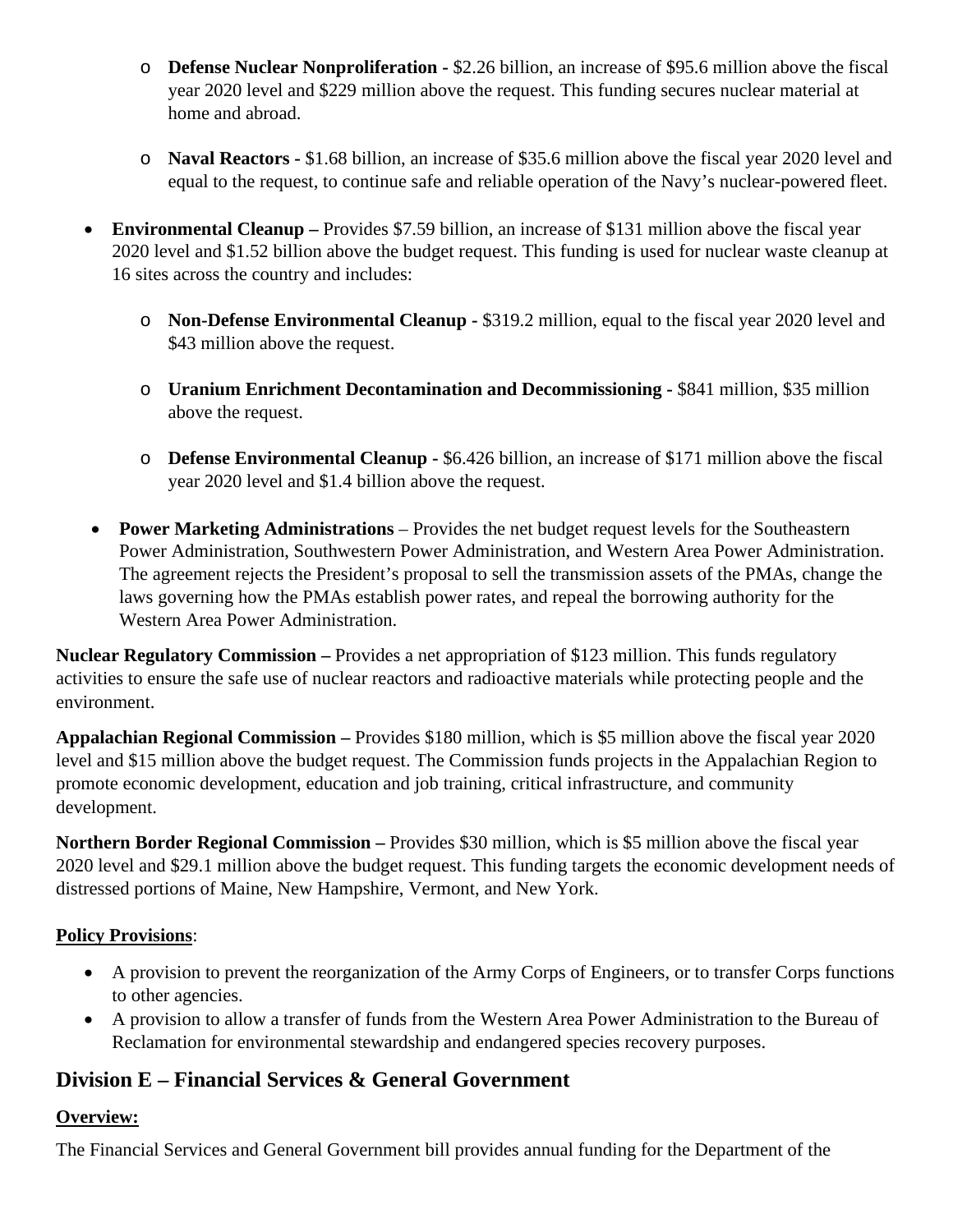Treasury, the Judiciary, the Executive Office of the President, and other independent agencies, including the Small Business Administration.

The FY 2021 Financial Services and General Government bill includes funding for a broad range of functions and services in both the Executive and Judicial branches that are essential to the operation of the Federal Government. In addition, the bill supports programs that assist and protect the public, such as shielding consumers from defective and dangerous products, assisting small businesses, and investing in distressed communities.

The bill provides \$24.42 billion in discretionary funding, an increase of \$281 million over the comparable FY 2020 enacted level.

### **Bill Summary:**

**Department of the Treasury –** \$13.49 billion, \$429.9 million above the FY 2020 enacted level.

- **Committee on Foreign Investment in the United States (CFIUS) Fund –** Provides \$20 million to support CFIUS program responsibilities and enforcement efforts.
- **Terrorism and Financial Intelligence (TFI) and Financial Crimes Enforcement Network (FinCEN) –** Provides \$175 million for TFI, an increase of \$5.3 million above FY 2020, including \$3 million for enhanced enforcement of human rights and corruption violations, and \$127 million for FinCEN, \$1 million above FY 2020.
- **Savings Bond Digitization** Provides \$25 million to digitize savings bonds records dating back to World War II, to enable Americans to redeem more than \$24 billion in matured savings bonds left unclaimed in the U.S. Treasury.
- **Treasury Inspectors General –** Provides \$41 million for the Treasury Inspector General, and \$170 million for the Treasury Inspector General for Tax Administration, both equal to FY 2020.
- **Community Development Financial Institutions Fund (CDFI) –** Includes \$270 million, an increase of \$8 million above FY 2020 and \$256 million more than the President's budget request. All core CDFI programs received an increase over FY 2020.
- **Internal Revenue Service (IRS) –** Includes \$11.92 billion, an increase of \$409 million above FY 2020, with increases to all four IRS accounts.
	- o **Taxpayer Services:** \$2.56 billion, an increase of \$44 million above the FY 2020 level, to provide timely customer service to taxpayers. Grant programs funded within the total include:
		- Volunteer Income Tax Assistance \$30 million, an increase of \$ 2 million;
		- Tax Counseling of the Elderly \$11 million, equal to FY 2020;
		- Low Income Taxpayer Clinic Grants \$13 million, an increase of \$1 million; and
		- National Taxpayer Advocate \$211 million, an increase of \$1 million.
	- o **Enforcement:** \$5.2 billion, an increase of \$203 million, to increase IRS collection efforts and further close the tax gap.
	- o **Operations Support:** \$3.9 billion, an increase of \$120 million, to provide for critical systems to maintain IRS operations.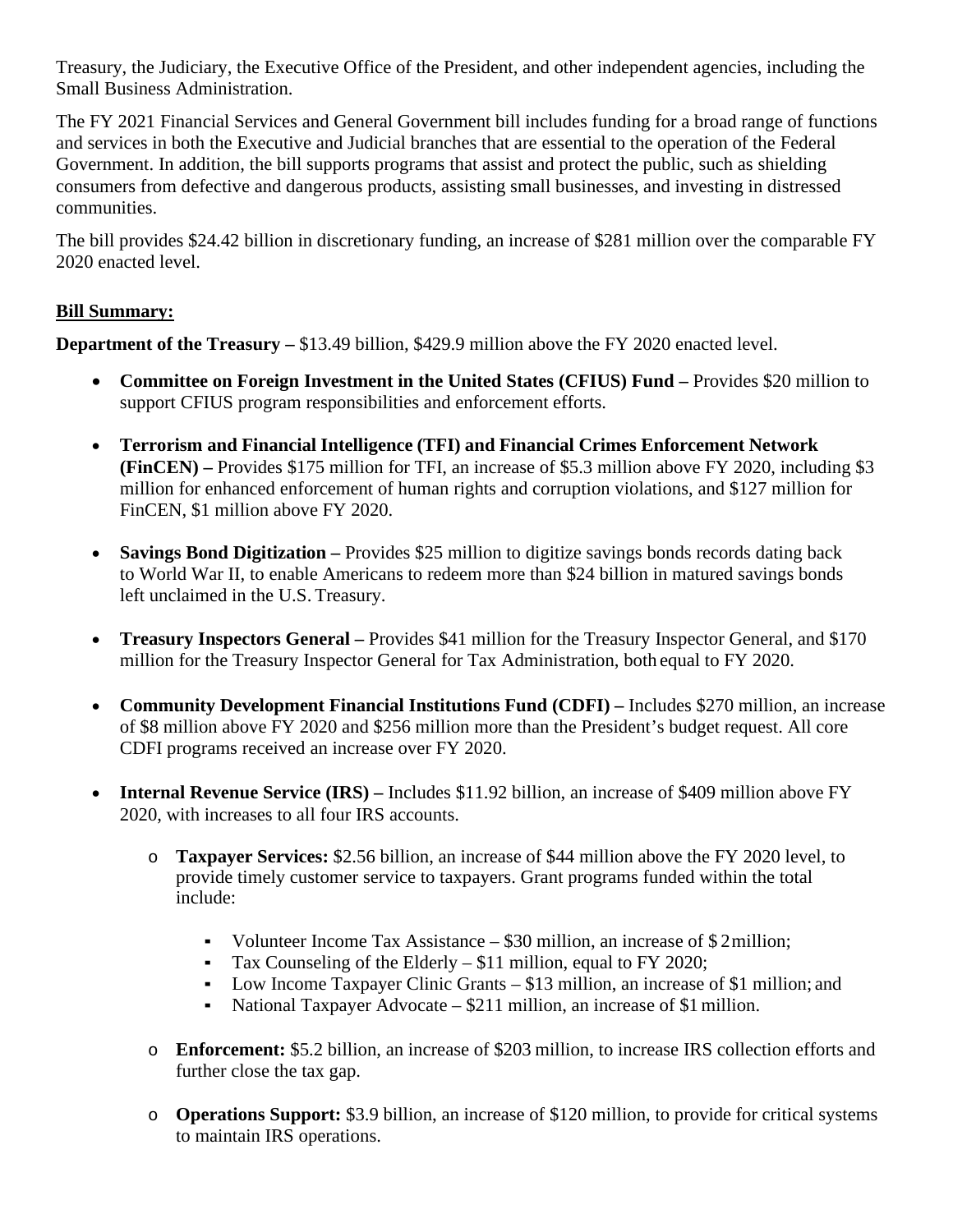o **Business Systems Modernization:** \$222.7 million, an increase of \$43 million, to assist in the modernization of IRS's legacy IT systems.

**Executive Office of the President –** \$758.8 million, \$31.8 million above the FY 2020 enacted level and \$405.4 million above the President's budget request.

- **Office of Management and Budget (OMB)** Includes \$106.6 million, \$5 million above the FY 2020 level and \$9.1 million below the President's budget request.
- **Intellectual Property Enforcement Coordinator (IPEC) –** Provides \$1.8 million for IPEC, \$500,000 above the FY 2020 level and \$800,000 above the President's budget request.
- **Office of National Drug Control Policy (ONDCP)** Rejects Administration's proposed transfer or elimination of ONDCP grant programs and includes:
	- o \$290 million for the High Intensity Drug Trafficking Areas Program, an increase of \$5 million above FY 2020; and
	- o \$102 million for the Drug-Free Communities Program, an increase of \$750,000 above FY 2020.

**The Judiciary –** \$7.72 billion in discretionary funding, \$233.3 million above the FY 2020 enacted level.

- **Defender Services** \$1.32 billion, an increase of \$81.7 million above the FY 2020 level and equal to the budget request.
- **Court Security** \$664 million, an increase of \$24.8 million above the FY 2020 level and equal to the budget request.

**District of Columbia –** \$734.5 million, \$20.2 million above the FY 2020 level.

- **D.C. Resident Tuition Support** Rejects the President's proposal to terminate the program and includes \$40 million, equal to the FY 2020 level.
- **HIV/AIDS Testing and Treatment** \$4 million, equal to FY 2020 and an increase of \$1 million above the President's budget request.
- **D.C. Emergency Planning and Security Costs –** \$38.4 million, an increase of \$20.4 million above the FY 2020 level. An additional \$13 million was provided in the continuing resolution.
- **D.C. Water and Sewer Authority** Includes \$8 million, equal to FY 2020 and \$8 million above the President's budget request.

**Independent Agencies –** \$1.79 billion to support a variety of agencies including the General Services Administration, Office of Personnel Management, and Small Business Administration. In addition, the bill includes \$142.9 million in a disaster cap adjustment for SBA Disaster Loans.

- **Consumer Product and Safety Commission –** \$135 million, an increase of \$2.5 million above FY 2020. Within the total, \$1.3 million is included for Virginia Graeme Baker Pool Safety Grants.
- **Election Assistance Commission (EAC) \$17 million for EAC operating expenses, an increase of \$1.8** million above FY 2020, to increase staffing and other resources to enable the EAC to support State efforts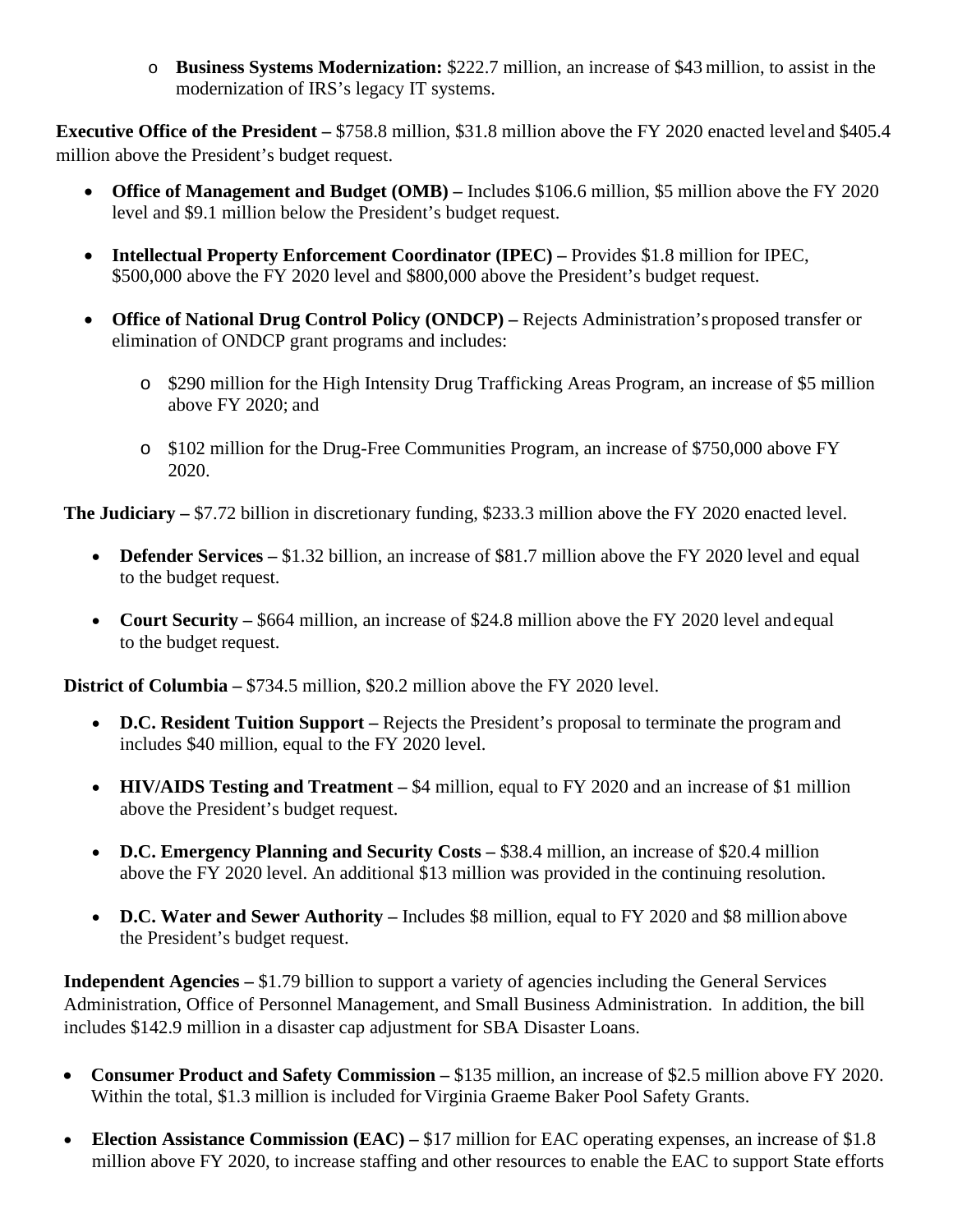to ensure the continued security and accessibility of Federal elections.

- **Federal Communications Commission (FCC)** \$374 million for FCC salaries and expenses, an increase of \$35 million over FY 2020. Of this increase, \$33 million is provided for the FCC to improve its broadband maps as required by the Broadband DATA Act.
- **Federal Trade Commission (FTC)** \$351 million for FTC salaries and expenses, an increase of \$20 million over FY 2020, to bolster the agency's competition, privacy, and consumer protection work.
- **General Services Administration** 
	- o **Construction and Acquisition –** \$230 million, an increase of \$77.6 million over FY 2020, for the construction of U.S. courthouses in Hartford, CT and Chattanooga, TN.
	- o **Repairs and Alterations –** \$576.6 million, including \$203.9 million for Major Repairs and Alterations and \$372.7 million for Basic Repairs.
	- o **Presidential Transition Expenses –** \$9.9 million for the Presidential Transition in 2020- 2021.
- **National Archives and Records Administration (NARA) –** \$377 million for NARA operating expenses, an \$18 million increase over FY 2020.
	- o Includes \$2 million for implementation of the Civil Rights Cold Case Record Collections Act of 2018 and \$18 million for NARA's transition responsibilities under the Presidential Records Act of 1978.
	- o In addition, includes \$6.5 million for the National Historical Publications & Records Commission Grants Program.
- **Office of Personnel Management (OPM) –** \$362 million, an increase of \$32 million above the FY 2020 level. The additional funds are needed to compensate for the lost revenue due to the FY 2020 transfer of the background investigation bureau to the Pentagon and increased IT modernization efforts. Rejects the Administration's request to merge OPM into GSA and OMB.
- **Securities and Exchange Commission (SEC)** \$1.93 billion for SEC salaries and expenses, an increase of \$100.6 million above the FY 2020 level and the same as the President's budget request.
- **Small Business Administration (SBA)** \$778.9 million for SBA, an increase of \$39.9 million above the President's budget request. In addition, the bill provides \$142.9 million in disaster cap adjustment funds for SBA Disaster Loans.
	- o Includes \$272 million for **Entrepreneurial Development Programs**, an increase of \$11 million above the FY 2020 level and \$104.4 million above the budget request, including:
		- \$136 million for Small Business Development Centers;
		- **\$23 million for Women's Business Centers;**
		- \$35 million for Microloan Technical Assistance; and
		- \$19.5 million for the State Trade Expansion Program(STEP).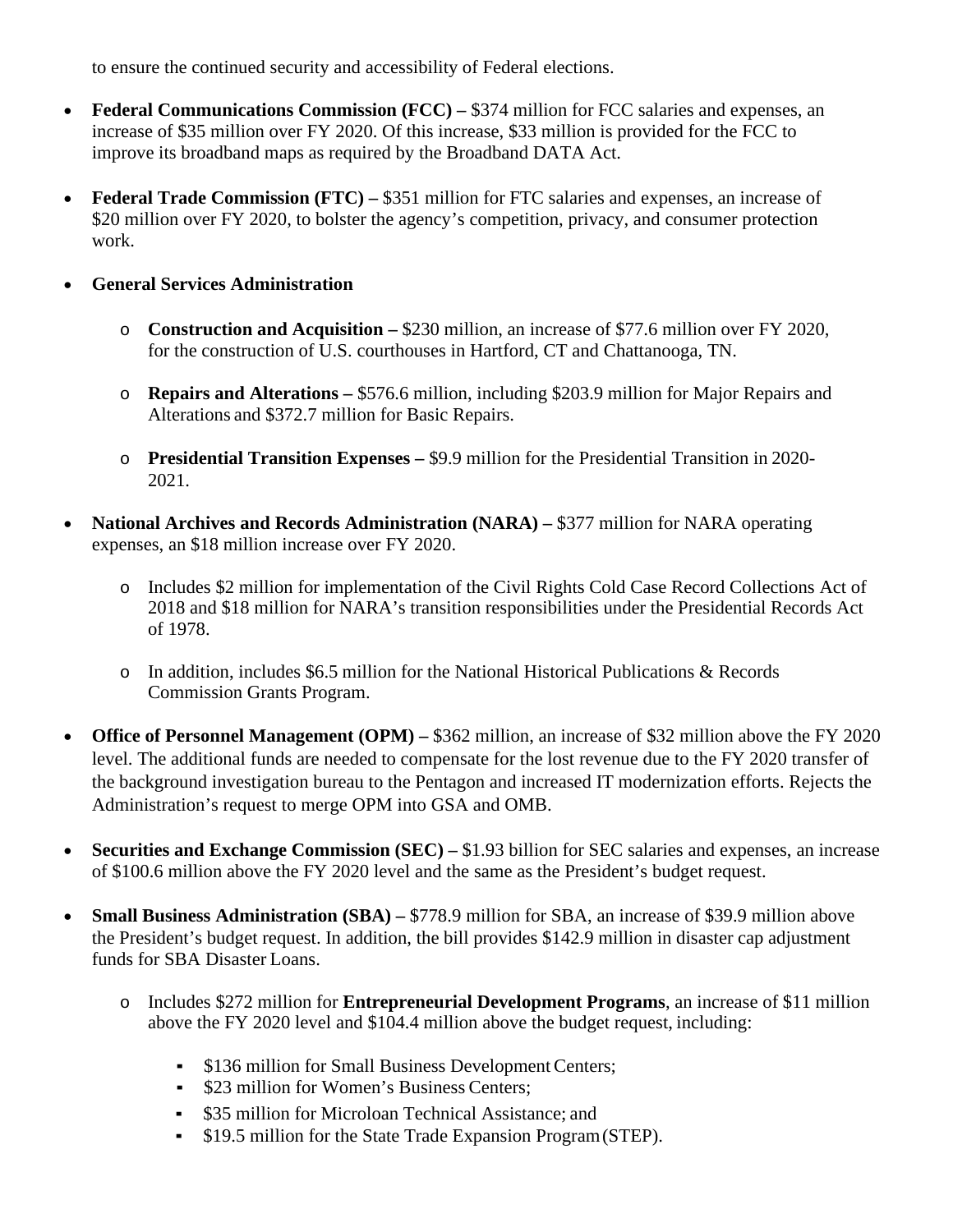### **Policy Provisions –**

- The bill preserves 6-day postal delivery, continues to prevent the consolidation or closure of small rural and other small post offices, and requires the Postal Service to continue to sell the popular "Tiger Stamp."
- The bill preserves a 1 percent pay raise for Federal civilian employees for calendar year 2021.
- The bill continues language prioritizing CDFI awards to persistent poverty counties.
- The bill continues a provision requiring OMB to notify all Federal agencies of their obligations to comply with government-wide provisions in Title VII of the FSGG bill.
- The bill provides \$50,000,000 in emergency funding for NARA's Records Center Revolving Fund to offset losses resulting from the coronavirus pandemic and to accelerate the processing of requests for military service records.

# **Division F – Homeland Security**

### **Overview:**

The bill provides \$69.02 billion in discretionary resources, including \$49.33 billion for non-defense programs; \$2.55 billion for defense-related programs; and \$17.1 billion for major disaster response and recovery activities. When excluding offsetting collections and major disaster funding, the total provided in the bill is \$51.88 billion, which is \$195.5 million below the budget request and \$1.41 billion above the FY2020 enacted level.

### **Bill Summary**

**Office of the Secretary** – The bill provides \$205.8 million for the Office of the Secretary and Executive Management, an increase of \$27 million above the FY2020 enacted level and an increase of \$55.5 million above the President's budget request, including:

- \$20 million for the Office of Immigration Detention Ombudsman to investigate and resolve complaints regarding misconduct by DHS personnel and violations of the rights of individuals in DHS custody, including through unannounced inspections of detention facilities; and
- \$25 million to be transferred to FEMA, including:
	- o \$20 million for Targeted Violence and Terrorism Prevention grants; and
	- o \$5 million for an Alternatives to Detention case management grant pilot program.

**Management Directorate –** The bill provides \$3.20 billion for the Management Directorate, an increase of \$78.3 million above the FY2020 enacted level and \$148.7 million below the President's budget request.

**Office of Inspector General –** The bill provides \$190.2 million for the Office of Inspector General, an increase of \$12.4 million above the budget request for increased oversight of detention and immigration enforcement activities.

**U.S. Customs and Border Protection (CBP) –** The bill provides \$15.28 billion for CBP, \$370.7million above the FY2020 enacted level and \$520.2 million below the President's budget request, including:

- \$261 million above the request to support base line operations.
- \$34 million for new body worn cameras and video recording equipment for Border Patrol Stations.
- \$10 million of Port of Entry Technology.
- \$45 million for innovative technology.
- \$119 million for new aircraft and aircraft sensors.
- \$118 million for border technology.
- \$142 million for CBP facilities.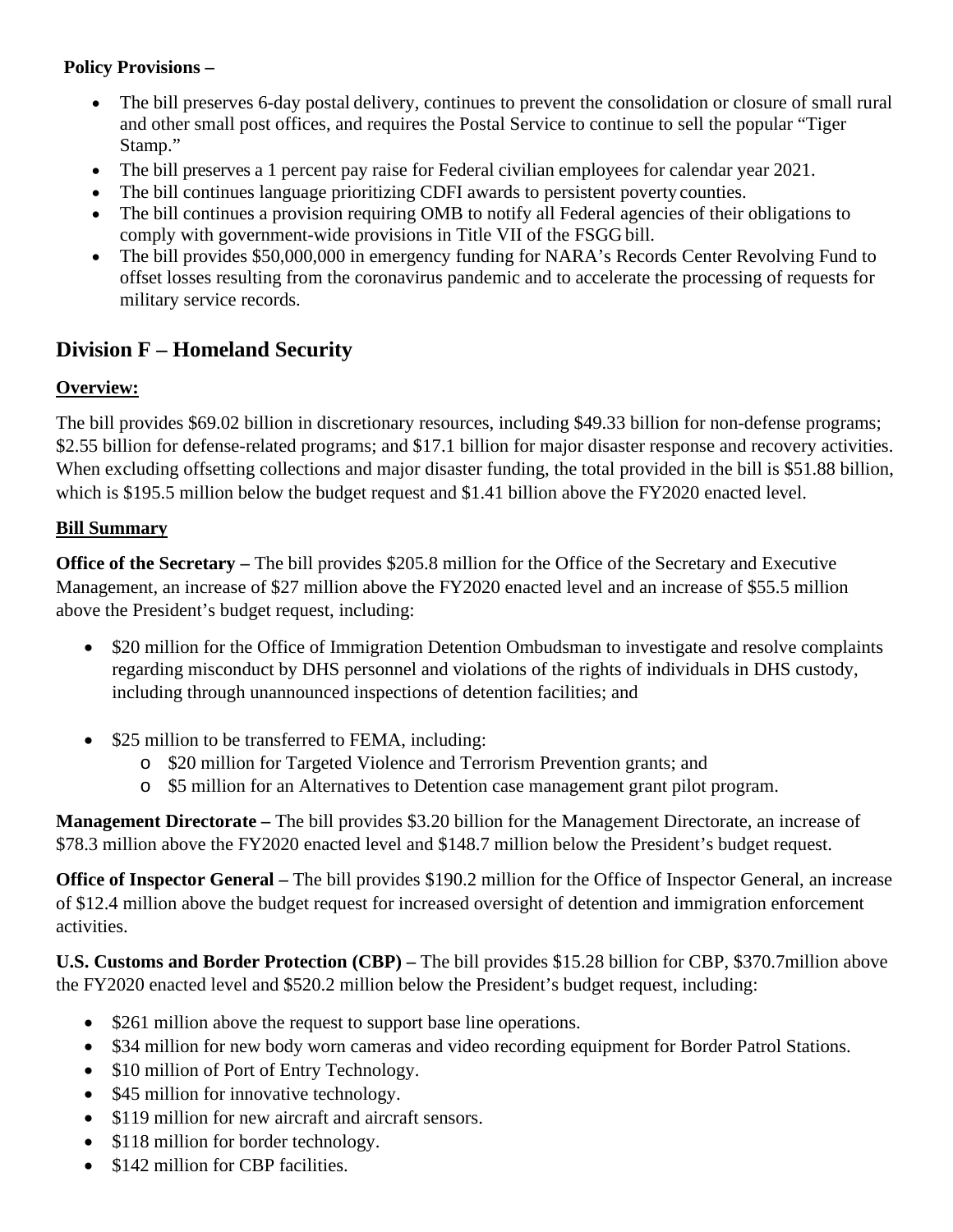Provides no funding for an increased number of border patrol agents.

Provides an additional \$840 million in emergency appropriations for the ports of entry to help offset the loss of customs and immigration fee revenue associated with the pandemic.

**U.S. Immigration and Customs Enforcement (ICE) –** Provides \$7.97 billion for ICE, \$106.5 million below the FY2020 enacted level and \$1.95 billion below the President's budget request, including:

- \$2.14 billion for investigations with cross-border nexus, including those related to human trafficking, financial crimes and cyber investigations, including:
	- o \$5.5 million increase for the Human Exploitation Rescue Operative Child-Rescue Corps; and
- \$4.12 billion for Enforcement and Removal Operations, \$310.1 million below the FY2020 enacted level and \$1.59 billion below the President's budget request, including:
	- o \$3.26 billion for Custody Operations and Transportation and Removal, \$450 million below the FY2020 enacted level and \$1.49 billion below the President's budget request; and
	- o \$440 million for Alternatives to Detention, \$120.9 million above the FY2020 enacted level, including \$25 million for case management services.

Rejects the proposed use of USCIS Immigration Examination Fee funding to support ICE investigations.

Provides *no* funding for additional immigration enforcement personnel.

Provides additional funding above FY2020 enacted levels to address the backlog of critical maintenance and repairs at existing, ICE-owned detention facilities.

Provides \$3.16 million above the request to address ICE's Freedom of Information Act backlog.

**Transportation Security Administration (TSA)** – Provides \$7.96 billion for TSA, \$144.2 million above the FY2020 enacted level and \$325.4 million above the President's budget request, including.

- Provides \$100 million for computed tomography screening equipment and credential authentication and standoff detection technology.
- Fully funds the Visible Intermodal Prevention and Response teams (VIPR); staffing at exit lanes; and the Law Enforcement Officer reimbursement program.
- \$30 million for reimbursements to airports for legacy purchases of in-line explosive detection systems.

**Coast Guard –** Provides \$12.84 billion for the Coast Guard, \$878.8 million above the FY2020 enacted level and \$739.4 million above the President's budget request, including:

- \$2.26 billion for significant new investments in the Coast Guard's air and marine fleet, and facilities, including:
	- o Continued support for the Offshore Patrol Cutter program, Fast Response Cutters, MH-60 helicopters, C-130 J aircraft, and procurement of a second Polar Security Cutter.
	- o \$363 million, which is \$216 million above the request for shore facilities and other infrastructure, including housing for Coast Guard families.
- \$107 million above the request to invest further in Coast Guard operational readiness, personnel and their families, including additional investment in cybersecurity, communications, workforce readiness and childcare subsidy.

**United States Secret Service (USSS) –** Provides \$2.44 billion for the USSS, \$22.2 million above the FY2020 enacted level and \$77.5 million above the President's budget request, including:

- \$6 million for grants related to investigations of missing and exploited children; and
- \$15.3 million for additional overtime and retention incentives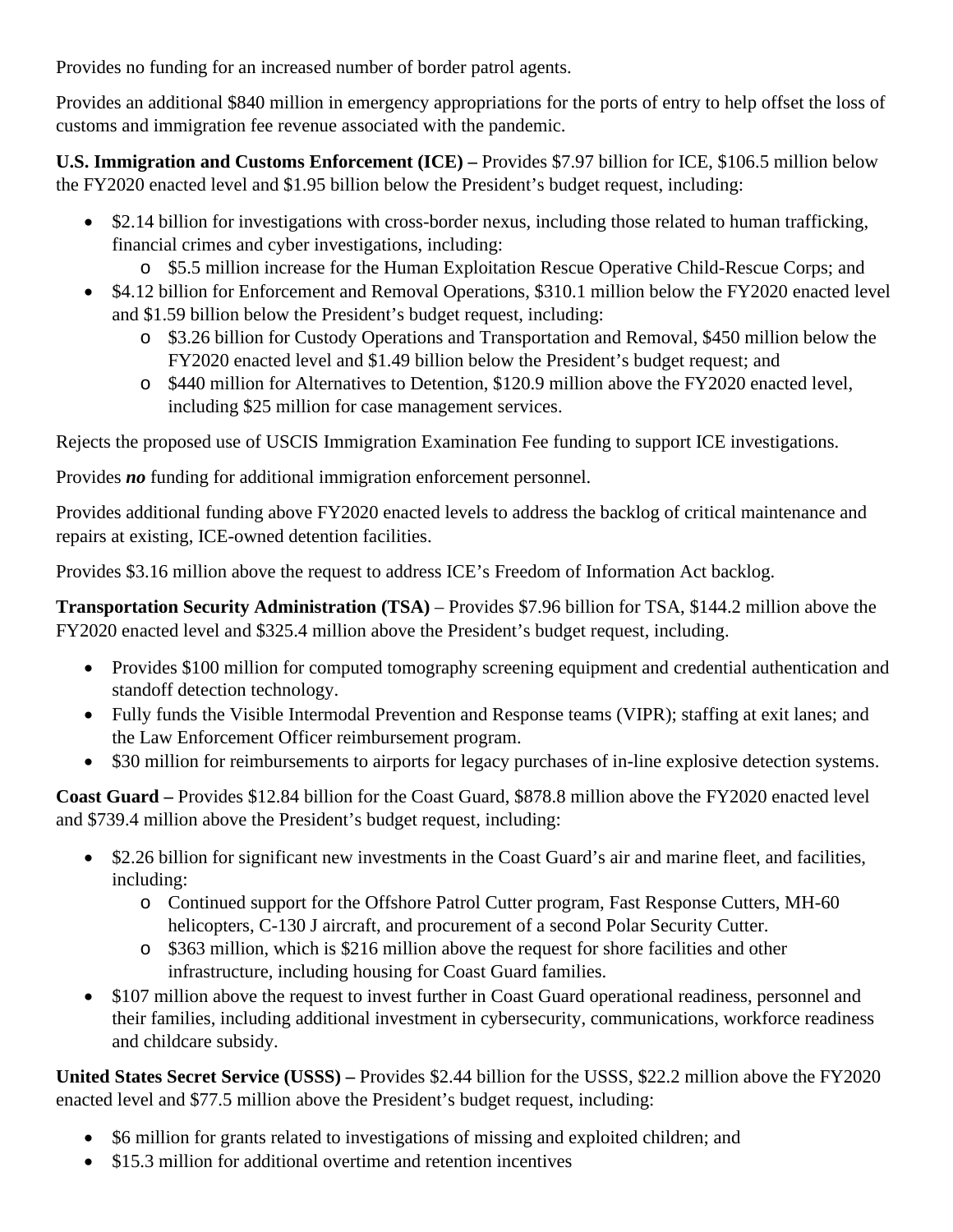- \$10 million for radio modernization
- \$11.3 million for IT support and infrastructure modernization
- \$30.4 million for basic and advanced computer forensics training for state and local law enforcement officers, judges, and prosecutors in support of the Secret Service mission

Funds additional requirements to support Post-Presidential Protection and Transition activities.

**Cybersecurity and Infrastructure Security Agency (CISA) –** Provides \$2.0 billion for CISA, \$9.4 million above the FY2020 enacted level and \$267.2 million above the President's budget request, including:

- \$92.8 million to further advance CISA's Cyber Operations, including \$43.9 million for threat hunting;
- \$43.3 million for the Continuous Diagnostics and Mitigation program; and
- \$21.2 million for the National Cybersecurity Protection System.

Fully funds the Chemical Facility Anti-Terrorism Standards (CFATS) program.

**Federal Emergency Management Agency (FEMA) –** Provides \$21.67 billion for FEMA, \$604.1 million below the FY2020 enacted level and \$12.32 billion above the President's budget request, including:

- \$17.14 billion for disaster response and recovery efforts; and
- \$3.32 billion for Federal Assistance, including:
	- o \$610 million for the State Homeland Security Grant Program (SHSGP), including \$90 million for the SHSGP Nonprofit Security Grants Program;
	- o \$705 million for the Urban Areas Security Initiative (UASI), including \$90 million for the UASI Nonprofit Security Grant Program;
	- o \$720 million for firefighter grant programs;
	- o \$130 million for the Emergency Food and Shelter program;
	- o \$20 million transferred from the Office of the Secretary for Targeted Violence and Terrorism Prevention grants; and
	- o \$5 million transferred from the Office of the Secretary for an Alternatives to Detention case management grant pilot program.

### **Other**

- \$340.3 million for the Federal Law Enforcement Training Centers, \$10.8 million below the FY2020 enacted level and \$8.9 million above the President's budget request, including \$4.7 million above the request to expand export training for law enforcement officers.
- \$765.6 million for the Science and Technology Directorate, \$28.3 million above the FY2020 enacted level and \$121.8 million above the President's budget request.
- \$402.3 million for the Countering Weapons of Mass Destruction Office, \$30.2 million above the FY2020 enacted level and \$25 million above the request.

### **Policy Provisions**

- Prohibits the use of any federal funding to construct fencing in Bentsen-Rio State Park, the National Butterfly Center, the Santa Ana Wildlife Refuge, the Lower Rio Grande Wildlife Refuge between Brownsville, TX, and the Gulf of Mexico, and historic cemeteries.
- Requires CBP to provide an expenditure plan prior to the use of funds for border security construction and acquisition.
- Requires ICE to make information about the 287(g) program publicly available.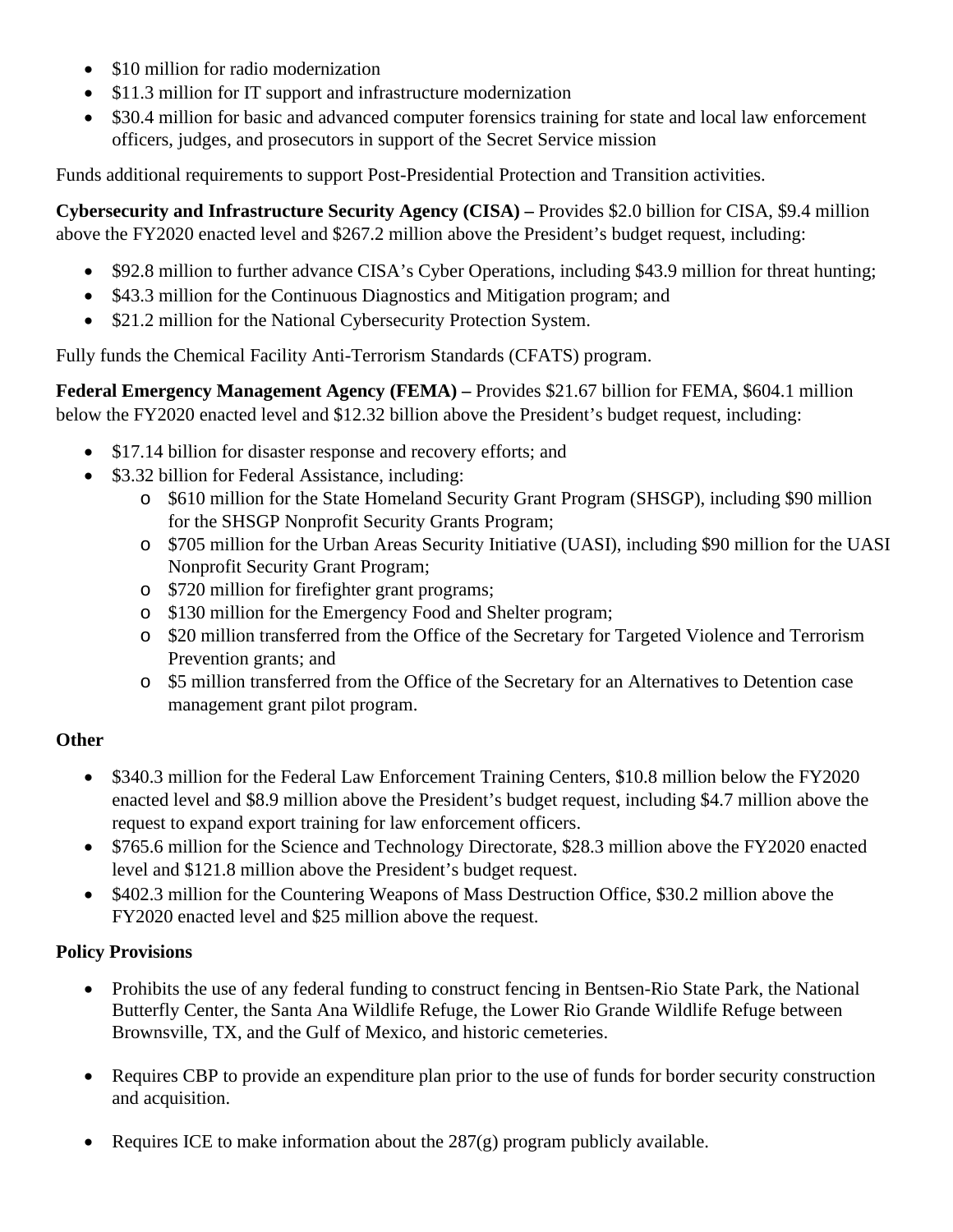- Requires ICE to sever contracts with detention facilities that fail two consecutive inspections and requires more frequent inspections by ICE's Office of Professional Responsibility.
- Requires ICE to publicly post inspection results and plans to address deficiencies, with the status of addressing such deficiencies to be validated by the new Office of Immigration Detention Ombudsman.
- Authorizes members of Congress to conduct unannounced inspections of detention facilities, as well as designated congressional staff who provide a 24-hour notice.
- Prohibits DHS from destroying records related to the death of, potential sexual assault against, or abuse of individuals in its custody.
- Ensures that information shared with ICE by the Department of Health and Human on potential sponsors of unaccompanied children cannot be used by ICE for detention or removal purposes unless the sponsor has a dangerous criminal background.
- Prohibits DHS from placing pregnant women in restraints except in extraordinary circumstances.
- Requires ICE to provide detailed reporting on its Alternatives to Detention program.
- Requires ICE to publish information on a publicly available website with the numbers and types of people in its custody, such as:
	- o families and transgender detainees;
	- o border apprehension detainees;
	- o interior enforcement detainees; and
	- o those who are in custody who have a positive credible fear claim.

## **Division G – Interior-Environment**

#### **Overview:**

The Interior, Environment, and Related Agencies bill includes funding for programs within the Department of the Interior, the Environmental Protection Agency, and other related agencies, including the Indian Health Service.

In total, the FY 2021 bill includes \$36.107 billion, an increase of \$118 million over the 2020 enacted level and \$4.5 billion over the President's 2021 request. There is also an additional \$2.35 billion of funding provided under the fire suppression cap adjustment.

Increases in funding will help protect and preserve public lands, build resilience to climate change, strength the environmental workforce, and ensure access to safe drinking water.

In FY 2021, Land and Water Conservation Fund (LWCF) allocations will shift from discretionary to mandatory appropriations. For clarity, comparisons throughout are for non-LWCF programs.

#### **Bill Summary:**

**Land and Water Conservation Fund (LWCF)** - The bill provides for the allocation of the full \$900 million now permanently available from the Land and Water Conservation Fund as a result of enactment of the Great American Outdoors Act. These allocations include \$405 million for the federal program, \$360 million for the state grants program, and \$135 million for other non-federal grant programs.

**Wildland Fire Management (WFM)** - The bill provides \$5.27 billion for WFM, which includes, \$2.35 billion in cap adjusted fire suppression funding. Funding includes a shift of \$387 million to Forest Service (non-fire)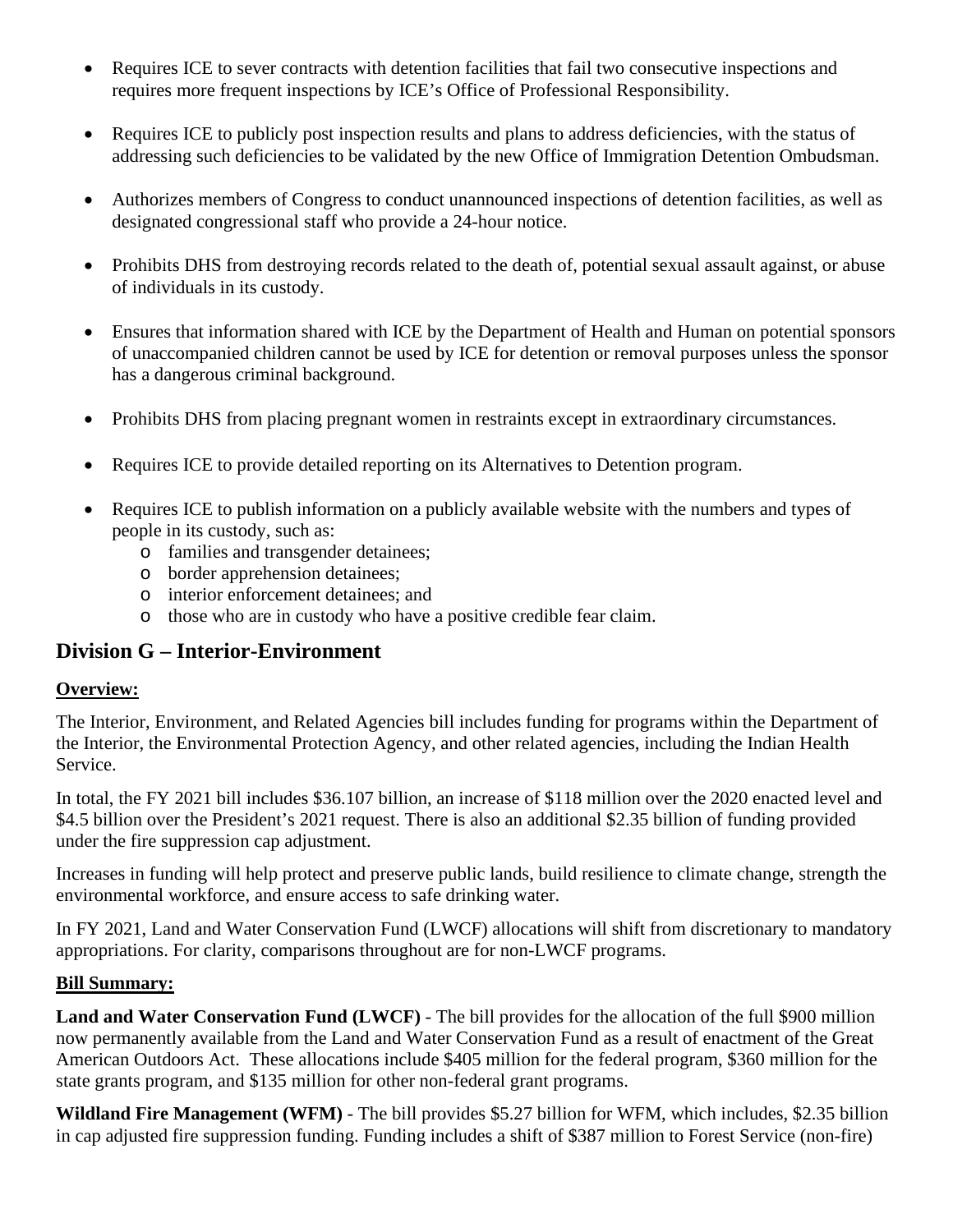due to the budget restructure and the creation of the "Forest Service Operations" account. After adjusting for this shift, the bill provides a programmatic increase of \$104 million for WFM.

**Department of the Interior (DOI)** – The bill provides a total of \$13.7 billion in discretionary appropriations for DOI – \$186 million above the 2020 enacted level and \$1.7 billion above the President's budget request. Of this amount, the bill includes:

- o \$1.27 billion for the **Bureau of Land Management**, \$28 million below the enacted level and \$90 million above the President's budget request. Within this amount, the bill includes:
	- o \$74 million for **sage-grouse conservation.**
	- o \$31 million for **renewable energy** development
	- o \$116 million for the **wild horse and burro program**, \$15 million above the fiscal year 2020 enacted level.
- o \$1.58 billion for the **U.S. Fish and Wildlife Service**, \$22 million above the fiscal year 2020 enacted level and \$205 million above the President's budget request. Within this amount, the bill includes:
	- o \$270 million for **Ecological Services**, \$3.7 million above the fiscal year 2020 enacted level and \$26 million above the President's budget request.
	- o \$504 million for **National Wildlife Refuge System**, \$1.4 million above the fiscal year 2020 enacted level and \$21 million below the President's budget request.
	- o \$72 million for **State and Tribal Wildlife Grants**, \$4.8 million above the fiscal year 2020 enacted level and \$41 million above the President's budget request.
- o **\$3.12 billion for National Park Service**, \$44 million below the fiscal year 2020 enacted level and \$332 million above the President's budget request. Within this amount, the bill includes:
	- o \$2.69 billion for **Operation of the National Park System**, \$111 million above the fiscal year 2020 enacted level and \$172 million above the President's budget request. Within this amount, \$3.3 million is provided for the 400 Years of African-American History Commission and \$8 million is provided for the Semiquincentennial Commission.
	- o \$74 million for **National Recreation and Preservation**, \$3 million above the fiscal year 2020 enacted level and \$40 million above the President's budget request.
	- o \$144 million for the **Historic Preservation Fund**, \$26 million above the fiscal year 2020 enacted level and \$104 million above the President's budget request. Within this amount, the bill includes \$71 million for State and Tribal Historic Preservation Offices, \$25 million for Save America's Treasures grants, \$21 million for competitive grants to preserve the sites and stories of underrepresented community civil rights, and \$10 million for grants to Historically Black Colleges and Universities.
- o \$1.3 billion for the **U.S. Geological Survey**, \$44.6 million above the fiscal year 2020 enacted level and \$344 million above the President's budget request.
- o \$3.5 billion for **Bureau of Indian Affairs**, **Bureau of Indian Education**, and the **Office of the Special Trustee,** \$171 million above the fiscal year 2020 enacted level and \$544 million above the President's budget request. This amount rejects the new budget structure for the Bureau of Trust Funds Administration in Indian Affairs but includes the Office of the Special Trustee in the total. Within the \$3.5 billion, the bill includes:
	- o \$1.6 billion for operation of **Bureau of Indian Affairs Operation of Indian Programs**, \$39 million above the fiscal year 2020 enacted level and \$170 million above the President's budget request.
	- o \$129 million for **Bureau of Indian Affairs Construction**, equal to the fiscal year 2020 enacted level and \$70 million above the President's budget request.
	- o \$11.8 million for the **Indian Guaranteed Loan Program**, equal to the fiscal year 2020 enacted level and \$10.9 million above the President's budget request.
	- o \$973 million for **Bureau of Indian Education Operation of Indian Programs**, \$30 million above the fiscal year 2020 enacted level for the same programs and \$97 million above the President's budget request.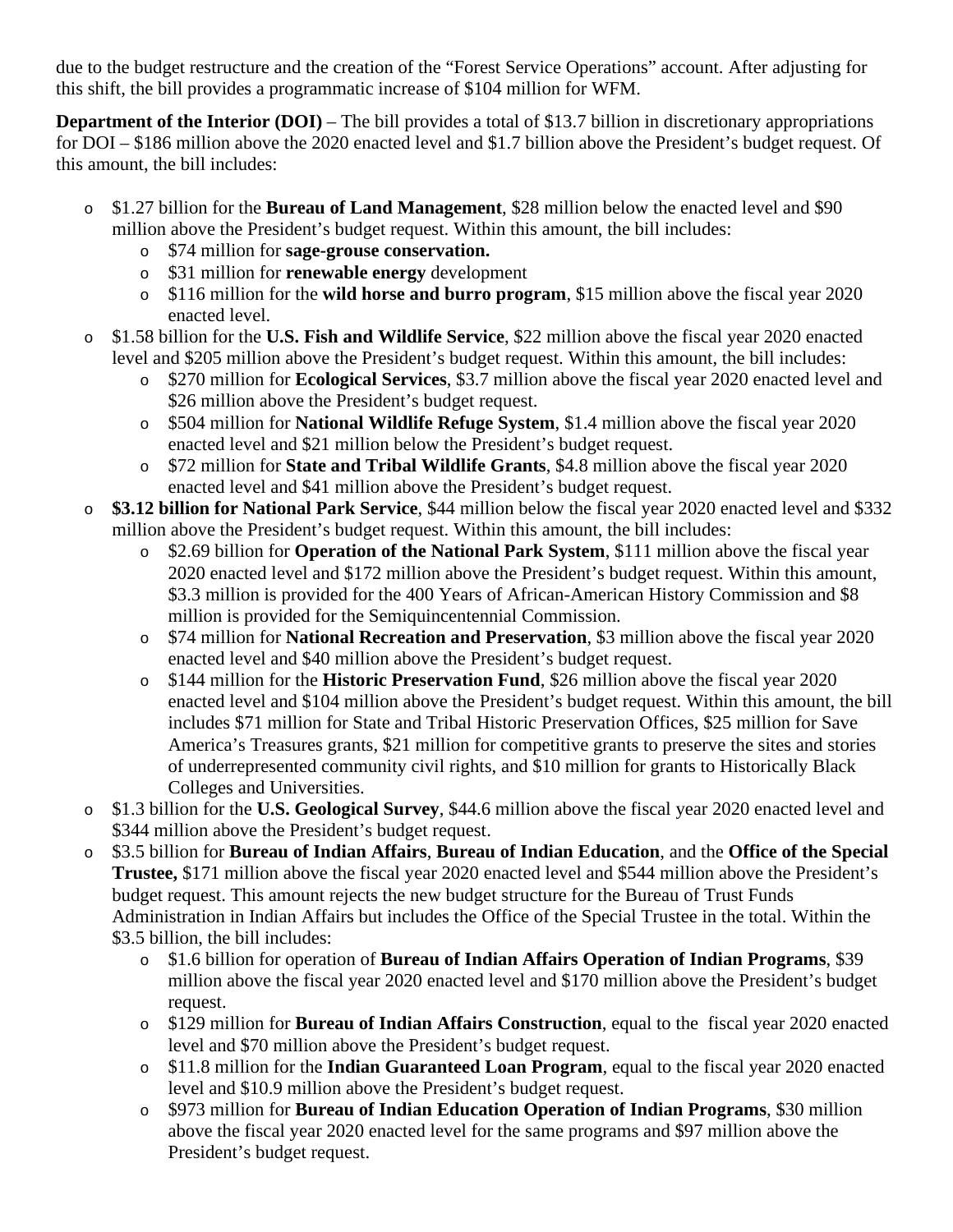- o \$264 million to **Bureau of Indian Education Construction**, \$16 million above the fiscal year 2020 enacted level for the same programs and \$195 million above the President's budget request.
- o Fully funds **Contract Support Costs**.
- o Establishes indefinite appropriation account for and fully funds **Payments for Tribal Leases.**
- o \$108 million for the **Office of the Special Trustee,** equal to the fiscal year 2020 enacted level and the President's budget request for a proposed Bureau of Trust Funds Administration.
- o \$115 million for **Office of Insular Affairs**, \$4 million above the 2020 enacted level and \$26 million above the President's budget request.
- o \$58 million for **Office of Inspector General**, \$2.6 million above the enacted level and \$790,000 below the President's budget.
- o \$86 million for the **Office of the Solicitor**, \$20 million above the 2020 enacted level and equal to the President's budget. The increase is due to the relocation of bureau Ethics Offices.

**Environmental Protection Agency (EPA)** – The bill provides a total of \$9.24 billion in for EPA – \$180 million above the 2020 enacted level and \$2.53 billion above the President's budget request. Of this amount, the bill includes:

- \$3.49 billion for EPA's core **science and environmental program work**, an increase of \$111 million above the 2020 enacted level and \$724 million above the President's budget request. Within these amounts, the bill includes:
	- o \$542 million for **Geographic Programs** which help with restoration of nationally significant bodies of water like the Great Lakes, Chesapeake Bay, and Long Island Sound. This is an increase of \$32 million above the 2020 enacted level and \$211 million above the President's budget request.
	- o \$566 million for **environmental compliance monitoring and enforcement activities and grants**, a \$14 million increase above the 2020 enacted level and \$41 million above the President's request.
	- o \$53 million in funding at EPA and partner agencies for **scientific and regulatory work and cleanup assistance for per- and polyfluoroalkyl substances (PFAS)**, needed to establish a drinking water standard and cleanup standards. This level of funding is \$10 million above the 2020 enacted level.
- \$4.31 billion for **State and Tribal Assistance Grants,** a \$68 million increase above the 2020 enacted level and \$1.47 billion above the President's budget request. Within this amount, the bill includes:
	- o \$2.77 billion for **Clean Water and Drinking Water State Revolving Funds**, equal to the 2020 enacted level.
	- o \$40 million for **Combined Sewer Overflow grants**, a \$12 million increase above the enacted level.
	- o \$91 million for **Brownfields cleanups**, a \$2 million increase above the 2020 enacted level.
	- o \$90 million for **Diesel Emissions Reductions grants**, a \$3 million increase above the enacted level.
- \$1.21 billion for **Superfund**, a \$21 million increase above the 2020 enacted level and \$127 million above the President's request.
- \$12.5 million for **Environmental Justice activities**, a \$2.3 million increase above the 2020 enacted level and over four-fold increase above the President's budget request.

## **Related Agencies –**

- \$3.46 billion for the **Forest Service (non-fire)**, an increase of \$324 million above the 2020 enacted level and \$527 million above the President's budget request. After adjusting for LWCF and a restructure of the Forest Service budget, this is a programmatic increase of \$77.9 million.
- \$6.2 billion for the **Indian Health Service**, an increase of \$189 million above the 2020 enacted level and \$57 million below the President's budget request.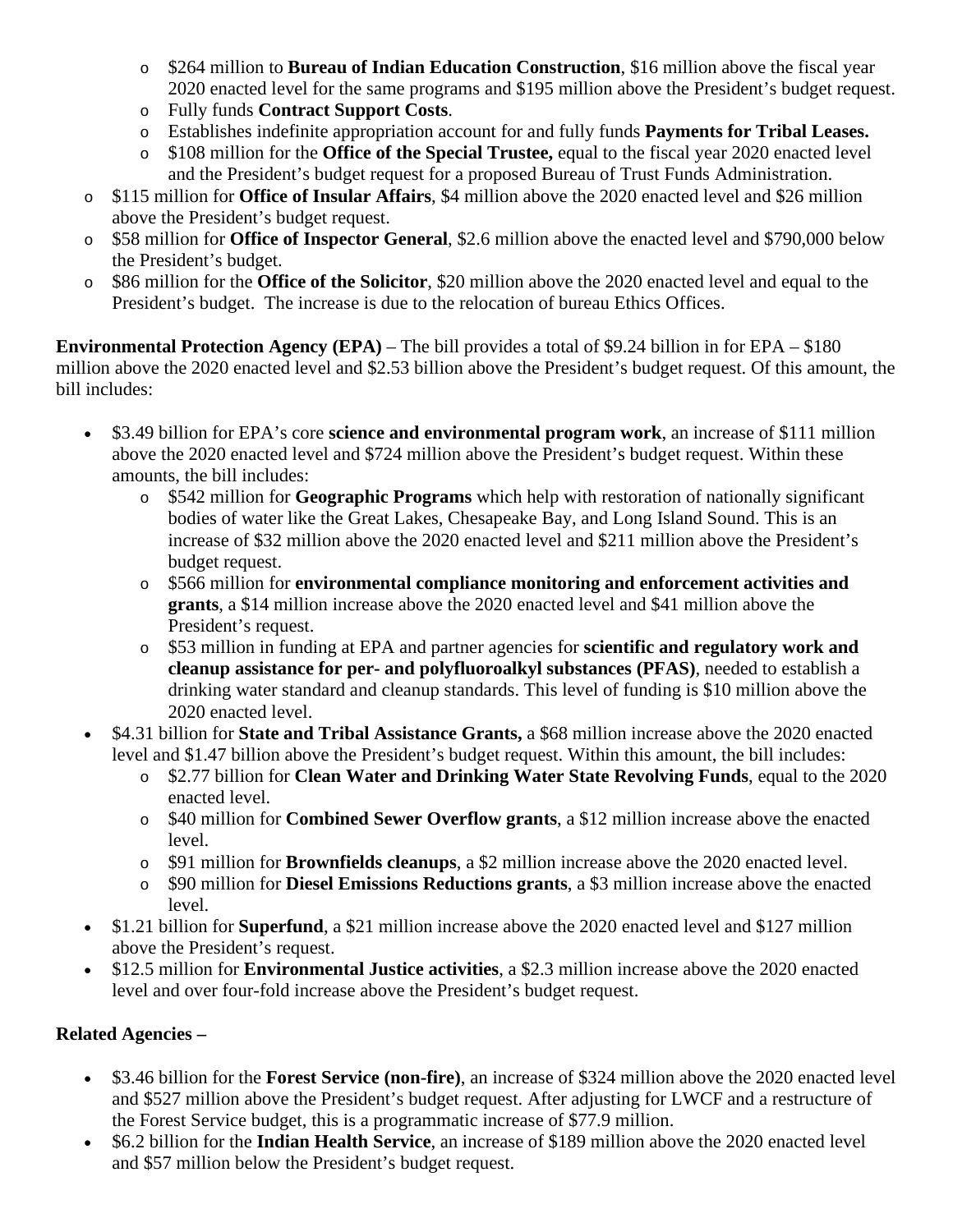- o \$4.3 billion for health services, \$14 million below the 2020 enacted level and \$206 million below the President's budget request. This rejects the President's proposed program cuts and includes \$5 million for HIV and Hepatitis C initiative, \$5 million for Alzheimer's, and \$5 million for maternal health initiative. The amount reflects the transfer of funds for tribal lease payments to a new indefinite appropriation account for these costs.
- o \$918 million for health facilities construction, \$6 million above the 2020 enacted level and \$149 million above the President's budget request. This continues \$5 million to invest in green infrastructure.
- o Establishes an indefinite appropriation account and fully funds Payments for Tribal Leases.
- \$167.50 million each for the **National Endowment for the Arts** and the **National Endowment for the Humanities**, which is \$5.25 million more than the 2020 enacted levels and rejects the President's budget request proposal to eliminate the Agencies. The bill includes language that permits grants fund appropriated this year and in fiscal years 2019 and 2020 to be used for operating expenses.
- \$1.03 billion for the **Smithsonian Institution**, a reduction of \$14.6 million below the 2020 enacted level and \$77.6 million below the President's budget request.
- \$14 million for the **Woodrow Wilson International Center for Scholars**, the 2020 enacted level and \$5.8 million above the President's budget request.
- \$40.4 million for the **John F. Kennedy Center for the Performing Arts**, a decrease of \$3 million below the 2020 enacted level and equal to the President's budget request.
- \$61.4 million for the **United States Holocaust Memorial Museum**, \$1 million above the enacted level and the President's budget request. The NEVER AGAIN EDUCATION ACT (Public Law 116-141) is fully funded at \$2 million to enhance the U. S. Holocaust Memorial Museum's education programming on the Holocaust and genocide prevention.

### **Outcome of Policy Provisions:**

The bill includes the following policy provisions that were previously enacted:

- Sec. 116 retains restrictions on the issuance of rules for sage grouse.
- Sec. 430 continues a provision limiting oil and gas development near Chaco Culture National Historical Park.
- Sec. 436 continues a provision prohibiting the use of funds to promulgate or implement permitting requirements under Title V of the Clean Air Act for certain livestock emissions.
- Sec. 437 continues a provision prohibiting funds to implement any provision that requires reporting mandatory greenhouse gas emissions from manure management operations.
- Sec. 438 retains provision prohibiting funds to regulate the lead content of ammunition or fishing tackle.
- Sec. 439 addresses carbon emissions from forest biomass.
- Sec. 440 addresses the use of small remote incinerators in the State of Alaska.

# **Division H – Labor-HHS-Education**

#### **Overview:**

The Labor, Health and Human Services, Education, and Related Agencies bill includes funding for programs within the Departments of Labor, Health and Human Services, and Education, and other related agencies, including the Social Security Administration.

In total, the FY 2021 bill includes \$197 billion in programmatic funding, an increase of \$2.8 billion over the 2020 enacted level and \$19.2 billion over the President's 2021 budget request.

#### **Bill Summary:**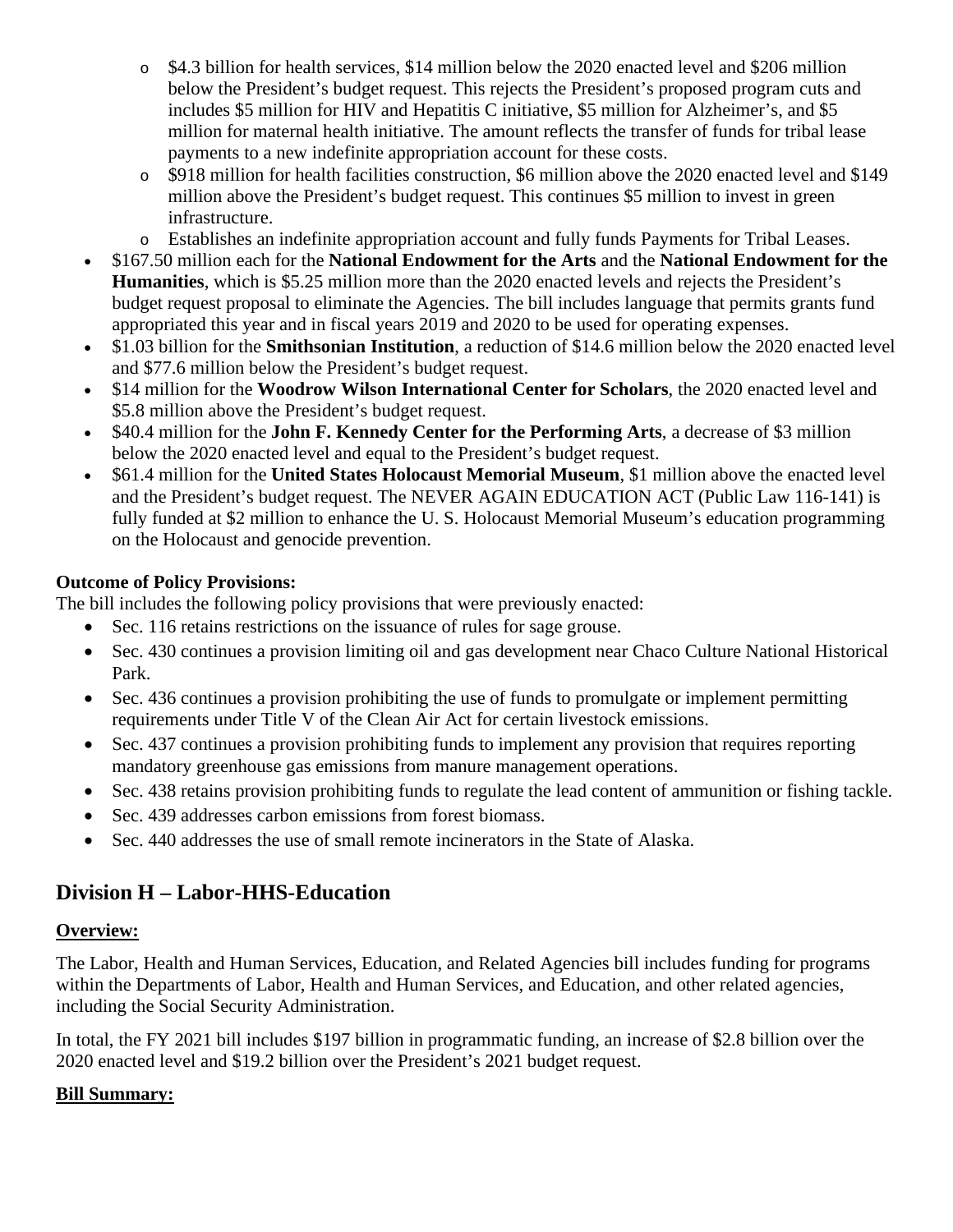**Department of Labor (DOL)** – The bill provides a total of \$12.5 billion in discretionary appropriations for DOL, an increase of \$122 million above the 2020 enacted level and \$1.4 billion above the President's budget request. Of this amount, the bill includes:

- \$9.4 billion for the **Employment and Training Administration**, an increase of \$99 million above the 2020 enacted level. Within this amount, the bill includes:
	- o \$2.8 billion for **Workforce Innovation and Opportunity Act Grants**, an increase of \$26 million above the fiscal year 2020 enacted level.
	- o \$94 million for **Migrant and Seasonal Farmworkers**, an increase of \$2 million above the fiscal year 2020 enacted level. New bill language is included increasing the eligibility threshold to 150 percent of the poverty line.
	- o \$100 million for the **Reintegration of Ex-Offenders**, an increase of \$2 million above the fiscal year 2020 enacted level.
	- o \$185 million for **Registered Apprenticeships**, an increase of \$10 million above the fiscal year 2020 enacted level. No funding is provided for Industry Recognized Apprenticeship Programs (IRAPs). New bill language is included that requires the participation of equity intermediaries and business and labor industry partner intermediaries.
	- o \$97 million for **YouthBuild**, an increase of \$2 million above the fiscal year 2020 enacted level.
	- o \$45 million for **Strengthening Community College Training Grants**, an increase of \$5 million above the fiscal year 2020 enacted level. Funding will help meet local and regional labor market demand for a skilled workforce by providing training to workers in in-demand industries.
	- o \$1.7 billion for **Job Corps,** an increase of \$5 million above the 2020 enacted level.
	- o \$200 million for the **Reemployment Services and Eligibility Assessments** program, an increase of \$25 million above the 2020 enacted level.
	- o \$670 million for the **Employment Service**, an increase of \$2 million above the 2020 enacted level.
	- o \$77.8 million for the **Office of Foreign Labor Certification**, an increase of \$9 million above the 2020 enacted level.
- \$1.7 billion for **Worker Protection Agencies**, an increase of \$15.3 million above the fiscal year 2020 enacted level. Within this amount, the bill includes:
	- o \$246 million for the **Wage and Hour Division**, an increase of \$4 million above the 2020 enacted level.
	- o \$592 million for the **Occupational Safety and Health Administration**, an increase of \$10 million above the 2020 enacted level.
- \$15 million for the **Women's Bureau**, an increase of \$1 million above the 2020 enacted level. Within this amount, the Women in Apprenticeship and Nontraditional Occupations (WANTO) program is funded at \$1.8 million, \$500,000 above the 2020 enacted level.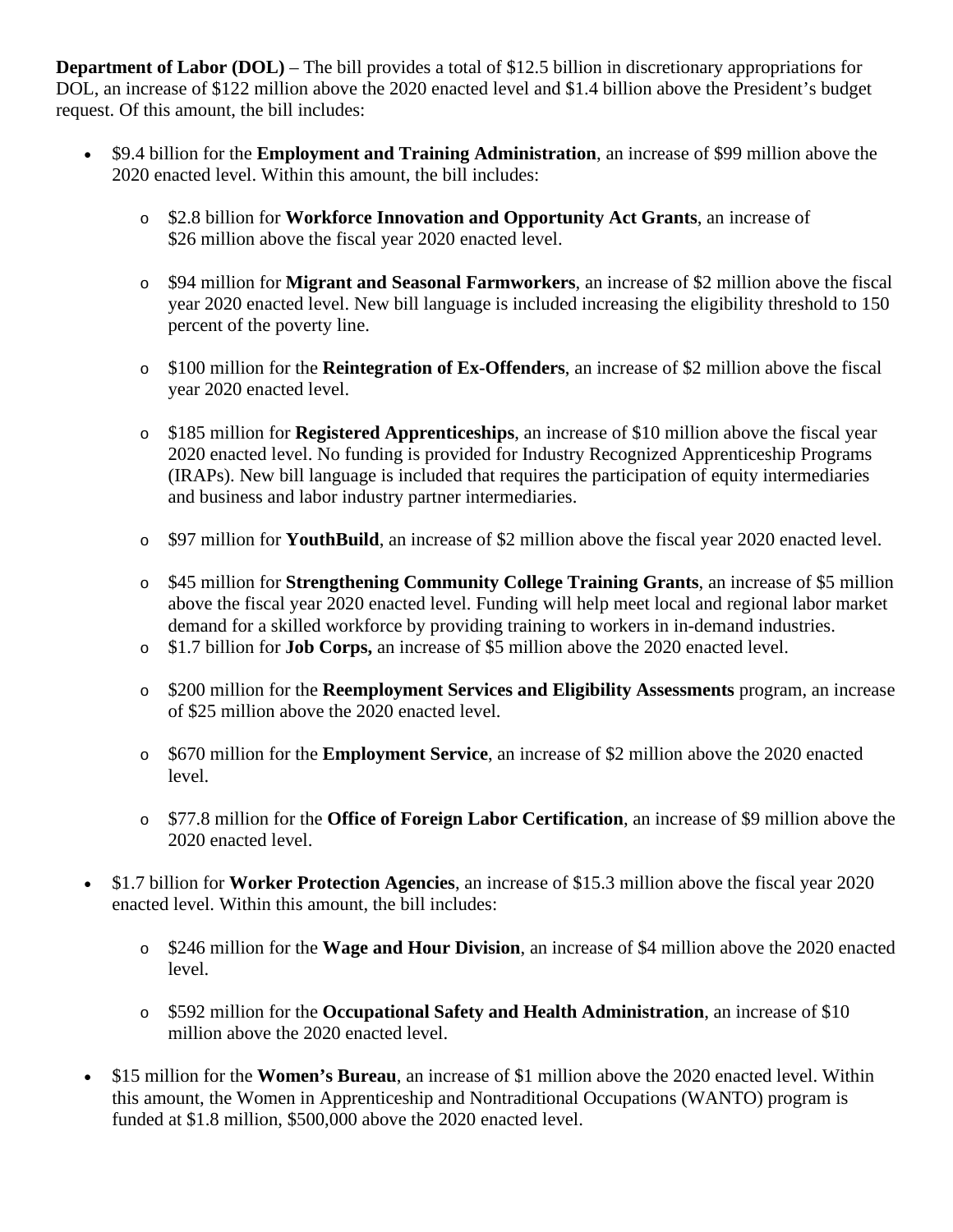- \$316 million for **Veterans' Employment and Training Service** (VETS), an increase of \$5 million above the 2020 enacted level. Of this amount:
	- o \$58 million for the **Homeless Veterans Reintegration Program**, an increase of \$2 million above the 2020 enacted level.
	- o \$31 million for the **Transition Assistance Program**, an increase of \$2 million above the 2020 enacted level.

**Department of Health and Human Services (HHS)** – The bill includes a total of \$97 billion for HHS, an increase of \$2.1 billion above the 2020 enacted level and \$9.9 billion above the President's budget request.

- **National Institutes of Health (NIH)** The bill provides a total of \$42.9 billion for NIH, an increase of \$1.25 billion above the 2020 enacted level. This includes:
	- o \$3.118 billion, an increase of \$300 million, for **Alzheimer's disease and related dementias research**;
	- o \$560 million, an increase of \$60 million, for the **BRAIN Initiative**;
	- o \$541 million, an increase of \$8 million, for research related to opioids through the **HEAL Initiative**;
	- o \$220 million, an increase of \$20 million, for **Universal Flu Vaccine Research**;
	- o \$3.09 billion, an increase of \$20 million, for **HIV/AIDS Research**, including funding for the Centers for AIDS Research as part of the **Ending the HIV Epidemic Initiative**;
	- o \$397 million, an increase of \$10 million, for **Institutional Development Awards (IDeA)**;
	- o \$80 million, an increase of \$5 million, for **Research Centers in Minority Institutions**;
	- o \$587 million, an increase of \$9 million, for **Clinical and Translational Science Awards**;
	- o \$65 million, an increase of \$5 million, for the **INCLUDE Down syndrome research initiative**;
	- o \$12.5 million for **research on firearm violence prevention**;
	- o \$44 million, an increase of \$5 million, for the **Office of Research on Women's Health**; and
	- o Funding for new initiatives, including \$10 million for **research on premature births**, \$10 million for **research on tick-borne diseases**, and \$50 million for **research on artificial intelligence** to address chronic diseases.
- **Centers for Disease Control and Prevention (CDC)** The bill includes a total of \$7.9 billion for CDC, an increase of \$125 million above the 2020 enacted level. This includes \$856 million in transfers from the Prevention and Public Health Fund.
	- o The bill includes investments in our nation's public health infrastructure including:
		- \$201 million, an increase of \$25 million, for **influenza** planning and response.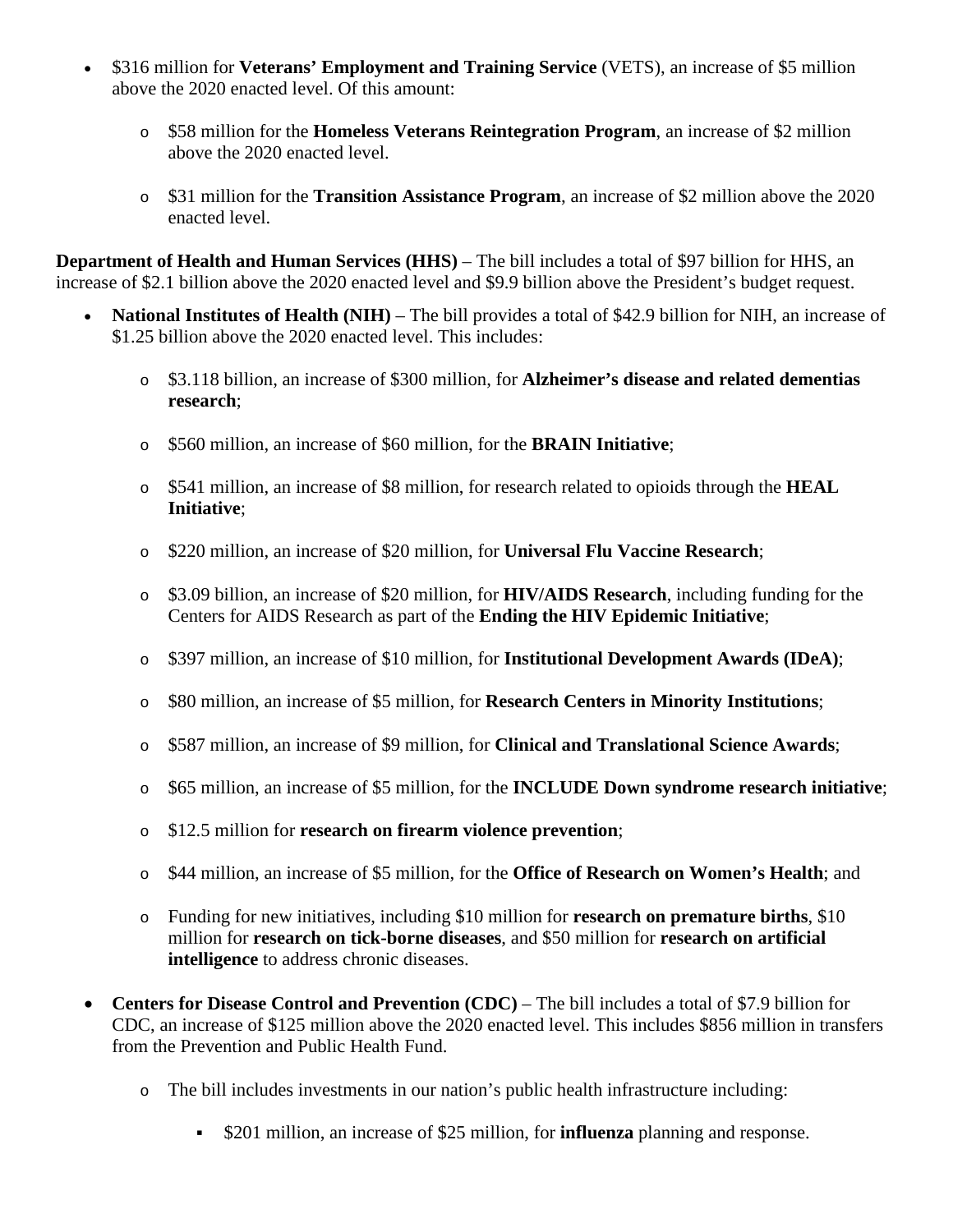- \$695 million, an increase of \$20 million, for **public health emergency preparedness cooperative agreements** with State and local health departments.
- \$65 million, an increase of \$2 million, for **food safety**.
- \$361 million, an increase of \$7.5 million, to **strengthen epidemiologic and laboratory capacity**, and includes \$50 million to support **modernization of public health data surveillance and analytics** at CDC, State and local health departments.
- \$56 million, an increase of \$5 million, for **public health workforce and career development**.
- \$175 million, an increase of \$1 million, for **health statistics**.
- o The bill provides increases for numerous public health efforts, including:
	- \$175 million, an increase of \$35 million, to support CDC's efforts to **reduce new HIV infections**.
	- \$12 million, an increase of \$2 million, for **suicide prevention**.
	- **\$12.5 million, the same amount as the 2020 enacted level, to specifically** support **firearm injury and mortality prevention research**.
	- \$237.5 million, an increase of \$7.5 million, to address **tobacco and e-cigarettes.**
	- \$20.5 million, an increase of \$5 million, for **Alzheimer's**.
	- \$63 million, an increase of \$5 million, for **safe motherhood**.
	- \$345 million, an increase of \$2.5 million, for the **National Institute for Occupational Safety and Health.**
	- \$193 million, an increase of \$20 million, for **global disease detection efforts.**
- **Substance Abuse and Mental Health Services Administration** (SAMHSA) The bill funds SAMHSA at \$6 billion, an increase of \$133 million above the 2020 enacted level. SAMHSA funding includes increased support for:
	- o **Mental health resources** including a new \$35 million crisis care initiative within the Mental Health Block Grant; and expanded services and support for mental for children and youth including \$107 million for Project AWARE, an increase of \$5 million; and \$72 million for the National Child Traumatic Stress Initiative, an increase of \$3 million.
	- o **Suicide prevention** including \$21 million for the Zero Suicide program, an increase of \$5 million; and \$24 million for the Suicide Lifeline, an increase of \$5 million.
	- o **Substance abuse treatment**: \$3.8 billion, an increase of \$17 million, including continued funding for opioid prevention and treatment.
	- o **Substance abuse prevention**: \$208 million, an increase of \$2 million.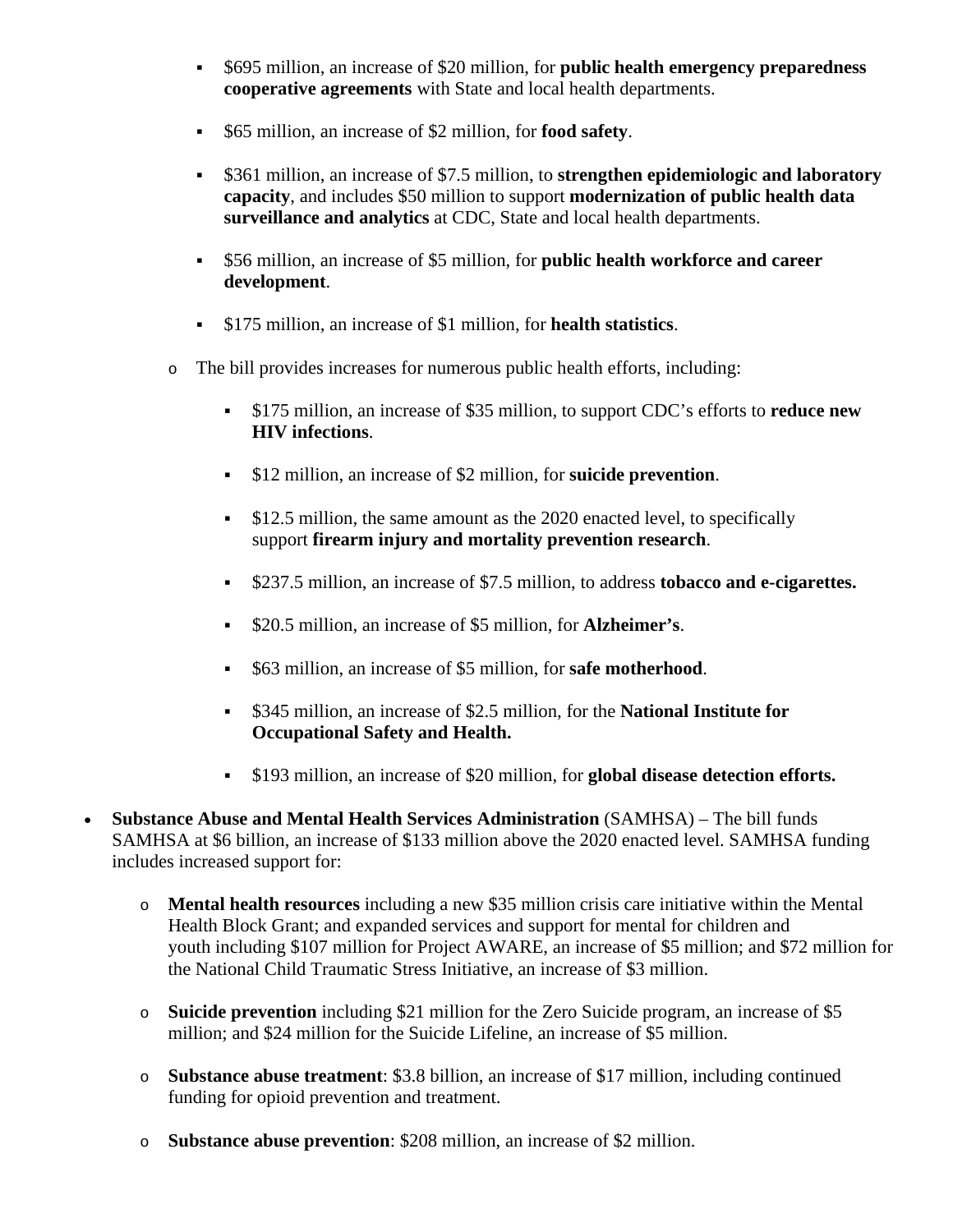- **Health Resources and Services Administration** (HRSA) The bill includes \$7.5 billion for HRSA, which is \$151 million above the 2020 enacted level. The amount includes:
	- o \$1.7 billion for the **Health Centers** program, an increase of \$57 million.
	- o \$2.4 billion, an increase of \$35 million, for the **Ryan White HIV/AIDS** program.
	- o \$102 million in **Health Centers** and \$105 million in the **Ryan White HIV/AIDS program** to **reduce new HIV infections** by 90 percent in 10 years.
	- o \$1.2 billion, an increase of \$30 million, for HRSA's **Bureau of Health Professions** programs to support the medical workforce.
	- o \$975 million, an increase of \$32 million, for programs to **improve maternal and child health.**
	- o \$286 million for the **Title X Family Planning** program.
- **Agency for Healthcare Research and Quality (AHRQ)** The bill provides \$338 million for AHRQ, the same as the 2020 enacted level.
- **Centers for Medicare and Medicaid Services (CMS)** The bill provides \$4 billion for CMS administrative expenses, the same as the 2020 enacted level.
- **Administration for Children and Families (ACF)** The bill provides \$24.7 billion in discretionary funding for ACF, an increase of \$251 million above the 2020 enacted level.
	- o Early childhood programs receive an increase of \$220 million:
		- \$5.9 billion for the **Child Care and Development Block Grant**, an increase of \$85 million; and
		- \$10.7 billion for **Head Start**, an increase of \$135 million.
	- o \$3.8 billion for the **Low Income Home Energy Assistance Program** (LIHEAP), an increase of \$10 million.
	- o \$745 million for the **Community Services Block Grant**, an increase of \$5 million.
	- o \$196 million for **Family Violence Prevention and Services and the Domestic Violence Hotline,** an increase of \$8.5 million.
- **Administration for Community Living (ACL) The bill funds ACL at \$2.3 billion, which is** \$35 million above the 2020 enacted level. This amount includes:
	- o \$952 million for **Senior Nutrition** programs, an increase of \$15 million above the 2020 enacted level.
	- o \$200 million for **Family Caregivers Services**, an increase of \$4 million above the 2020 enacted level.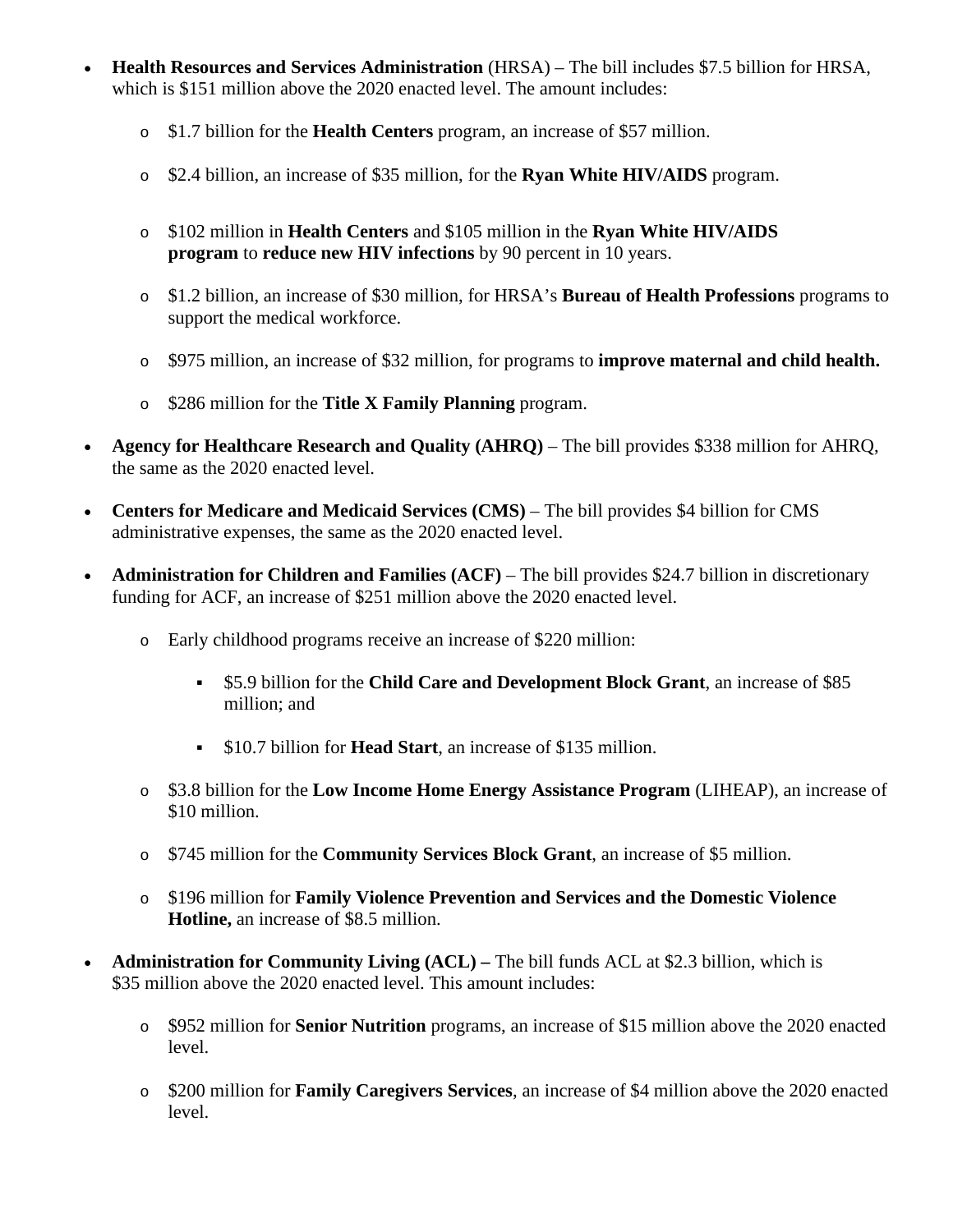- **Office of the Secretary—General Departmental Management** The bill provides \$551 million, an increase of \$6 million above the 2020 enacted level. The amount includes:
	- o \$108 million for the **Teen Pregnancy Prevention** program.
	- o \$62 million for the **Office of Minority Health**, an increase of \$3 million above the fiscal year 2020 enacted level.
	- o \$55 million for the **Minority HIV/AIDS Initiative**, an increase of \$1.5 million above the fiscal year 2020 enacted level.
	- o \$35 million for the **Office on Women's Health**, an increase of \$1.5 million above the 2020 enacted level.
	- o \$5 million for **KidneyX** for the second year of a public-private partnership to accelerate the development and adoption of novel therapies and technologies to improve the diagnosis and treatment of kidney diseases.
- **Public Health and Social Services Emergency Fund (PHSSEF)** The bill provides \$2.8 billion for PHSSEF, an increase of \$110 million above the 2020 enacted level. The total funding level includes:
	- o \$597 million for the **Biomedical Advanced Research and Development Authority** (BARDA), an increase of \$35 million.
	- o \$770 million for **Project BioShield**, an increase of \$35 million.
	- o \$705 million for the **Strategic National Stockpile**, the same as the 2020 enacted and the President's budget request.
	- o \$287 million for **Pandemic Influenza Preparedness**, an increase of \$27 million.

**Department of Education (ED) – The bill provides a total of \$73.5 billion in discretionary appropriations for** ED – an increase of \$785 million above the 2020 enacted level and \$7 billion above the President's budget request.

**The bill includes language amending the General Education Provisions Act to eliminate the last remaining prohibition on using federal funds for transportation costs to carry out school desegregation efforts.**

- **K-12 Education –** Overall, the bill provides \$40.6 billion for K-12 education programs, including the Individuals with Disabilities Education Act, an increase of \$498 million above the 2020 enacted level. Of this amount, the bill includes:
	- o \$16.5 billion for **Title I Grants to Local Educational Agencies**, an increase of \$227 million above the 2020 enacted level.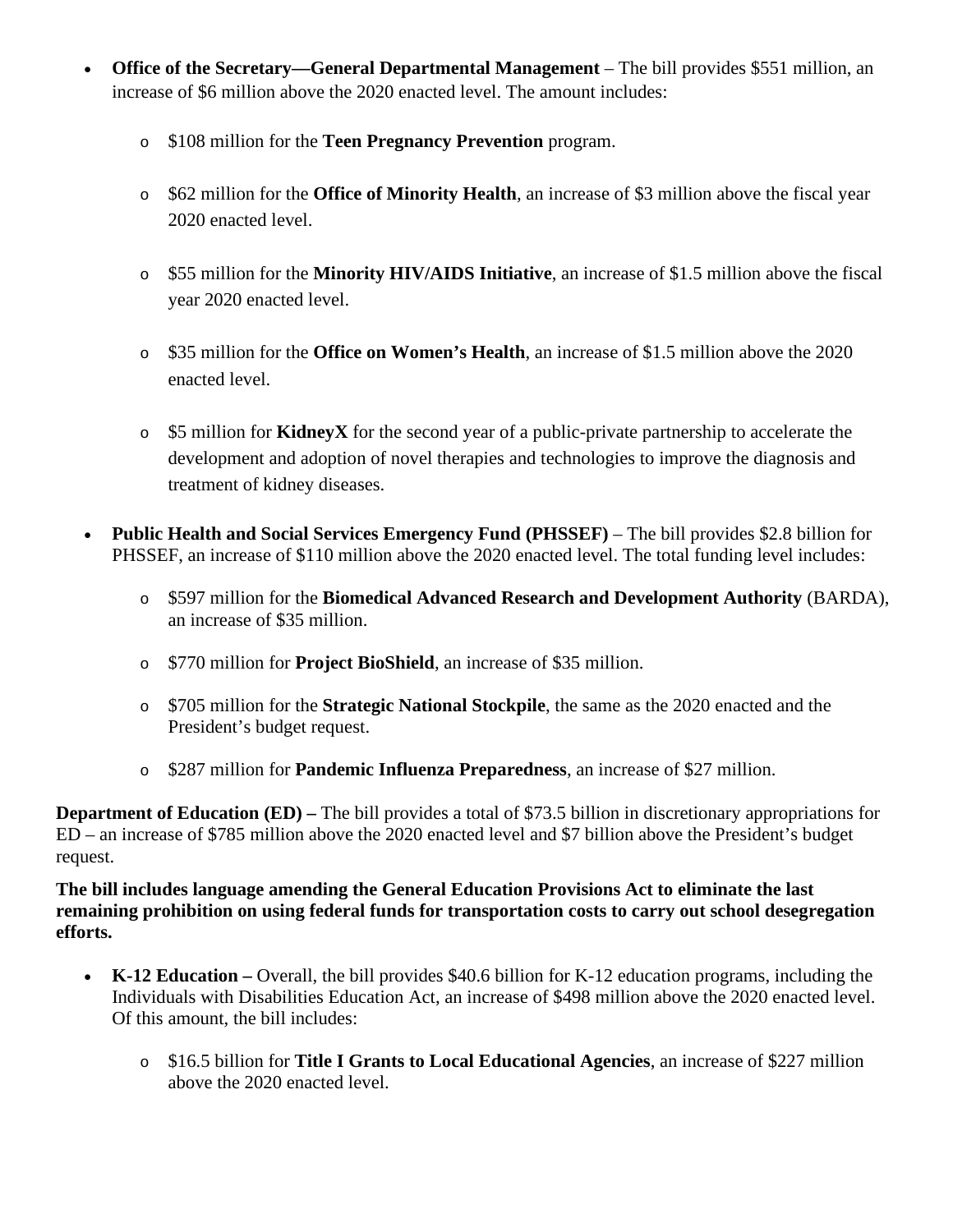- o \$14.1 billion for **Special Education**, an increase of \$186 million above the 2020 enacted level. Within this amount, the bill provides:
	- \$12.9 billion for **Part B Grants to States**, an increase of \$173 million above the 2020 enacted level; and
	- \$23.7 million for **Special Olympics** education programs, an increase of \$3.6 million above the 2020 enacted level.
- o \$2.1 billion for **Supporting Effective Instruction State Grants** (Title II-A), an increase of \$11.3 million over the 2020 enacted level.
- o \$797 million for **English Language Acquisition State Grants**, an increase of \$10 million above the 2020 enacted level.
- o \$1.2 billion for **Student Support and Academic Enrichment State Grants**, an increase of \$10 million above the 2020 enacted level.
- o \$1.3 billion for **Nita M. Lowey 21st Century Community Learning Centers**, an increase of \$10 million above the 2020 enacted level.
- o \$107 million for **Education for Homeless Children and Youth**, an increase of \$5 million above the 2020 enacted level.
- o \$1.5 billion for **Impact Aid**, an increase of \$15 million over the 2020 enacted level.
- o Additional support for the **Social-Emotional Learning** (SEL) Initiative created in the fiscal year 2020 bill to fund SEL and "whole child" approaches to education, including:
	- \$67 million within the **Education Innovation and Research** program, an increase of \$2 million above the 2020 enacted level, for grants to support evidence-based, field-initiated innovations that address student social, emotional, and cognitive needs;
	- \$30 million for **Full-Service Community Schools**, an increase of \$5 million over the 2020 enacted level, to provide comprehensive services and expand evidence-based models that meet the holistic needs of children, families, and communities; and
	- \$106 million for the **School-Based Mental Health Services Grant Program**, an increase of \$1 million over the 2020 enacted level**.**
- o \$67 million within the **Education Innovation and Research** program, an increase of \$2 million above the 2020 enacted level, for grants to expand opportunities in Science, Technology, Engineering, and Math (STEM), including computer science.
- o \$109 million for the **Magnet Schools Assistance Program**, an increase of \$2 million above the 2020 enacted level.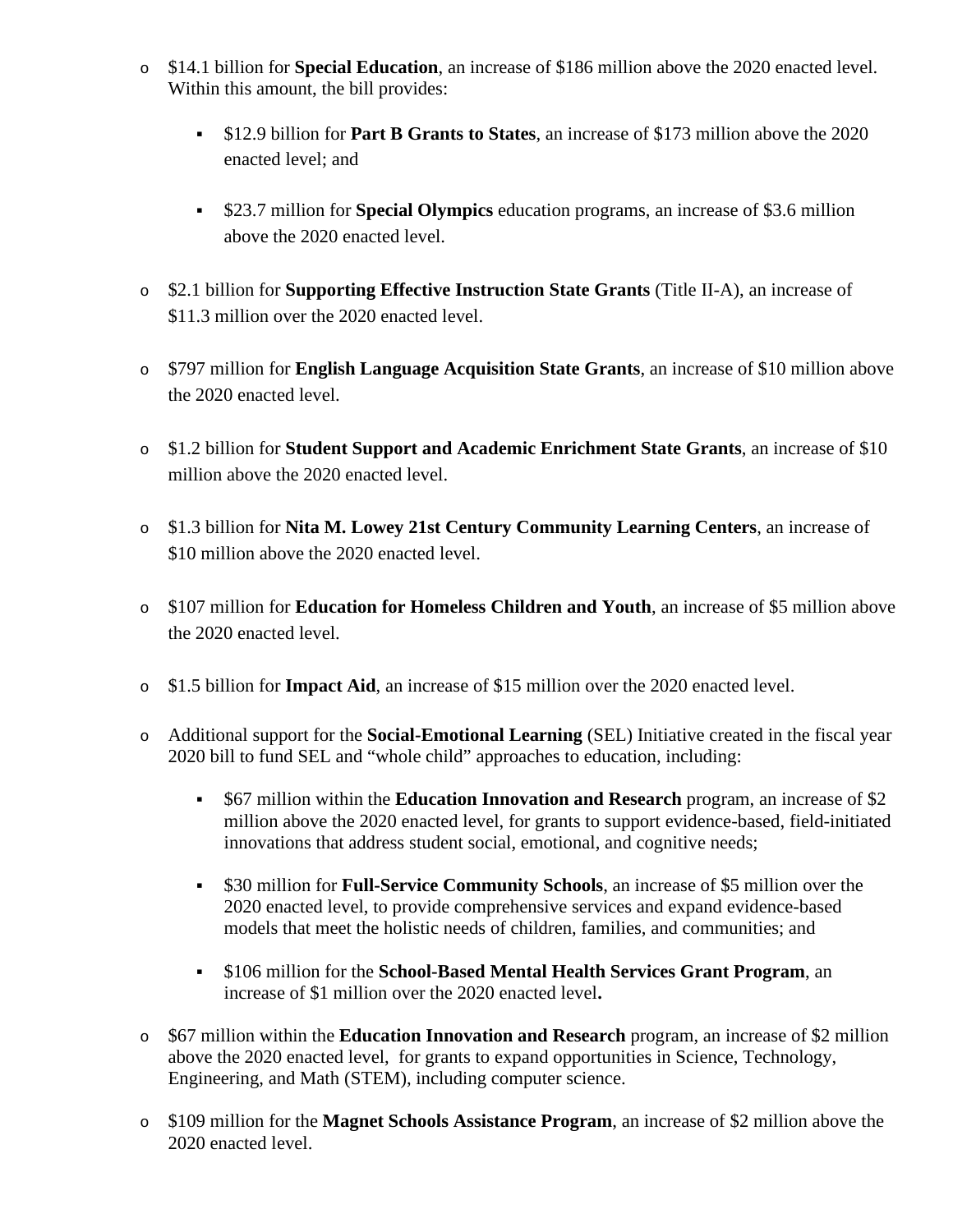- **Career, Technical, and Adult Education:** The bill provides \$2 billion for career, technical, and adult education programs, an increase of \$70 million above the 2020 enacted level. Within this amount, the bill provides:
	- o \$1.3 billion for **Career and Technical Education State Grants**, an increase of \$52 million above the 2020 enacted level.
	- o \$675 million for **Adult Education State Grants**, an increase of \$18 million above the 2020 enacted level.
- **Randolph-Sheppard Act:** The bill includes new language providing \$20 million to assist blind vendors operating vending facilities under the Randolph-Sheppard Act.
- **Disability Innovation Fund:** The bill includes new language allowing unallocated funding to be used for competitive grants, in consultation with the Department of Labor, to improve opportunities for competitive integrated employment for individuals with disabilities.
- **Student Financial Assistance** The bill provides \$24.5 billion for Federal student aid programs, an increase of \$25 million above the 2020 enacted level. Within this amount, the bill provides:
	- o \$6,495 for the maximum **Pell Grant**, an increase of \$150 above the 2020 enacted level. The increase will help the maximum award keep pace with inflation.
	- o \$880 million for the **Federal Supplemental Educational Opportunity Grant** program, an increase of \$15 million above the 2020 enacted level.
	- o \$1.2 billion for **Federal Work Study**, an increase of \$10 million above the 2020 enacted level.
- **Higher Education** The bill provides \$2.5 billion for higher education programs, an increase of \$66 million above the 2020 enacted level.
	- o Within this amount, the bill provides \$789 million, an increase of \$30 million above the 2020 enacted level, to assist primarily **Minority Serving Institutions (MSIs) in the Aid for Institutional Development** account, including:
		- \$338 million for **Historically Black Colleges and Universities**, an increase of \$13 million above the 2020 enacted level.
		- \$149 million for **Hispanic Serving Institutions**, an increase of \$6 million above the 2020 enacted level.
		- \$38 million for **Tribally Controlled Colleges and Universities**, an increase of \$1.4 million above the 2020 enacted level.
	- o The bill also provides investments in the following higher education programs: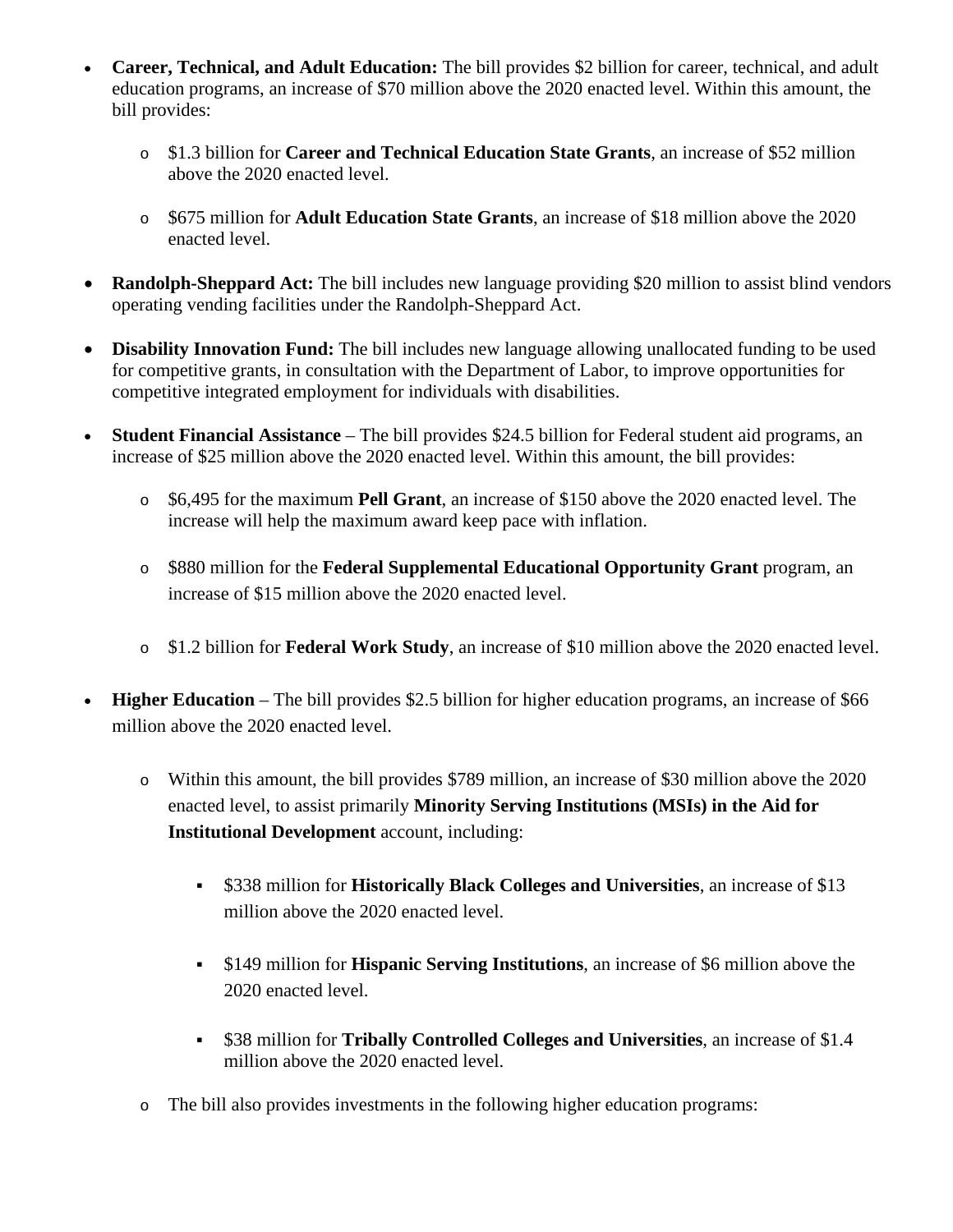- \$1.1 billion for **Federal TRIO** programs, an increase of \$7 million above the 2020 enacted level.
- \$368 million for **GEAR UP**, an increase of \$3 million above the 2020 enacted level.
- \$52 million for **Teacher Quality Partnerships**, an increase of \$2 million above the 2020 enacted level.
- \$55 million for the **Child Care Access Means Parents in School**, an increase of \$2 million above the 2020 enacted level.
- \$7 million for the continued support of the **Centers of Excellence for Veteran Student Success Program**.
- \$7 million for the continued support of the **Open Textbooks Pilot**.
- \$10 million for the **Rural Postsecondary and Economic Development Grant Program** for innovative approaches to improve rates of postsecondary enrollment and completion among rural students.
- \$2 million for the **Center of Educational Excellence**, a model center of educational excellence at an undergraduate HBCU with a demonstrable record in the production of Black teachers.
- \$5 million for **Basic Needs Grants** to support programs that address the basic needs of postsecondary education students.
- \$1 million for **Transitioning Gang-Involved Youth to Higher Education** to provide a funding opportunity for organizations that work directly with gang involved youth to help such youth pursue higher education opportunities.
- \$7 million for **Modeling and Simulation Programs** as authorized under section 891 of the Higher Education Act.
- \$2 million for the **National Center for Information and Technical Support for Postsecondary Students with Disabilities** as authorized under section 777(a) of the Higher Education Act.
- \$131 million for the **Office for Civil Rights**, an increase of \$1 million above the 2020 enacted level.

#### **Related Agencies –**

- \$1.1 billion for the **Corporation for National and Community Service (CNCS)**, a programmatic increase of \$40 million above the 2020 enacted level. Within that amount:
	- o \$455 million for **AmeriCorps State and National Grants**, an increase of \$27 million above the 2020 enacted level.
	- o \$225 million for the **Senior Volunteer** programs, an increase of \$4 million above the 2020 enacted level.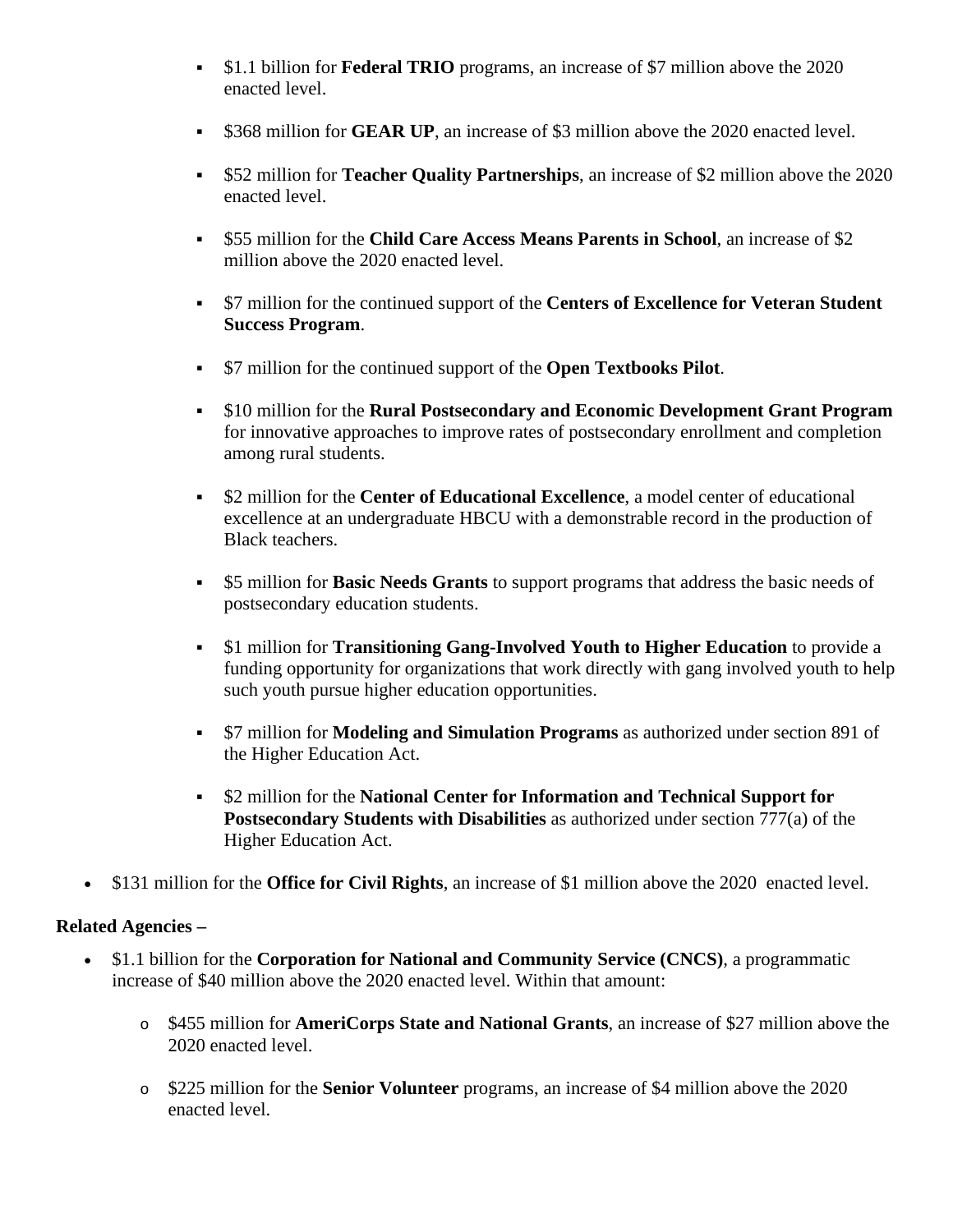- o \$97 million for the **Volunteers in Service to America** program, an increase of \$4 million above the 2020 enacted level.
- \$475 million for the **Corporation for Public Broadcasting** (CPB), in 2023 advance funding, an increase of \$10 million above the 2020 enacted level. In addition, the bill includes \$20 million for the interconnection system and system wide infrastructure, the same as the 2020 enacted level.
- \$257 million for the **Institute of Museum and Library Services**, an increase of \$5 million above the 2020 enacted level.
- \$12.9 billion for the **Social Security Administration**'s (SSA) operating expenses, an increase of \$67 million above the 2020 enacted level.

# **Division I – Legislative Branch**

#### **Overview:**

The legislation funds the Legislative Branch of the U.S. government, including the U.S. House of Representatives and the U.S. Senate, Congressional Budget Office, and Capitol Police.

The bill appropriates a total of \$5.3 billion, \$251 million or 5.0 percent more than in FY 2020.The FY 2021 Legislative Branch Appropriations bill provides the House of Representatives with increased resources to carry out its responsibilities in developing legislation, conducting oversight, and assisting constituents in their interactions with the Federal Government. The bill also maintains and builds analytical capacity to support lawmaking and oversight, addresses high-priority needs involving information technology and security, and supports Legislative Branch agencies such as the Library of Congress and the Government Accountability Office in their wider roles of service to the nation.

#### **Bill Summary:**

**House of Representatives** – The bill provides a total of \$1.477 billion in discretionary appropriations for the House of Representatives, \$111 million above the 2020 enacted level.

- \$640 million for the **Members Representational Allowance (MRA)**, the basic office budgets of House Members, \$25 million above the FY 2020 level. In addition to bringing appropriations into line with currently authorized spending, this funding is estimated to support an increase of roughly \$56,000 per Member office for 2021.
- \$11.4 million in **funding for paid interns**, both in Member offices and leadership offices. This allowance helps extend internship opportunities to people who may not be financially able to take an unpaid position.
- \$163 million for the **operations of House committees**, a \$3 million increase. This appropriation will cover the funding allocated to committees for 2021 by the biennial funding resolution.
- The bill includes \$2 million for the **newly created House Modernization Initiatives Account** to make Congress more effective, efficient, and transparent on behalf of the American people.
- \$260.8 million for the **salaries and expenses of House officers and employees**, including the offices of the Clerk of the House, Sergeant at Arms, Chief Administrative Officer (CAO), Parliamentarian, and Legislative Counsel, among others, an increase of \$28 million above the FY 2020 enacted level.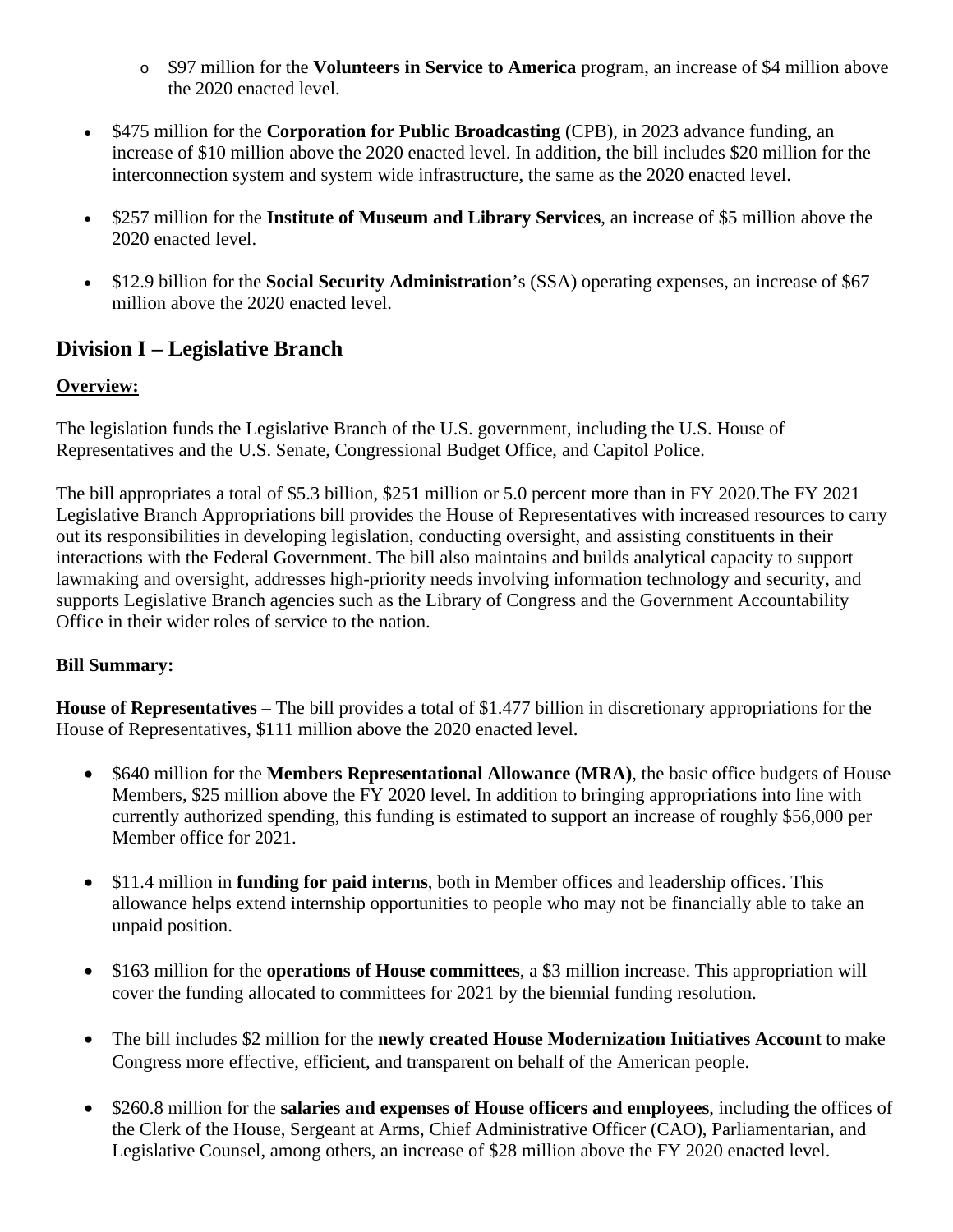- \$1.5 million for the **Office of Diversity & Inclusion**, an increase of \$500,000 above both FY 2020 and the FY 2021 request.
- **Increases the student loan lifetime cap** from \$60,000 to \$80,000 for House and Senate staff as well as the Capitol Police.

Other Agencies –

- \$516 million for **the Capitol Police**, \$51 million above the FY 2020 level. In addition, the agreement maintains several measures to help bring more transparency to the Capitol Police and address issues such as racial profiling, USCP jurisdiction, and diversity.
- \$57 million for the **Congressional Budget Office (CBO)**, a \$2 million increase above the FY 2020 level. This funding level will allow CBO to continue and modestly increase its efforts to improve modeling and analytical capability in key areas and to make its work as transparent and accessible as possible.
- \$661 million for the **Government Accountability Office (GAO)**, a \$31 million increase. This level should allow the GAO to handle its large workload and strengthen its Science, Technology Assessment, and Analytics (STAA) team.
- \$757 million, an increase of \$32 million, for the **Library of Congress**, including the Copyright Office, Congressional Research Service (CRS), and National Library Service for the Blind and Print Disabled.
	- o The bill includes \$10 million for the Library's Visitor Experience initiative, bringing the total Federal investment for the project to \$30 million.
	- o \$2.5 million, available over two years, is provided to phase out and retire the mass de-acidification preservation project.
	- o The bill includes requested CRS funding for additional staff to strengthen its capacity to support Congress with technology assessments.
	- o The bill also includes \$5 million for modernizing the website that handles distribution of audio and braille reading materials at the National Library Service for the Blind and Print Disabled as well as \$2 million for purchase of braille e-readers.
- \$675 million for the **Architect of the Capitol**, \$13 million less than the fiscal year 2020 total. Funding is provided for high priority projects such as the Cannon building renovation, repairs to the Capitol Power Plant, and a storage module for the Library at Ft. Meade.

**Joint Congressional Committee on Inaugural Ceremonies of 2021 –** The agreement provides \$2 million for the Joint Congressional Committee on Inaugural Ceremonies of 2021to ensure safe, healthy and inclusive Presidential Inaugural Ceremonies. This responds to unanticipated needs due to the COVID pandemic, which will result in an unprecedented Presidential Inauguration. Funding will cover the costs of testing for all attendees, guests, and support staff in the Capitol for the ceremonies.

**Office of the Attending Physician –** The agreement provides \$5 million for the Office of the Attending Physician for the response to COVID-19, including testing and vaccine handling, to keep the Capitol Complex safe and secure.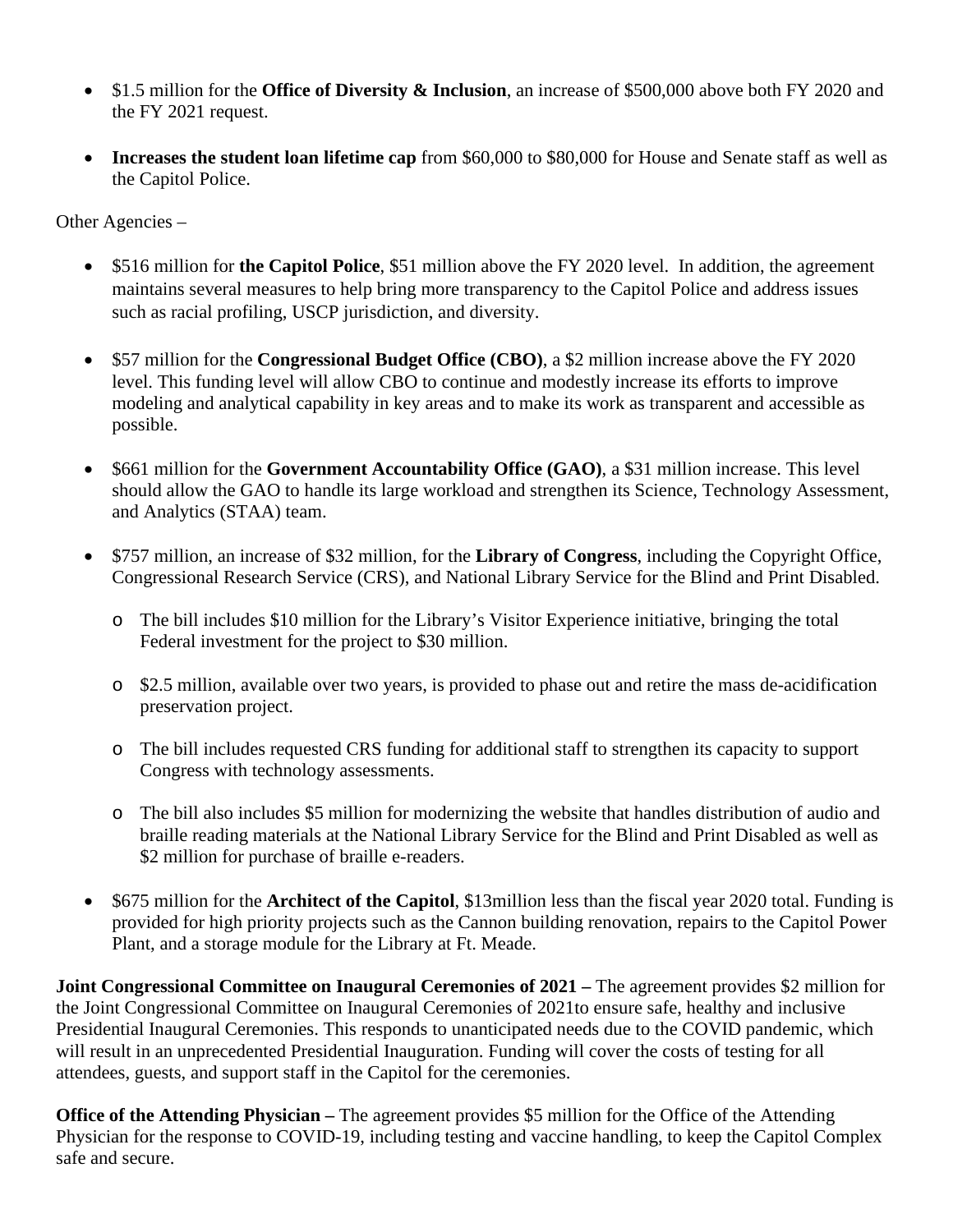**Government Accountability Office (GAO)** – The agreement provides \$10 million in emergency funding for the GAO to conduct oversight of COVID-19 funding provided to federal departments and agencies for coronavirus response and recovery efforts.

**Member Pay Adjustment** – The bill includes language blocking the annual pay adjustment for Members of Congress that is otherwise required by statute.

# **Division J – Military Construction & Veterans Affairs**

### **Overview:**

The Military Construction, Veterans Affairs, and Related Agencies bill funds the Department of Defense, Department of Veterans Affairs, and other related agencies, including the American Battle Monuments Commission and the Armed Forces Retirement Home.

In total, the FY 2021 bill provides \$113.1 billion in discretionary funding – \$8.9 billion above the comparable fiscal year 2020 enacted level. This includes \$350 million in Overseas Contingency Operations (OCO) funding.

The funding in this bill will provide for the construction of facilities to enable our military to fight current and emerging threats, to support increased troop levels, and to sustain services for military families. This includes operational facilities, training facilities, hospitals, family housing, National Guard readiness centers, barracks, and other important resources. Additionally, the funding in this bill will provide Veterans with the healthcare and benefits they have earned through their military service.

#### **Bill Summary:**

**Military Construction** – The bill provides a total of \$8.06 billion for military construction projects – an increase of \$250 million above the budget request. In addition to this amount, \$350 million is provided in OCO funding for projects in countries with ongoing U.S. operations and the European Deterrence Initiative to combat Russian aggression. In total, 132 military construction projects across the country and overseas receive funding in the bill.

• **Military Family Housing** – The bill provides \$1.3 billion to fund construction, operation, and maintenance of military family housing for fiscal year 2021, the same as the budget request, and provides an additional \$60 million in an administrative provision. The additional funds above the request are provided to address family housing issues such as mold, vermin, and lead in military family housing. This funding will ensure quality housing for all 2,006,171 military families currently served by the program.

• **Guard and Reserve** – The bill includes \$596 million for construction or alteration of Guard and Reserve facilities in states and territories.

• **NATO Security Investment Program (NSIP)** – The bill provides \$173 million, the same as the budget request, for infrastructure necessary for wartime, crisis, and peace support and deterrence operations, and training requirements. The funds will support responses to the challenges posed by Russian aggression as well as the risks and threats emanating from the Middle East and North Africa.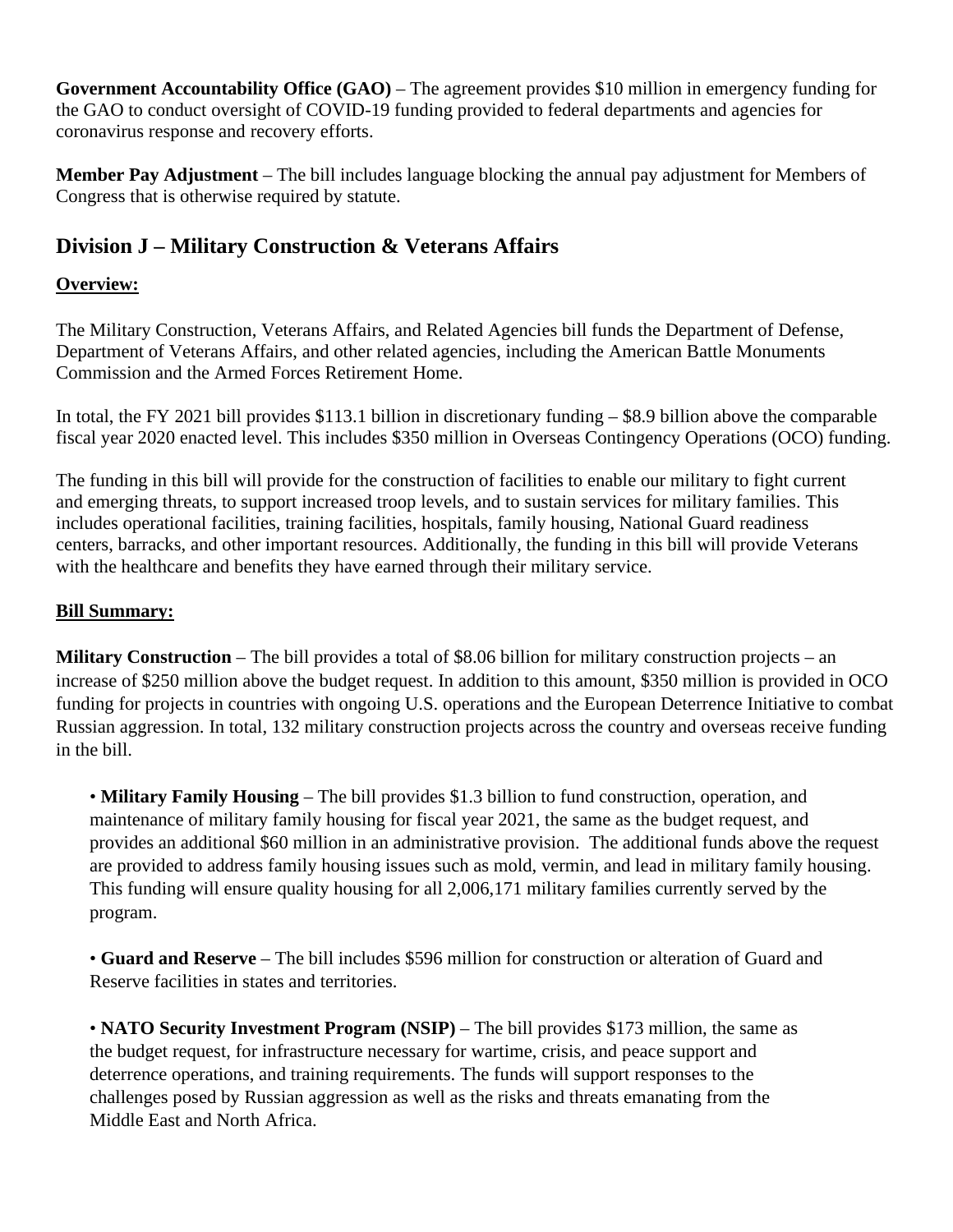• **BRAC/PFAS** – The agreement provides an additional \$180 million to address legacy Navy BRAC issues and the PFAS issues at installations.

**Department of Veterans Affairs (VA)** – The legislation includes a total of \$243.2 billion in both discretionary and mandatory funding for VA, an increase of \$25.3 billion above the fiscal year 2020 level. This funding will help address many of the problems currently facing VA and provide for better care and increased access to care for our Veterans. Discretionary funding alone for VA programs in the agreement totals \$104.4 billion, an increase of \$11.9 billion above the fiscal year 2020 level. Approximately \$87.6 billion of this discretionary total was provided last year via advance funding in the fiscal year 2020 Appropriations bill. These additional funds will provide resources for important priorities within VA, such as greater access to healthcare for women Veterans, mental health, suicide prevention, claims processing, homeless prevention and care, opioid addiction, rural health, and medical research.

• **VA Medical Care** – The bill funds VA medical care at \$90 billion – providing for approximately 7.2 million patients to be treated in fiscal year 2021. Within this total, funding includes: \$10.3 billion in mental healthcare services, of which \$313 million is for suicide prevention outreach activities; \$661 million for gender-specific care for women; \$1.9 billion for homeless assistance programs; \$504 million for opioid abuse prevention; and \$300 million in rural health initiatives.

• **VA Electronic Health Record** – The bill contains \$2.6 billion to continue implementation of the VA electronic health record (EHR) system. This will ensure VA has the funding it needs to continue the deployment of the health record system across the country at VA facilities, which is the same system as DOD. The interoperable health record modernization will ensure our Veterans get proper care, with timely and accurate medical data transferred between VA, DOD, and the private sector. In order to facilitate robust oversight over the modernization effort, the agreement makes 25 percent of the funding contingent upon the Secretary certifying in writing of any changes to the deployment schedule within seven days prior to July 1, 2021. The agreement also continues GAO oversight of this program to ensure that the EHR system is implemented in a timely manner.

• **Disability Claims Processing Backlog** – The bill provides \$3.18 billion, \$55 million above the fiscal year 2020 level, for operating expenses of the Veterans Benefits Administration. These funds support the prompt processing of disability claims and efforts to continue reducing the disability claims backlog. In addition, the bill continues rigorous reporting requirements to track each regional office's performance on claims processing and appeals backlogs.

• **Construction** – Major and minor construction within the VA is funded at \$1.7 billion.

• **VA Mandatory Funding** – The bill fulfills mandatory funding requirements such as: Veteran disability compensation programs for 5.7 million Veterans and their survivors; education benefits for almost one million Veterans; and vocational rehabilitation and employment training for over 100,000 Veterans.

• **Advance Appropriations** – The bill contains \$94.2 billion in advance fiscal year 2022 funding for Veterans' medical programs – the same level as the President's request. This funding will provide for medical services, medical community care, medical support and compliance, and medical facilities, and will ensure that Veterans have continued, full access to their medical care needs. The bill also includes \$145.3 billion in advance funding for VA mandatory benefits programs, as requested in the President's budget.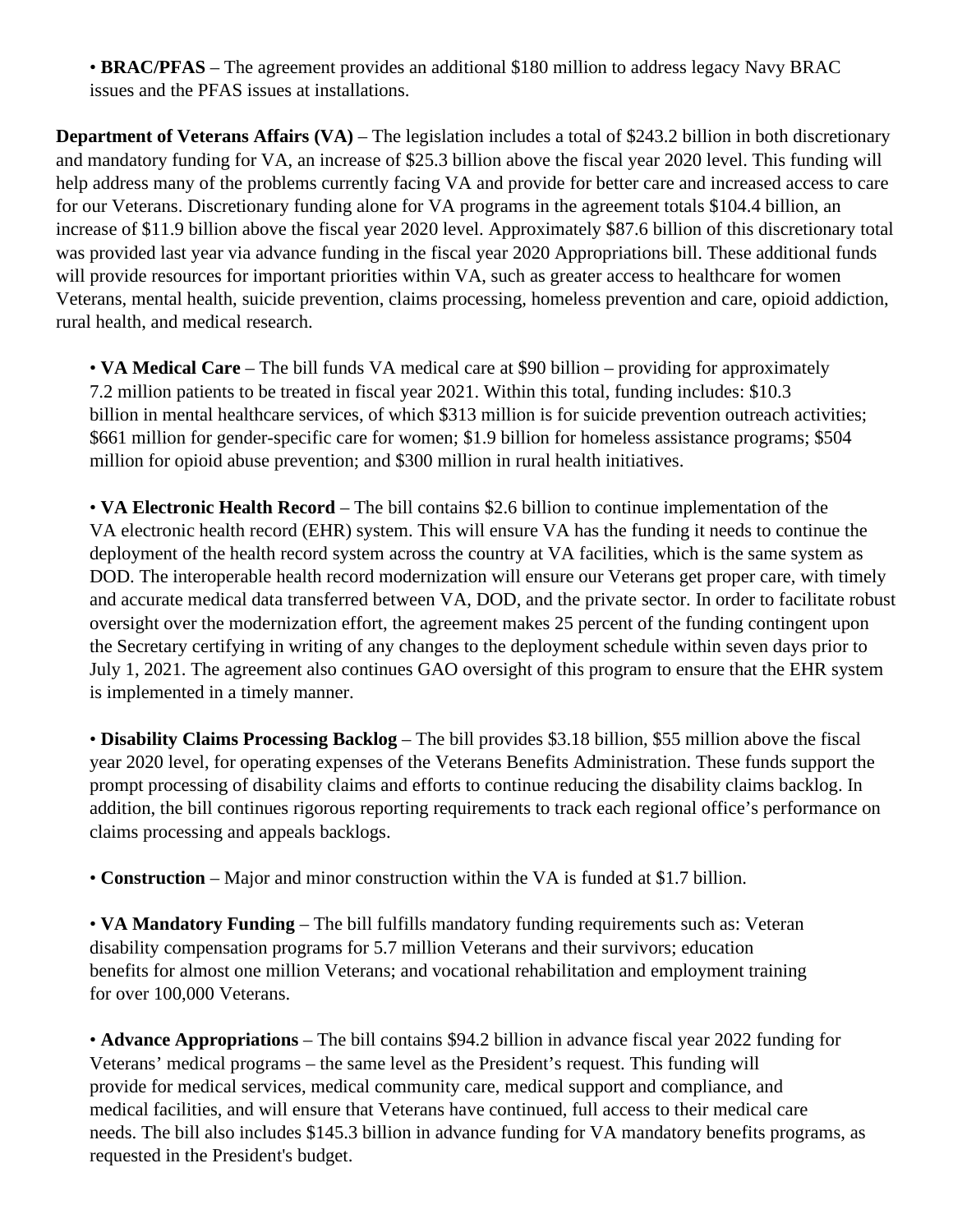**Arlington National Cemetery (ANC)** – The bill includes \$81.8 million for ANC, which is \$11 million above the fiscal year 2021 budget request and \$1 million above the fiscal year 2020 enacted level. As in fiscal year 2020, the increase for salaries and expenses above the budget's proposed cut will allow ANC to maintain their current level of services for Veterans and family members.

**American Battle Monuments Commission (ABMC)** – The bill includes \$84.1 million for ABMC, an increase of \$9 million over the fiscal year 2021 budget request. These funds will support maintenance and operations at the cemeteries and monuments honoring America's war dead, as well as preserve and communicate these Veterans' stories of courage and sacrifice.

**Armed Forces Retirement Home** – The bill provides \$75.3 million, an increase of \$5 million above the fiscal year 2021 budget request and equal to the fiscal year 2020 enacted level. The increase will support urgently needed capital projects, such as roof replacement, elevator repair, and electric system modernization, as well as operations and maintenance requirements.

Additional Items –

• The bill does not include backfill or pre-backfill of the border wall.

## **Division K – State & Foreign Operations**

### **Overview:**

The State, Foreign Operations, and Related Programs bill funds the Department of State, the United States Agency for International Development, and other international programs and activities.

In total, the fiscal year 2021 bill provides \$55.5 billion in discretionary funding, including \$8 billion in Overseas Contingency Operations/Global War on Terrorism (OCO/GWOT) funding. This is \$820 million above the fiscal year 2020 enacted level and \$10.8 billion above the President's request.

#### **Bill Summary:**

**State Department Operations and Related Agencies** – The bill contains a total of \$16.68 billion for State Department Operations, which is \$116 million above the fiscal year 2020 enacted level and \$2.8 billion above the President's budget request. Within this amount, the legislation provides \$6.1 billion for embassy and diplomatic security, the same as fiscal year 2020 enacted level and \$692 million above the President's budget request. These funds will address needs at more than 275 diplomatic facilities overseas, including facility upgrades and security personnel and equipment.

**International Security Assistance** – The bill provides a total of \$9 billion for international security assistance, which is \$9.92 million below the fiscal year 2020 enacted level and \$1.27 billion above the President's budget request.

**U.S. Agency for International Development (USAID) Operations** – The bill provides \$1.71 billion in total funding for USAID operations and the USAID Office of Inspector General, which is \$48 million above the fiscal year 2020 enacted level and \$119.7 million above the President's budget request.

**Bilateral Economic Assistance** – The legislation contains a total of \$26.5 billion for bilateral assistance to foreign countries and prioritizes development assistance, democracy, global health, and humanitarian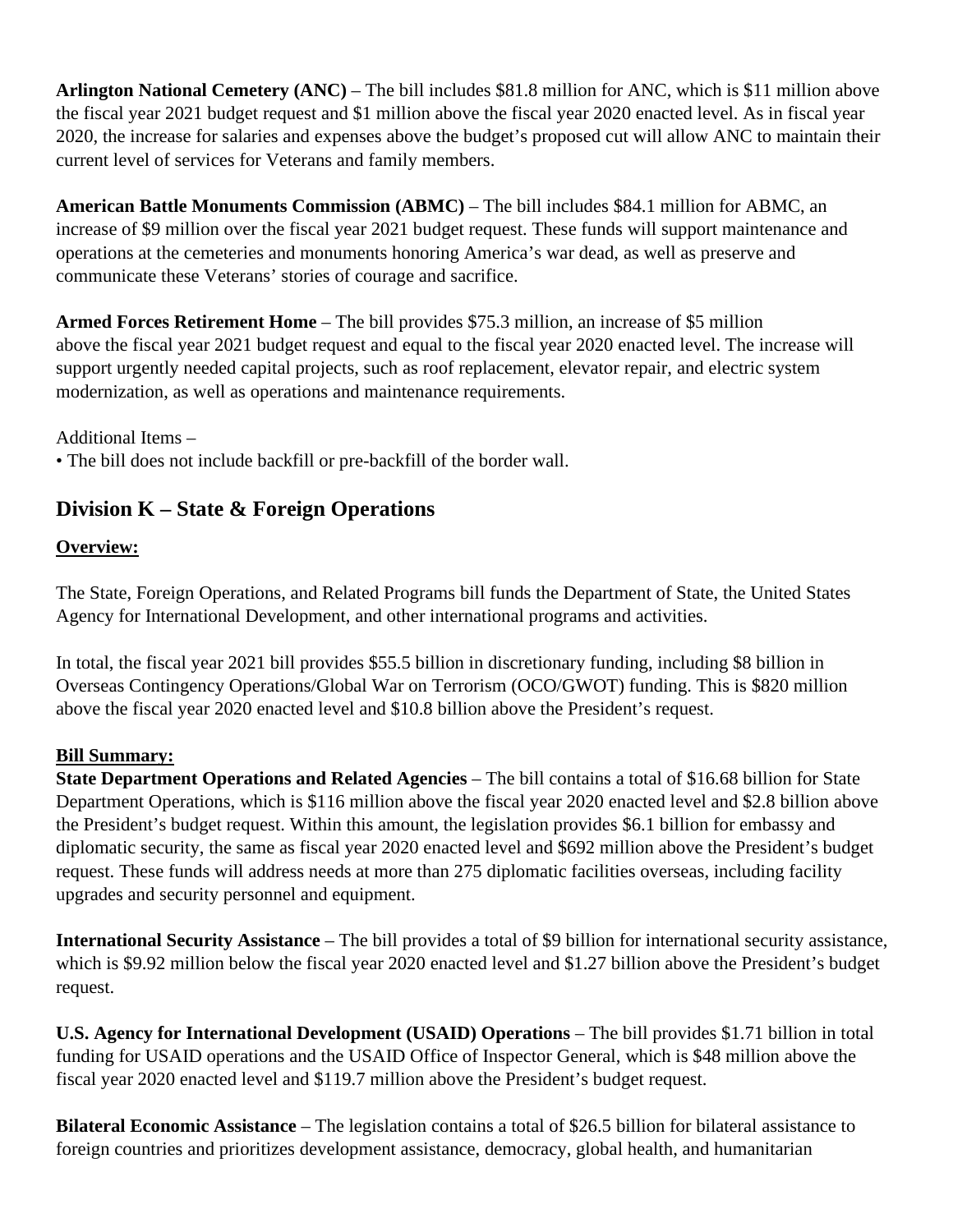assistance, which is \$527 million above the fiscal year 2020 enacted level and \$6.9 billion above the President's budget request, and includes:

- \$9.2 billion for **Global Health**, which is \$103.5 million above the fiscal year 2020 enacted level.
- \$3.2 billion in **Economic Support Fund**, which is \$107 million above the fiscal year 2020 enacted level.
- \$3.5 billion in **Development Assistance**, which is \$100 million above the fiscal year 2020 enacted level.

**Multilateral Assistance** – The bill includes a total of \$2 billion to meet United States commitments to multilateral organizations and international financial institutions, which is \$41.5 million below the fiscal year 2020 enacted level and \$560 million above the President's budget request.

- \$54.6 million for the **African Development Bank (AfDB**)'s seventh general capital increase, which is \$54.6 million above the fiscal year 2020 enacted level and equal to the President's budget request.
- \$32.5 million for **International Fund for Agricultural Development (IFAD)**, which is \$2.5 million above the fiscal year 2020 enacted level and \$32.5 million above the President's budget request.

## *Maintains funding for critical programs & organizations:* **President's Emergency Plan for AIDS Relief (PEPFAR), including Global Fund:**

- \$5.9 billion for **PEPFAR**, the same as the fiscal year 2020 enacted level and \$2.1 billion above the President's budget request. This includes \$1.56 billion for the Global Fund to Fight AIDS, Tuberculosis, and Malaria, \$903 million above the President's budget request.
- The bill reinforces the United States' commitment to its 33% share to the Global Fund, unlike the President's budget request, which proposes reducing United States contributions to 25%.

## **Other Global Health Programs:**

- \$3.26 billion for programs to improve maternal and child health and fight infectious diseases, which is \$103.5 million above the 2020 enacted level and \$1.1 billion above the President's budget request. This also includes \$575 million for family planning programs, and increases funds for the following programs:
	- o \$855.5 million for Maternal and Child Health, which is \$4.5 million above the fiscal year 2020 enacted level, and includes \$290 million for the GAVI Alliance;
	- o \$319 million to fight tuberculosis, which is \$9 million above the fiscal year 2020 enacted level; and
	- o \$190 million for global health security, which is \$90 million above the fiscal year 2020 enacted level.

## **International Basic Education:**

• \$950 million for **basic education**, which is \$75 million above the fiscal year 2020 enacted level and includes \$125 million for the Global Partnership for Education and \$25 million for Education Cannot Wait.

## **Education and Cultural Exchanges**:

• \$740.3 million for **education and cultural exchanges**, which is \$9.6 million above the fiscal year 2020 enacted level and \$430.3 million above the President's budget request.

## **Humanitarian Assistance and Disaster Assistance**: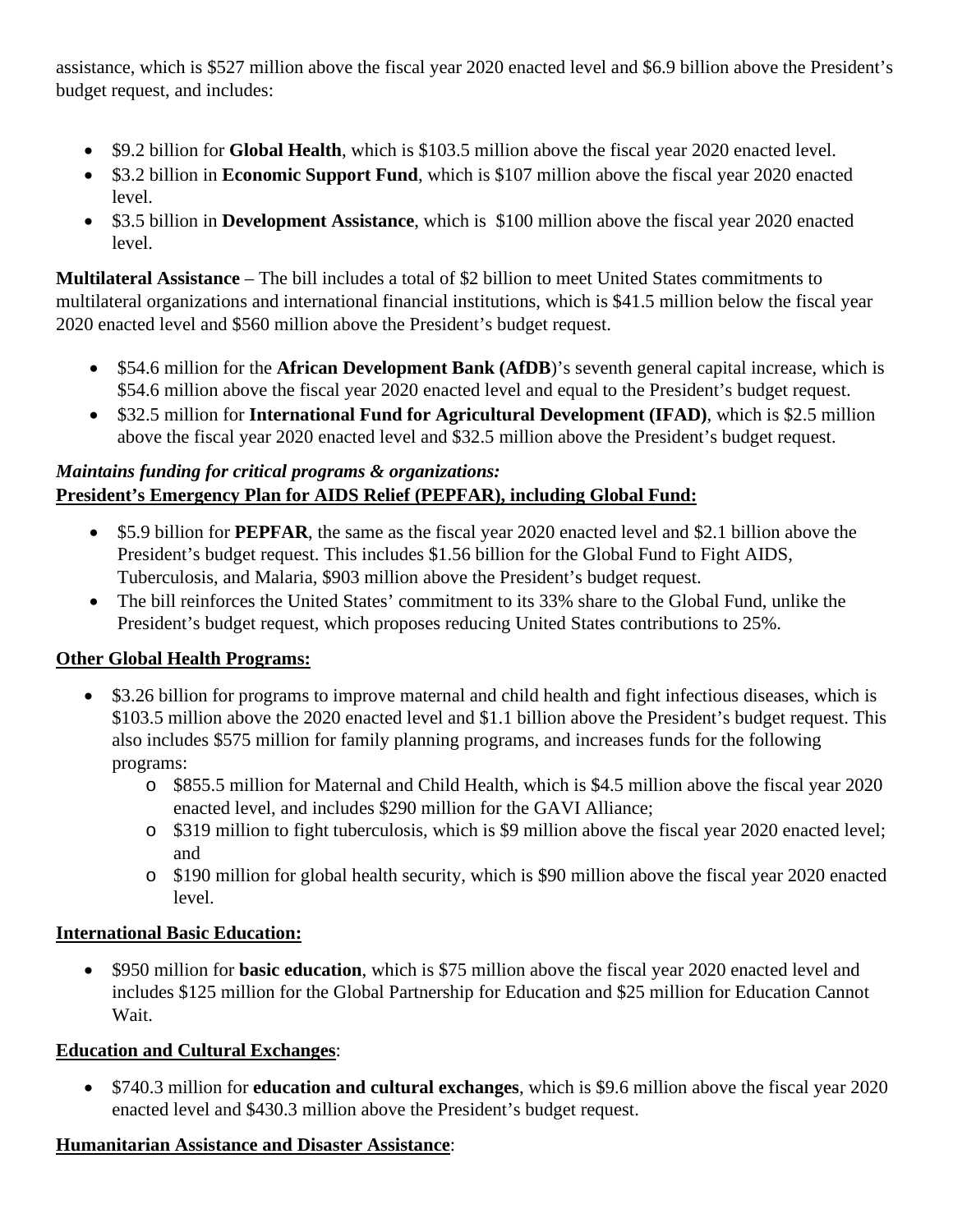\$7.8 billion, which is equal to the fiscal year 2020 enacted level and \$1.56 billion above the President's budget request. This includes:

- \$4.4 billion for **International Disaster Assistance (IDA),** which is equal to the fiscal year 2020 enacted level.
- \$3.43 billion for **Refugee Assistance (MRA)**, which is equal to the fiscal year 2020 enacted level.

## **Peace Corps:**

• \$410.5 million for the **Peace Corps**, which is equal to the fiscal year 2020 enacted level and \$9.3 million above the President's budget request.

## **Democracy Programs:**

- \$2.42 billion for **democracy programs**, which is \$17 million above the fiscal year 2020 enacted level and \$867 million above the President's budget request.
- \$290.7 million for **Democracy Fund**, of which \$190.5 million is for State Department and \$100.2 million is for USAID. This is \$17 million above the fiscal year 2020 enacted level and \$290.7 million above the President's budget request.
- \$300 million for **National Endowment for Democracy (NED)**, which is equal to the fiscal year 2020 enacted level and \$232.7 million above the President's budget request.

# **Environment:**

- \$320 million for **biodiversity**, which is\$5 million above the fiscal year 2020 enacted level and \$229 million above President's budget request.
- \$100.7 million for **combatting wildlife trafficking**, which is equal to the fiscal year 2020 enacted level and \$67.2 million above the President's budget request.
- \$15 million for nature conservation, including the protection of coral reefs, reauthorized under the **Tropical Forest Conservation Act of 2018**.
- Includes designated amounts for **sustainable landscapes** at \$135 million, **adaptation** at \$177 million and **renewable energy** at \$179 million.
- \$75 million for programs to address ocean plastic pollution and other marine debris.

# **Millennium Challenge Corporation (MCC):**

• \$912 million for the MCC, which is \$7 million above the fiscal year 2020 enacted level and \$112 million above the President's budget request.

# **U.S. Agency for Global Media** (formerly the Broadcasting Board of Governors, or BBG):

• \$803 million for **USAGM**, which is \$7.4 million below the fiscal year 2020 enacted level and \$165.7 million above the President's budget request.

# **United States International Development Finance Corporation (DFC):**

- \$569 million for **DFC**, which is \$270 million above the fiscal year 2020 enacted level and \$264.7 million below the President's budget request.
- Of which, \$119 million is for administrative expenses, which is equal to the fiscal year 2020 level and \$14.7 million below the President's budget request.
- Of which, \$450 million is for the program budget (equity investments, loans/loan guarantees, and technical assistance) which is \$270 million above the fiscal year 2020 enacted level, and \$250 million below the President's budget request.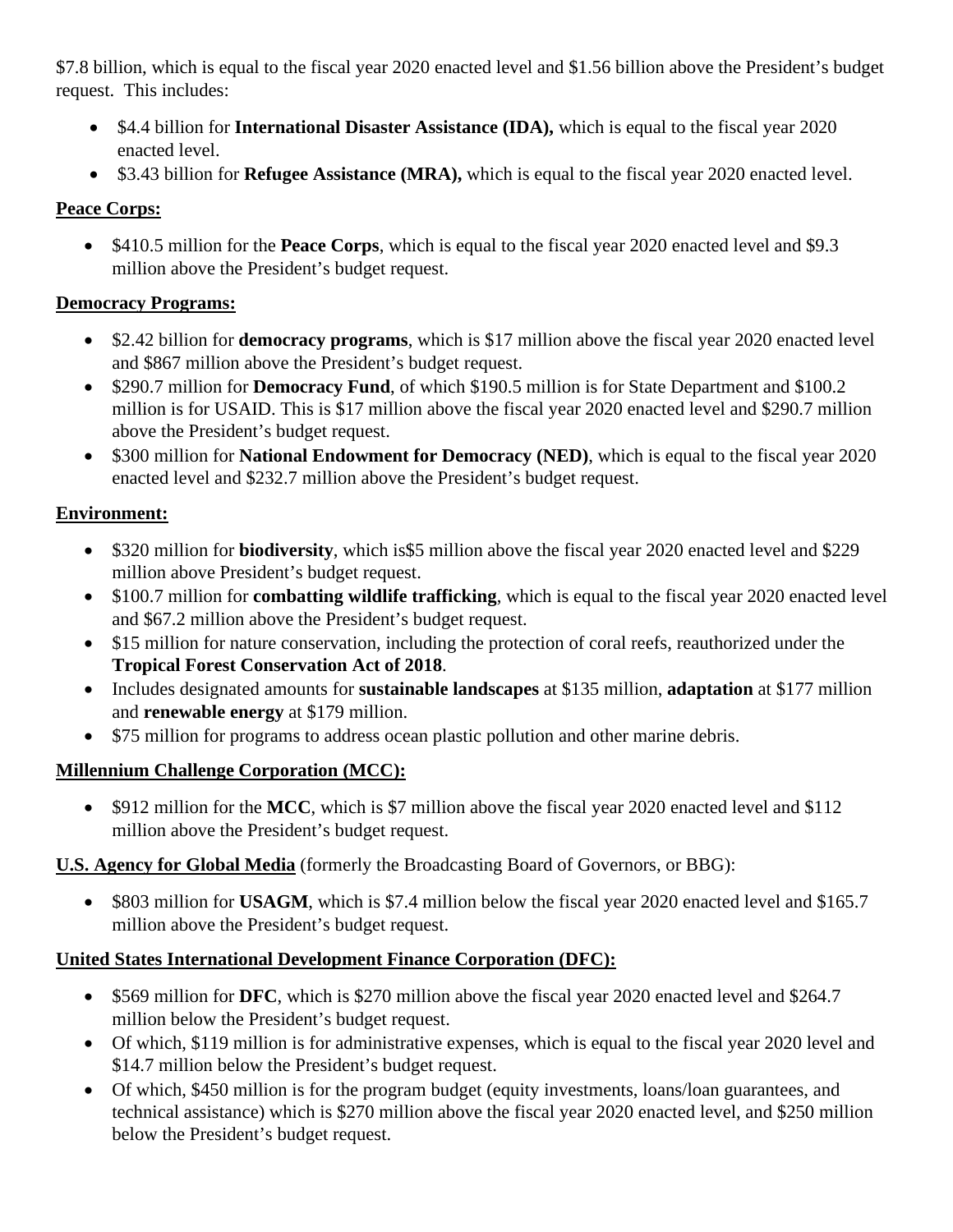### **Contributions to International Organizations and Peacekeeping:**

- \$1.5 billion for **Contributions to International Organizations (CIO)** assessed contributions to international organizations, which is \$32.1 million above the fiscal year 2020 enacted level and \$540 million above the President's budget request.
- **Contributions to International Peacekeeping (CIPA)** \$1.46 billion, which is \$70 million below the fiscal year 2020 enacted level and \$377 million above the President's budget request.

## *The bill does not eliminate or reduce several partner organizations, as proposed in the President's budget request, and instead provides*:

- **The Asia Foundation** \$20 million, which is \$1 million above the fiscal year 2020 enacted level.
- **The U.S. African Development Foundation** \$33 million, which is equal to the fiscal year 2020 enacted level.
- **The Inter-American Foundation** \$38 million, which is \$500,000 above the 2020 enacted level.
- **East-West Center** \$19.7 million, which is \$3 million above the fiscal year 2020 enacted level.
- **U.S. Institute of Peace** (USIP) \$45 million, which is equal to the fiscal year 2020 enacted level.
- **Trade and Development Agency** \$79.5 million, which is equal to the fiscal year 2020 enacted level.

*Support for U.S. allies and partners, including: (amounts are included in account totals above)* 

- **Israel**: \$3.3 billion, fulfilling the MOU
- **Jordan**: \$1.65 billion, exceeding the MOU
- **Ukraine**: \$453 million
- **Georgia**: \$132 million
- **Assistance for Eastern Europe and Eurasia**: \$770.3 million
- **Countering Russian Influence Fund (CRIF)**: \$290 million
- **Central America**: \$506 million
- **Caribbean Basin Regional Security Initiative**: \$74.8 million
- **Colombia**: \$461 million
- **Mexico**: \$158.9 million
- **Democracy and the rule of law in Venezuela**: Not less than \$33 million
- **Tibet**: \$18 million
- **Countering Chinese Influence Fund**: \$300 million to counter the influence of the People's Republic of China globally

### **Policy Provisions:**

- As part of the Heavily Indebted Poor Countries (HIPC) Initiative, the bill provides \$78 million for debt relief to Somalia, and \$111 million for bilateral debt relief and \$120 million for multilateral debt relief to Sudan.
- The bill restores administratively determined pay authority to the Export-Import Bank.
- Reverses the impact of the Administration's hiring freeze and restores State Department and USAID personnel to 2016 levels.
- Provides \$75 million for security assistance programs for the West Bank and \$75 million for the humanitarian and development needs of the Palestinian people in the West Bank and Gaza Strip.
- Provides \$50 million for the new Nita M. Lowey Middle East Partnership for Peace Fund, which authorizes people-to-people exchanges and economic partnerships between Israelis and Palestinians through initiatives overseen by USAID and the DFC.
- Provides \$300 million for Consular and Border Security programs to offset losses due to the pandemic.
- Provides \$4 billion as a contribution to GAVI for pandemic response.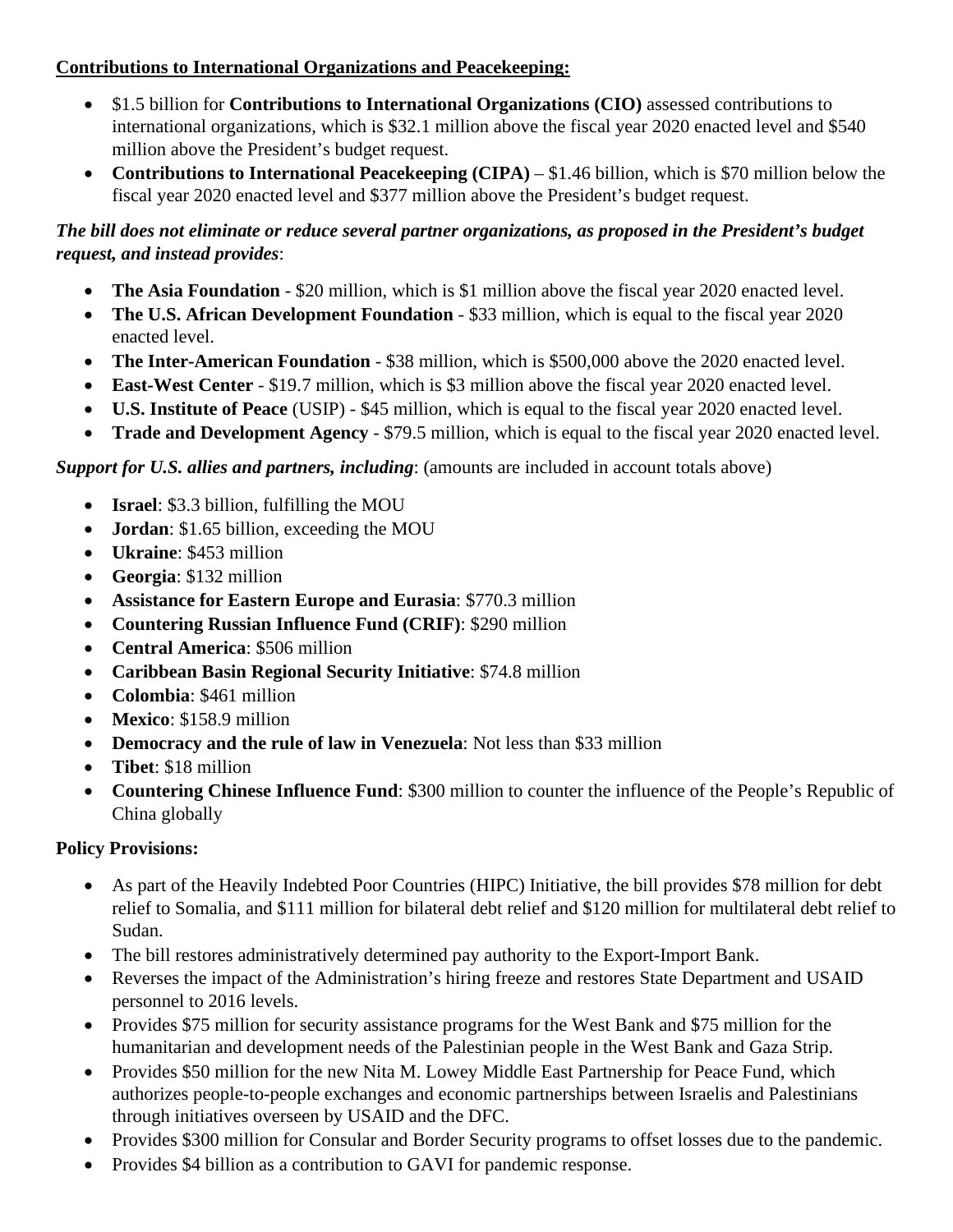# **Division L – Transportation-Housing & Urban Development**

### **Overview:**

The Transportation, Housing and Urban Development, and Related Agencies bill funds the Department of Transportation, the Department of Housing and Urban Development, and related agencies, including the United States Interagency Council on Homelessness.

In total, the FY 2021 legislation provides \$136.8 billion in budgetary resources, \$1.2 billion above the 2020 enacted level and \$11.4 billion above the President's budget request. The bill includes \$75.4 billion in discretionary funding, an increase of \$1.1 billion over the 2020 enacted level and \$16.2 billion over the President's budget request.

The bill invests in America's infrastructure, improves transportation safety, protects vulnerable populations, builds resilience to climate change, and expands access to safe, affordable, and fair housing.

#### **Bill Summary:**

**Department of Transportation (DOT)** – The bill provides \$86.7 billion in total budgetary resources for DOT, \$553 million above the 2020 enacted level and \$1.1 billion below the President's budget request. Of this amount, the bill includes:

- \$1 billion for **National Infrastructure Investments (TIGER/BUILD)**, equal to the 2020 enacted level and the President's budget request. The bill ensures parity between urban and rural grants, and allows for cost-share waivers for grants in rural and **persistent poverty areas**.
	- o Includes \$30 million for planning grants, of which not less than \$10 million is for planning grants in **persistent poverty areas**.
- \$3 million to continue the **Highly Automated Systems Safety Center of Excellence**, \$2 million below the 2020 enacted level. This program was not in the President's budget request.
- \$1 million to support technical assistance, training, and research and development for **Resilient Infrastructure**, building upon the **Transportation Resilience Metrics Study** initiated in the 2020 enacted bill. This program was not in the President's budget request.
- \$18 billion for the **Federal Aviation Administration (FAA)**, \$347 million above the 2020 enacted level and \$443 million above the President's budget request.
	- o \$1.5 billion for **Aviation Safety**, \$75 million above the 2020 enacted level and \$5 million above the President's budget request.
	- o \$400 million for discretionary **Airport Improvement Grants**, equal to the 2020 enacted level and \$400 million above the President's budget request.
- \$49.1 billion for the **Federal Highway Administration**, \$166 million below the 2020 enacted level and \$1.5 billion below the President's budget request.
	- o \$2 billion for discretionary **Highway Infrastructure Programs**, \$166 million below the 2020 enacted level. The President's budget proposed eliminating this program.
		- \$1 billion for a risk-based bridge rehabilitation and reconstruction program.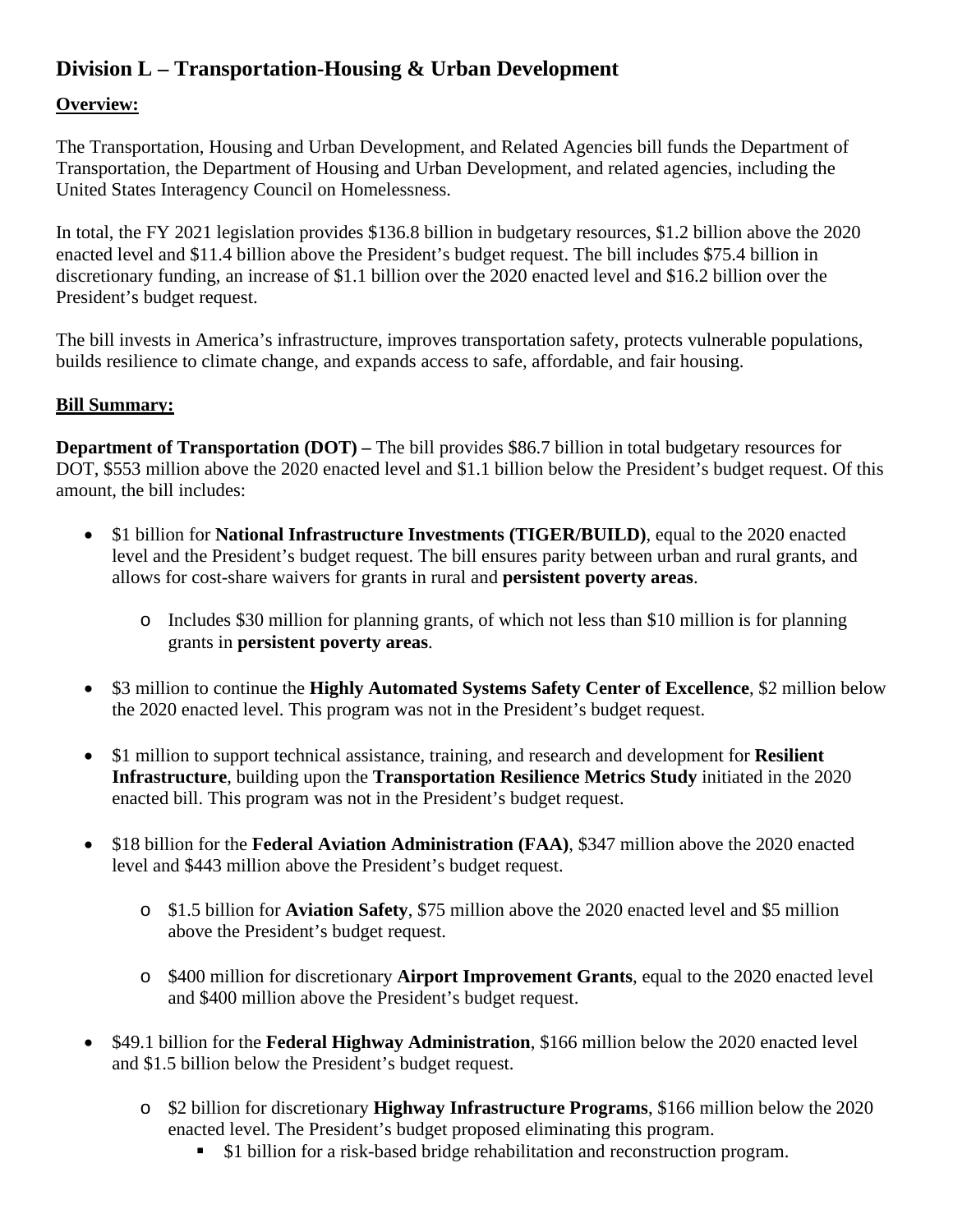- \$748 million for the **Federal Motor Carrier Safety Administration**, \$69 million above the 2020 enacted level and \$46 million below the President's budget request.
- \$989 million for the **National Highway Traffic Safety Administration**, equal to the 2020 enacted level and \$25 million above the President's budget request.
- \$2.8 billion for the **Federal Railroad Administration**, \$27 million above the 2020 enacted level and \$830 million above the President's budget request.
	- o \$375 million for **Consolidated Rail Infrastructure and Safety Improvements**, \$50 million above the 2020 enacted level and \$45 million above the President's budget request.
	- o \$200 million for **Federal-State Partnership for State of Good Repair**, equal to the 2020 enacted level. The President's budget request proposed eliminating this program.
	- o \$2 billion for **Amtrak**, equal the 2020 enacted level and \$1.1 billion above the President's budget request.
		- \$700 million for **Northeast Corridor Grants**, equal to the 2020 enacted level and \$375 million above the President's budget request.
		- \$1.3 billion for **National Network Grants**, equal to the 2020 enacted level and \$689 million above the President's budget request.
- \$13 billion for the **Federal Transit Administration**, \$47 million above the 2020 enacted level and \$255 million above the President's budget request.
	- o \$2 billion for **Capital Investment Grants**, \$36 million above the 2020 enacted level and \$125 million above the President's budget request.
	- o \$516 million for **Transit Infrastructure Grants**, \$6 million above the 2020 enacted level. The President's budget request proposed eliminating this program. This amount includes \$125 million for low- and no-emission buses, and \$16.2 million for **areas of persistent poverty**.
- \$38 million for the **Saint Lawrence Seaway Development Corporation**, equal to the 2020 enacted level and \$7 million above the President's budget request.
- \$1.2 billion for the **Maritime Administration**, \$122 million above the 2020 enacted level and \$431 million above the President's budget request.
	- o \$314 million for the **Maritime Security Program**, \$14 million above the 2020 enacted level and equal to the President's budget request.
	- o \$10 million for the **Cable Security Fleet**, \$10 million above the 2020 enacted level. This program was not included in the President's budget request.
	- o \$230 million for the **Port Infrastructure Development Program**, \$5 million above the 2020 enacted level. The President's budget request proposed eliminating this program.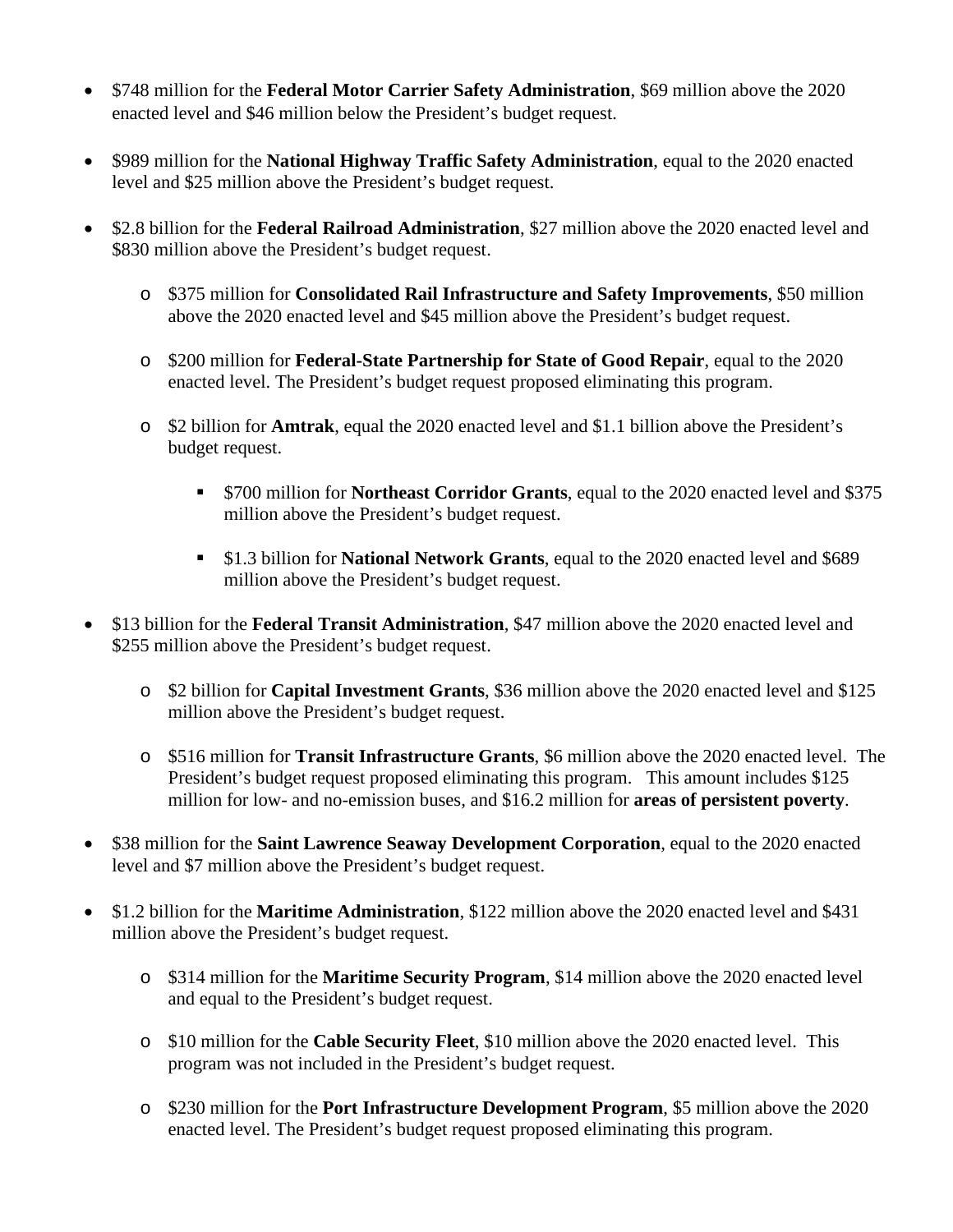o \$390 million for **schoolship construction**, \$90 million above the 2020 enacted level and \$90 million above the President's budget request.

**Department of Housing and Urban Development (HUD)** – The bill provides a total of \$49.6 billion for HUD, \$561 million above the 2020 enacted level and \$12.4 billion above the President's budget request. FHA and GNMA receipts are \$10.6 billion, \$3.3 billion more in receipts than the 2020 enacted bill. Of the \$49.6 billion, the bill includes:

- \$34.8 billion for the **Office of Public and Indian Housing**, \$2.3 billion above the 2020 enacted level and \$6.3 billion above the President's budget request.
	- o \$25.8 billion for **Tenant-based Rental Assistance**, \$1.9 billion above the 2020 enacted level and \$2.4 billion above the President's budget request.
		- \$40 million for **HUD/VA Supportive Housing for Homeless Veterans**, equal to the 2020 enacted level. The President's budget request proposed eliminating this program.
		- \$43 million for new incremental vouchers for **homeless individuals and families**, \$43 million above the 2020 enacted level. The President's budget request did not include this program.
	- o \$7.8 billion for the **Public Housing Fund**, \$387 million above the 2020 enacted level and \$3.6 billion above the President's budget request.
	- o \$200 million for the **Choice Neighborhoods Initiative**, \$25 million above the 2020 enacted level. The President's budget request proposed eliminating this program. This is the highest funding level in the program's history.
	- o \$155 million for **Self-Sufficiency Programs**, \$25 million above the 2020 enacted level.
	- o \$825 million for **Native American Programs**, equal to the 2020 enacted level and \$225 million above the President's budget request.
		- \$70 million for **Indian Community Development Block Grants**, equal to the 2020 enacted level. The President's budget request proposed eliminating this program.
	- o \$2 million for **Native Hawaiian Housing Block Grant**, equal to the 2020 enacted level. The President's budget request proposed eliminating this program.
- \$8.3 billion for the **Office of Community Planning and Development**, \$298 million above the 2020 enacted level and \$5.2 billion above the President's budget request.
	- o \$430 million for **Housing Opportunities for Persons with AIDS**, \$20 million above the 2020 enacted level and \$100 million above the President's budget request. This is the highest funding level in the program's history.
	- o \$3.5 billion for **Community Development Block Grants**, \$50 million above the 2020 enacted level. The President's budget request proposed eliminating this program.
	- o \$1.35 billion for the **HOME Investment Partnership Program**, equal to the 2020 enacted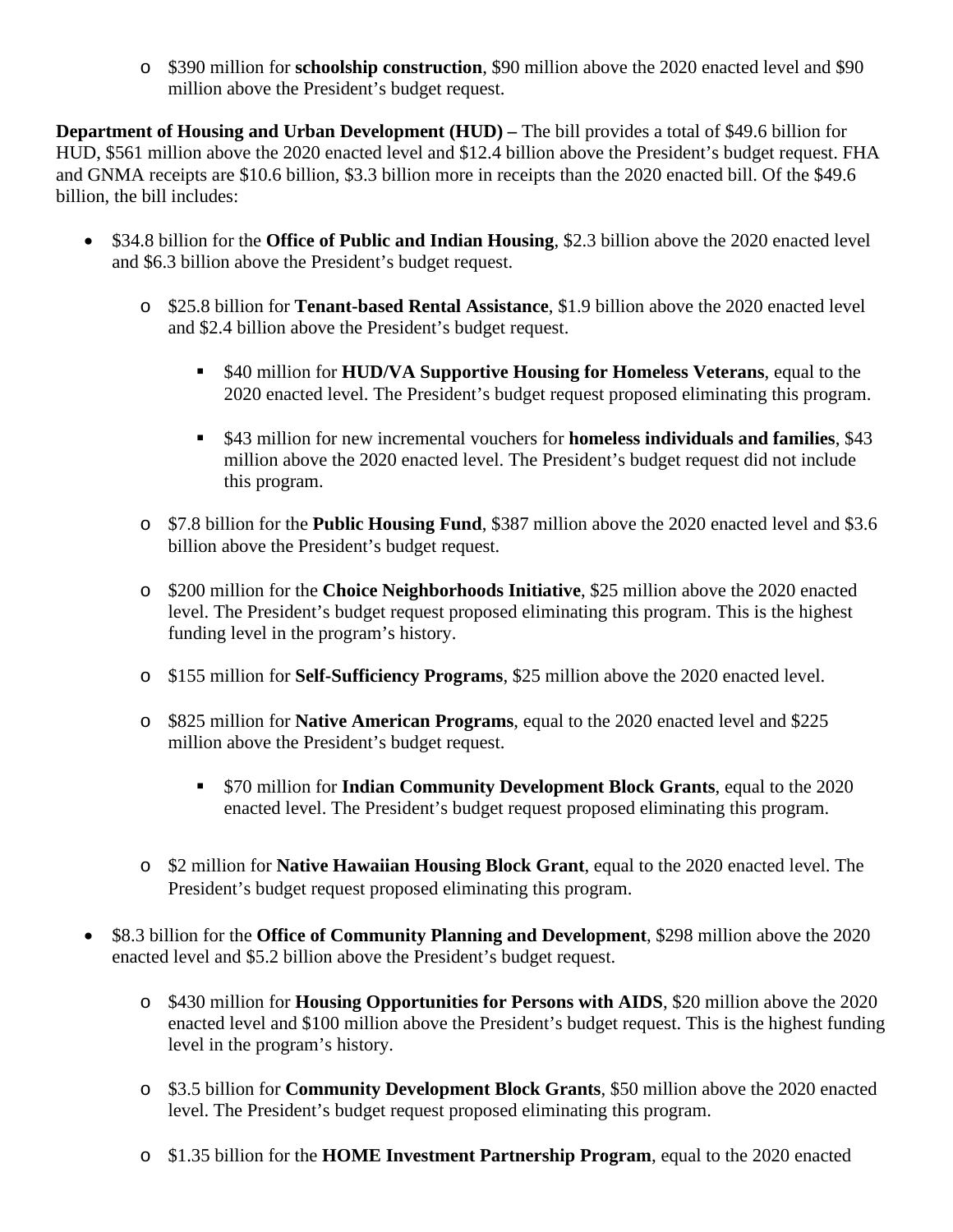level. The President's budget request proposed eliminating this program.

- o \$41 million for **Section 4 Capacity Building**, \$5 million above the 2020 enacted level. The President's budget request proposed eliminating this program.
- o \$3 billion for **Homeless Assistance Grants**, \$223 million above the 2020 enacted level and \$227 million above the President's budget request.
- \$14.6 billion for the **Office of Housing**, \$1 billion above the 2020 enacted level and \$833 million above the President's budget request.
	- o \$13.5 billion for **Project-Based Rental Assistance**, \$895 million above the 2020 enacted level and \$823 million above the President's budget request.
	- o \$855 million for **Housing for the Elderly**, \$62 million above the 2020 enacted level and \$2 million above the President's budget request. This includes \$52 million for new construction, and \$125 million for service coordinators.
	- o \$227 million for **Housing for Persons with Disabilities**, \$25 million above the 2020 enacted level and \$25 million below the President's budget request. This includes \$54 million for new construction.
	- o \$77.5 million for **Housing Counseling**, \$25 million above the 2020 enacted level and \$33 million above the President's budget request.
		- This includes \$20 million for a new **eviction prevention demonstration program**, \$20 million above the 2020 enacted level. This program was not included in the President's budget request.
- \$105 million for **Policy Development and Research**, \$7 million above the 2020 enacted level and \$10 million above the President's budget request. This includes \$6 million for cooperative agreements and research partnerships with Historically Black Colleges and Universities and \$5 million for technical assistance to **areas of persistent poverty**.
- \$73 million for **Fair Housing and Equal Opportunity**, \$2 million above the 2020 enacted level and \$7 million above the President's budget request.
- \$360 million for the **Office of Lead Hazard Control and Healthy Homes**, \$70 million above the 2020 enacted level and equal to the President's budget request. This includes \$60 million for the Healthy Homes Initiative, to address other health and safety hazards in the home, including carbon monoxide, asthma, mold, and radon.

**Related Agencies** – The bill provides \$388 million for the related agencies in the bill, \$18 million above the 2020 enacted level and \$140 million above the President's budget request.

- \$165 million for **NeighborWorks**, \$7 million above the 2020 enacted level. The President's budget request proposed eliminating this program.
- \$3.8 million for the **U.S. Interagency Council on Homelessness**, equal to the 2020 enacted level and the President's budget request.